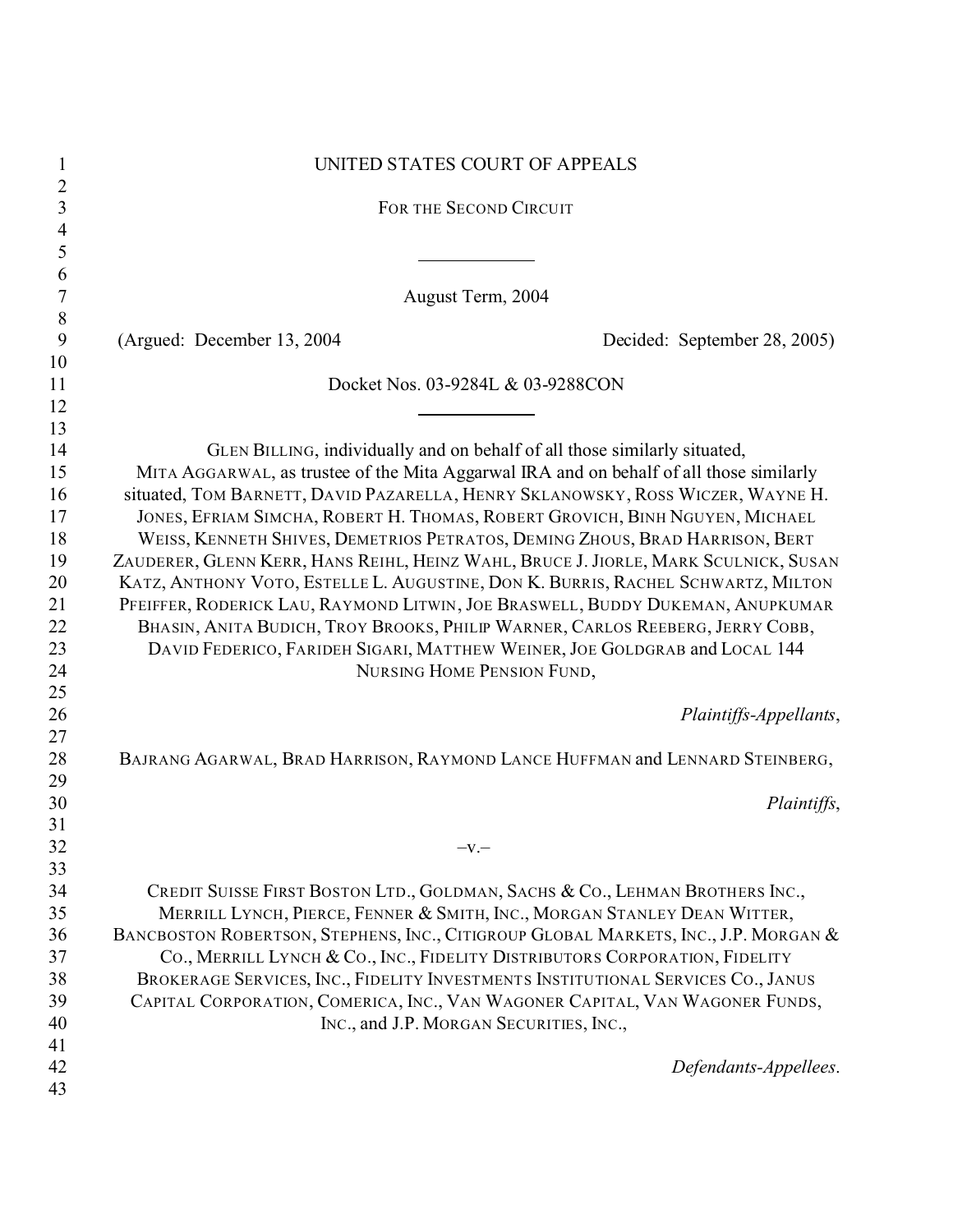| $\mathbf{1}$   |                                                                                               |
|----------------|-----------------------------------------------------------------------------------------------|
| $\sqrt{2}$     |                                                                                               |
| $\mathfrak{Z}$ | Before:                                                                                       |
| $\overline{4}$ | OAKES, KATZMANN, and WESLEY, Circuit Judges.                                                  |
| 5              |                                                                                               |
| 6              | Appeal from a judgment of the United States District Court for the Southern District of       |
| $\tau$         | New York (Pauley, J.) entered November 6, 2003, dismissing with prejudice the class action    |
| $8\,$          | antitrust complaints filed in In re Initial Public Offering Antitrust Litigation, No. 01 Civ. |
| 9              | 2014(WHP) (S.D.N.Y.), and Pfeiffer v. Credit Suisse First Boston Corp., No. 01 Civ.           |
| 10             | 11420(WHP) (S.D.N.Y.).                                                                        |
| 11             |                                                                                               |
| 12             | VACATED AND REMANDED.                                                                         |
| 13             |                                                                                               |
| 14             |                                                                                               |
| 15             | CHRISTOPHER LOVELL (Gary S. Jacobson, on the brief), Lovell Stewart Halebian                  |
| 16             | LLP, New York, New York (Melvyn Weiss, J. Douglas Richards, Milberg                           |
| 17             | Weiss Bershad & Schulman LLP, New York, New York, on the brief;                               |
| 18             | Fred Taylor Isquith, Mary Jane Fait, Thomas Burt, Wolf Haldenstein                            |
| 19             | Adler Freeman & Herz LLP, New York, New York, on the brief; Richard                           |
| 20             | S. Schiffrin, Krishna Narine, Schiffrin & Barroway, LLP, Bala Cynwyd,                         |
| 21             | Pennsylvania, on the brief; Howard B. Sirota, Rachell Sirota, Saul Roffe,                     |
| 22             | Sirota & Sirota, New York, New York, on the brief), for Plaintiffs-                           |
| 23             | Appellants in Appeal No. 03-9288L.                                                            |
| 24             |                                                                                               |
| 25             | RUSSEL H. BEATIE (Philip J. Miller, Matthew P. Heiskell, Christopher J. Marino,               |
| 26             | on the brief), Beatie and Osborn LLP, New York, New York, for Plaintiff-                      |
| 27             | Appellant in Appeal No. 03-9284.                                                              |
| 28             |                                                                                               |
| 29             | ROBERT B. MCCAW (Ali M. Stoeppelwerth, Fraser L. Hunter, Jr., Noah A. Levine,                 |
| 30             | Anjan Sahni, on the brief), Wilmer Cutler Pickering Hale & Dorr LLP,                          |
| 31             | New York, New York, for Defendant-Appellee Citigroup Global Markets                           |
| 32             | Inc.                                                                                          |
| 33             |                                                                                               |
| 34             | ANDREW J. FRACKMAN (Richard G. Parker, Brendan Dowd, on the brief),                           |
| 35             | O'Melveny & Myers LLP, New York, New York, for Defendant-Appellee                             |
| 36             | Robertson Stephens, Inc.                                                                      |
| 37             |                                                                                               |
| 38             | RICHARD A. CIRILLO (Rishona Fleishman, on the brief), King & Spalding LLP,                    |
| 39             | New York, New York, for Defendant-Appellee Credit Suisse First Boston                         |
| 40             | LLC.                                                                                          |
| 41             |                                                                                               |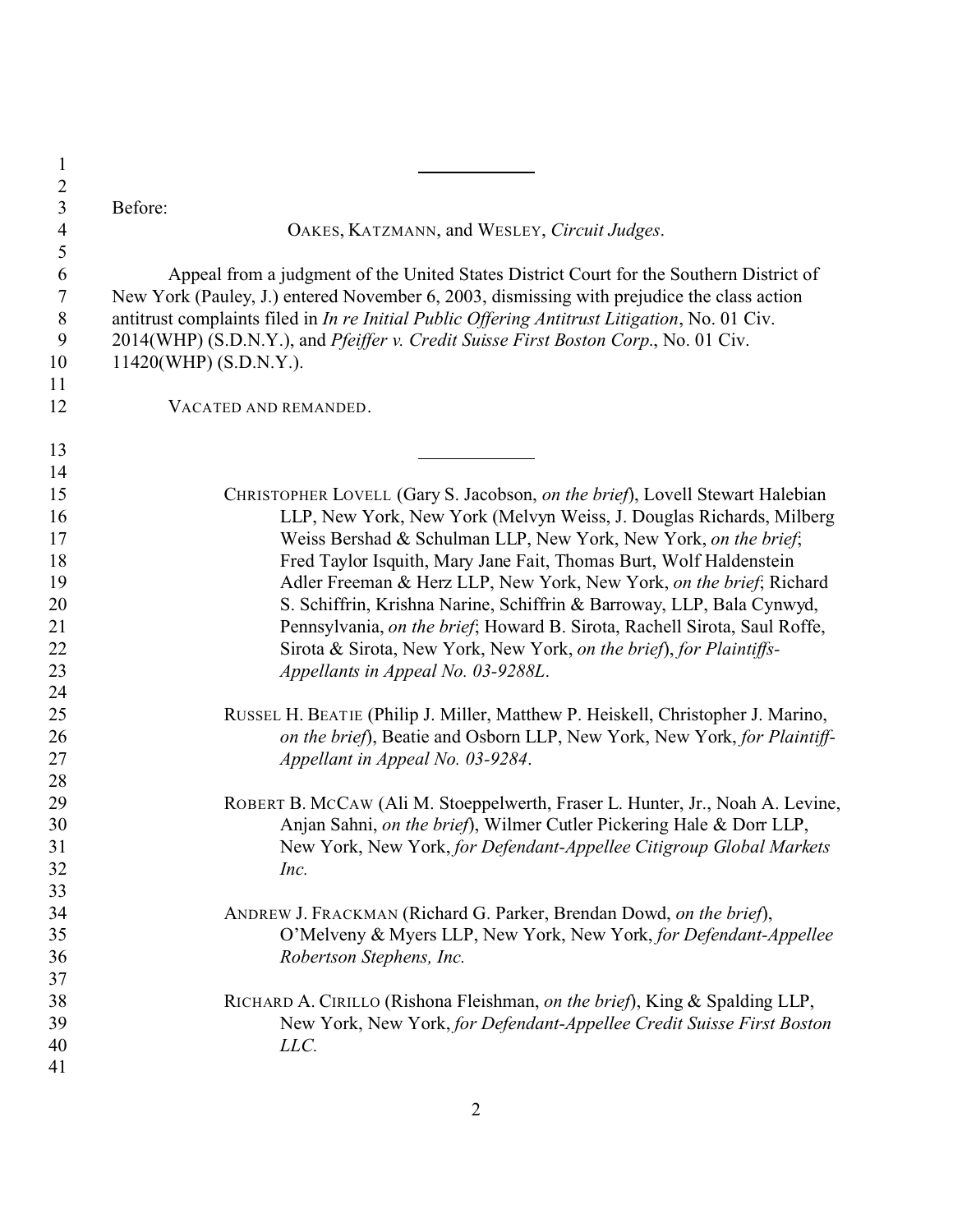| 1              | MOSES SILVERMAN (Philip G. Barber, on the brief), Paul, Weiss, Rifkind,        |
|----------------|--------------------------------------------------------------------------------|
| $\overline{c}$ | Wharton & Garrison LLP, New York, New York, for Defendant-Appellee             |
| $\mathfrak{Z}$ | Lehman Brothers Inc.                                                           |
| $\overline{4}$ |                                                                                |
| 5              | GANDOLFO V. DIBLASI (John L. Hardiman, Penny Shane, David M.J. Rein, on the    |
| 6              | brief), Sullivan & Cromwell LLP, New York, New York, for Defendants-           |
| 7              | Appellees The Goldman Sachs Group, Inc. and Goldman, Sachs & Co.               |
| 8              |                                                                                |
| 9              | STEVEN WOLOWITZ, Mayer, Brown, Rowe & Maw LLP, New York, New York,             |
| 10             | for Defendant-Appellee Comerica, Inc.                                          |
| 11             |                                                                                |
| 12             | ANDREW B. CLUBOK (Richard Cordray, Brant W. Bishop, Steven A. Engel, on the    |
| 13             | brief), Kirkland & Ellis LLP, Washington, District of Columbia, for            |
| 14             | Defendant-Appellee Morgan Stanley & Co. Incorporated.                          |
| 15             |                                                                                |
| 16             | PAUL GONSON (Glenn R. Reichardt, on the brief), Kirkpatrick & Lockhart LLP,    |
| 17             | Washington, District of Columbia (James N. Benedict, Jon R. Roellke,           |
| 18             | Clifford Chance US LLP, New York, New York, on the brief), for                 |
| 19             | Defendant-Appellee Merrill Lynch, Pierce, Fenner & Smith, Incorporated.        |
| 20             |                                                                                |
| 21             | A. ROBERT PIETRZAK (Joel M. Mitnick, on the brief), Sidley Austin Brown &      |
| 22             | Wood LLP, New York, New York, for Defendant-Appellee Deutsche Bank             |
| 23             | Securities Inc.                                                                |
| 24             |                                                                                |
| 25             | GERALD J. FIELDS (Kevin C. Logue, on the brief), Paul Hastings Janofsky &      |
| 26             | Walker LLP, New York, New York, for Defendants-Appellees Van                   |
| 27             | Wagoner Capital Management, Inc. and Van Wagoner Funds, Inc.                   |
| 28             |                                                                                |
| 29             | DAVID W. ICHEL (Jayma Meyer, on the brief), Simpson Thacher & Bartlett LLP,    |
| 30             | New York, New York, for Defendant-Appellee J.P. Morgan Securities,             |
| 31             | Inc.                                                                           |
| 32             |                                                                                |
| 33             | RANDY M. MASTRO (John A. Herfort, Peter J. Beshar, on the brief), Gibson, Dunn |
| 34             | & Crutcher LLP, New York, New York, for Defendant-Appellee Bear,               |
| 35             | Sterns & Co., Inc.                                                             |
| 36             |                                                                                |
| 37             | ROBERT G. JONES, Ropes & Gray LLP, Boston, Massachusetts, for Defendants-      |
| 38             | Appellees Fidelity Distributors Corporation, Fidelity Brokerage Services       |
| 39             | LLC and Fidelity Investments Institutional Services Co., Inc.                  |
| 40             |                                                                                |
| 41             | DANIEL A. POLLACK, Pollack & Kaminsky, New York, New York, for Defendant-      |
| 42             | Appellee Janus Capital Management LLC.                                         |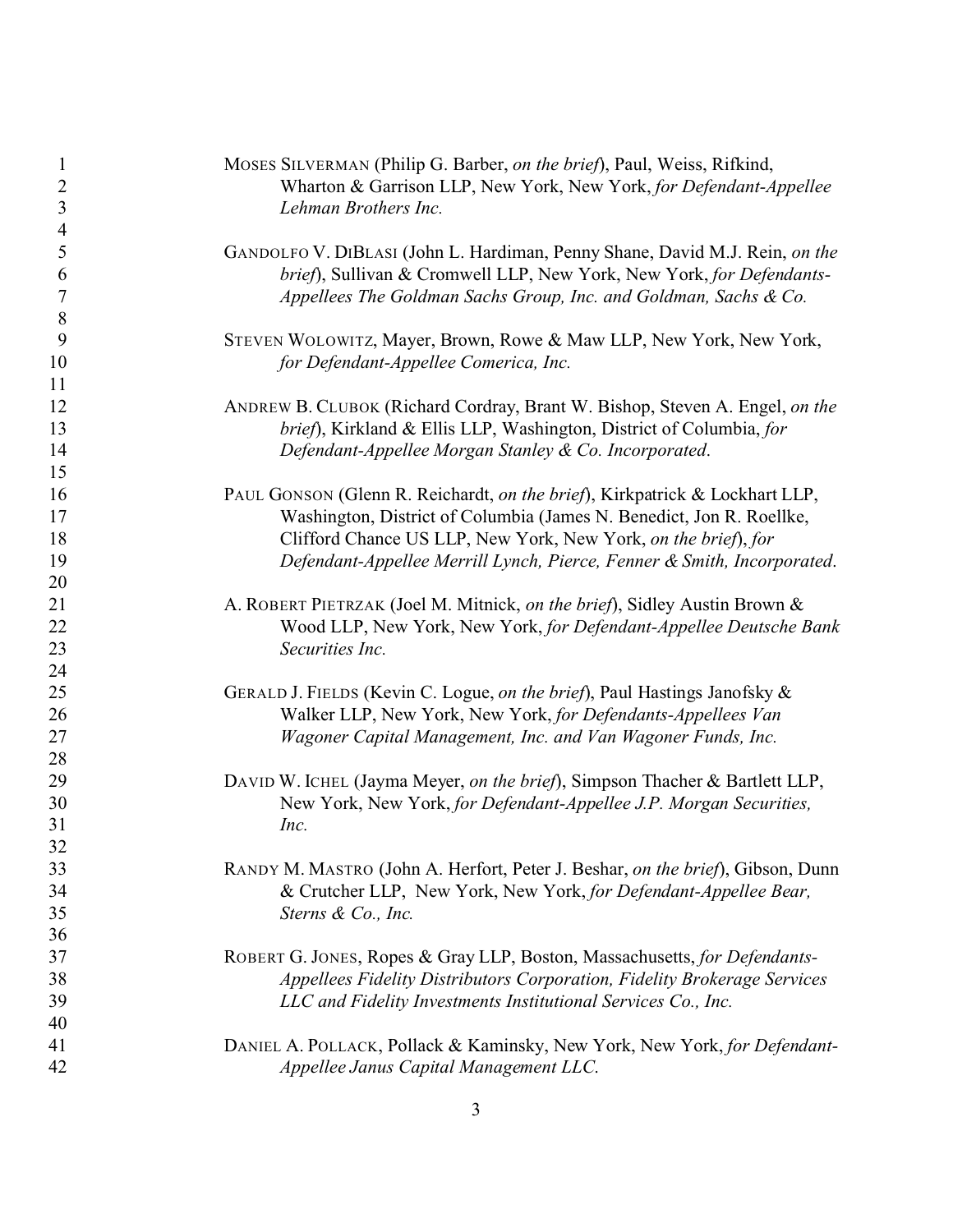| $\mathbf{1}$             | ELIOT SPITZER, Attorney General of the State of New York (Caitlin Halligan,                                                              |
|--------------------------|------------------------------------------------------------------------------------------------------------------------------------------|
| $\sqrt{2}$               | Solicitor General, Michelle Aronowitz, Deputy Solicitor General, Jay L.                                                                  |
| $\overline{3}$           | Himes, Chief, Antitrust Bureau, Richard E. Grimm, Peter D. Bernstein,                                                                    |
| $\overline{\mathcal{A}}$ | Assistant Attorneys General, Antitrust Bureau, Jean Lin, Assistant                                                                       |
| 5                        | Solicitor General, on the brief; Paul J. Sirkis, Legal Intern, Antitrust                                                                 |
| 6                        | Bureau, of counsel), New York, New York, for Amicus Curiae State of                                                                      |
| $\boldsymbol{7}$         | New York in Support of Plaintiffs-Appellants.                                                                                            |
| $\,8\,$                  |                                                                                                                                          |
| 9                        | GIOVANNI P. PREZIOSO, General Counsel of the Securities and Exchange                                                                     |
| 10                       | Commission, Washington, District of Columbia, for Amicus Curiae                                                                          |
| 11                       | Securities and Exchange Commission in Support of Defendants-Appellees.                                                                   |
| 12                       |                                                                                                                                          |
| 13                       | R. HEWITT PATE, Assistant Attorney General, Antitrust Division, Department of                                                            |
| 14<br>15                 | Justice, Washington, District of Columbia, for Amicus Curiae United<br>States Department of Justice in Support of Plaintiffs-Appellants. |
| 16                       |                                                                                                                                          |
| 17                       |                                                                                                                                          |
| 18                       |                                                                                                                                          |
| 19                       | WESLEY, Circuit Judge:                                                                                                                   |
|                          |                                                                                                                                          |
| 20                       | Plaintiffs allege an epic Wall Street conspiracy. They charge that the nation's leading                                                  |
| 21                       | underwriting firms entered into illegal contracts with purchasers of securities distributed in initial                                   |
| 22                       | public offerings ("IPOs"). Through these contracts and by other illegal means, the underwriting                                          |
| 23                       | firms allegedly executed a series of manipulations that grossly inflated the price of the securities                                     |
| 24                       | after the IPOs in the so-called aftermarket. Plaintiffs contend that the firms capitalized on this                                       |
| 25                       | artificial inflation, profiting at the expense of the investing public.                                                                  |
| 26                       | Plaintiffs tell a compelling story and are not the first to tell it. Similar allegations have                                            |
| 27                       | appeared in a separate class action, see In re Initial Pub. Offering Sec. Litig., 241 F. Supp. 2d                                        |
|                          |                                                                                                                                          |
| 28                       | 281, 293-94 (S.D.N.Y. 2003), in a report of the New York Stock Exchange ("NYSE") and the                                                 |
| 29                       | National Association of Securities Dealers ("NASD"), see NYSE/NASD IPO ADVISORY                                                          |
| 30                       | COMMITTEE, NYSE/NASD, REPORT AND RECOMMENDATIONS 1-2 (May 2003) ("IPO ADVISORY                                                           |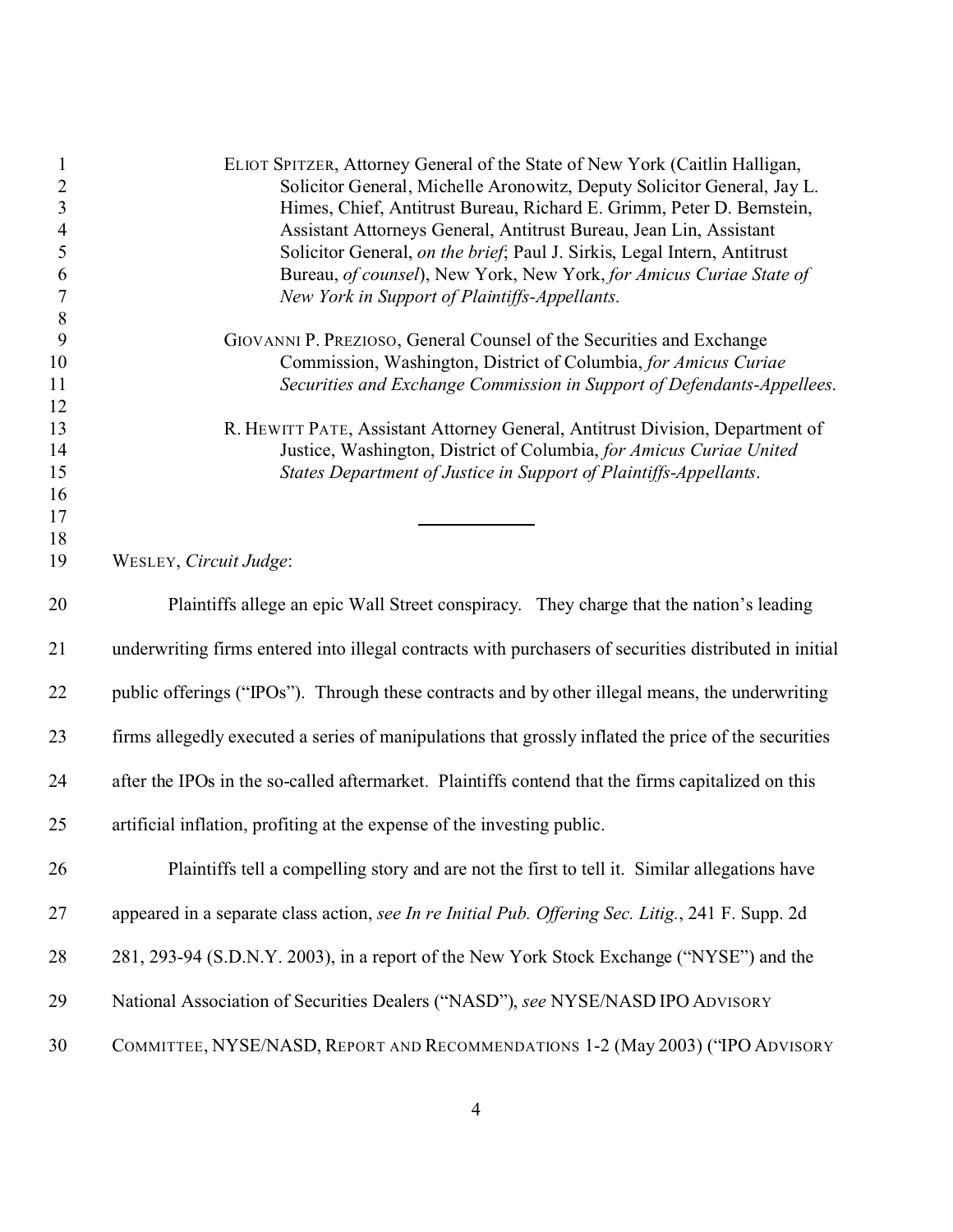| $\mathbf{1}$   | COMMITTEE REPORT"), available at http://www.nasd.com/web/groups/rules_regs/documents/                |
|----------------|------------------------------------------------------------------------------------------------------|
| $\overline{2}$ | rules regs/nasdw 010373.pdf, and in complaints filed by the Securities and Exchange                  |
| $\mathfrak{Z}$ | Commission (the "SEC" or "Commission"). <sup>1</sup> What most immediately distinguishes the present |
| $\overline{4}$ | charges from prior ones is that the earlier allegations were made in the context of the laws         |
| 5              | governing securities – laws and regulations arising primarily from the Securities Act of 1933,       |
| 6              | Pub. L. No. 73-22, 48 Stat. 74 ("the Securities Act" or "the 1933 Act"), and the Securities          |
| $\tau$         | Exchange Act of 1934, Pub. L. No. 73-290, 48 Stat. 881 ("the Securities Exchange Act," "the          |
| 8              | Exchange Act," or "the 1934 Act"). By contrast, the present actions arise under the antitrust        |
| 9              | laws – specifically, section 1 of the Sherman Act, ch. 647, 26 Stat. 209 (1890) (codified as         |
| 10             | amended at 15 U.S.C. § 1), section 2(c) of the Robinson-Patman Act, Pub. L. No. 74-692, 49           |
| 11             | Stat. 1526, 1527 (1936) (codified as amended at 15 U.S.C. $\S$ 13(c)), and various state antitrust   |
| 12             | provisions. <sup>2</sup>                                                                             |

1 *See, e.g.*, *SEC v. Goldman Sachs & Co.*, SEC Litig. Release No. 19,051 (Jan. 25, 2005); *SEC v. Morgan Stanley & Co*., Litig. Release No. 19,050 (Jan. 25, 2005); *SEC v. J.P. Morgan Sec., Inc.*, SEC Litig. Release No. 18,385 (Oct. 1, 2003); *SEC v. Robertson Stephens, Inc.*, SEC Litig. Release No. 17,923 (Jan. 9, 2003); *SEC v. Credit Suisse First Boston Corp*., SEC Litig. Release No. 17,327 (Jan. 22, 2002). *See generally* Commission Guidance Regarding Prohibited Conduct in Connection with IPO Allocations; Final Rule, Securities Act Release No. 8565, Exchange Act Release No. 51,500 (Apr. 7, 2005), 70 Fed. Reg. 19,672, 19,672-73 (Apr. 13, 2005) (highlighting recent abuses).

<sup>2</sup> The *In re Initial Public Offering Antitrust Litigation* plaintiffs allege violations of section 44-1401 *et seq.* of the Arizona Revised Statutes, section 17200 *et seq.* of the California Business and Professional Code, section 28-4503 *et seq.* of the District of Columbia Annotated Statutes, section 501.201 *et seq.* of the Florida Statutes, section 50-101 *et seq.* of the Kansas Statutes Annotated, section 51:137 *et seq.* of the Louisiana Revised Statutes, section 1101 *et seq.* of title 10 of the Maine Revised Statutes Annotated, chapter 93A of the Massachusetts Annotated Laws, section 445.773 *et seq.* of the Michigan Compilation of Laws Annotated, section 325D.52 *et seq.* of the Minnesota Statutes, section 75-21-1 *et seq.* of the Mississippi Code Annotated,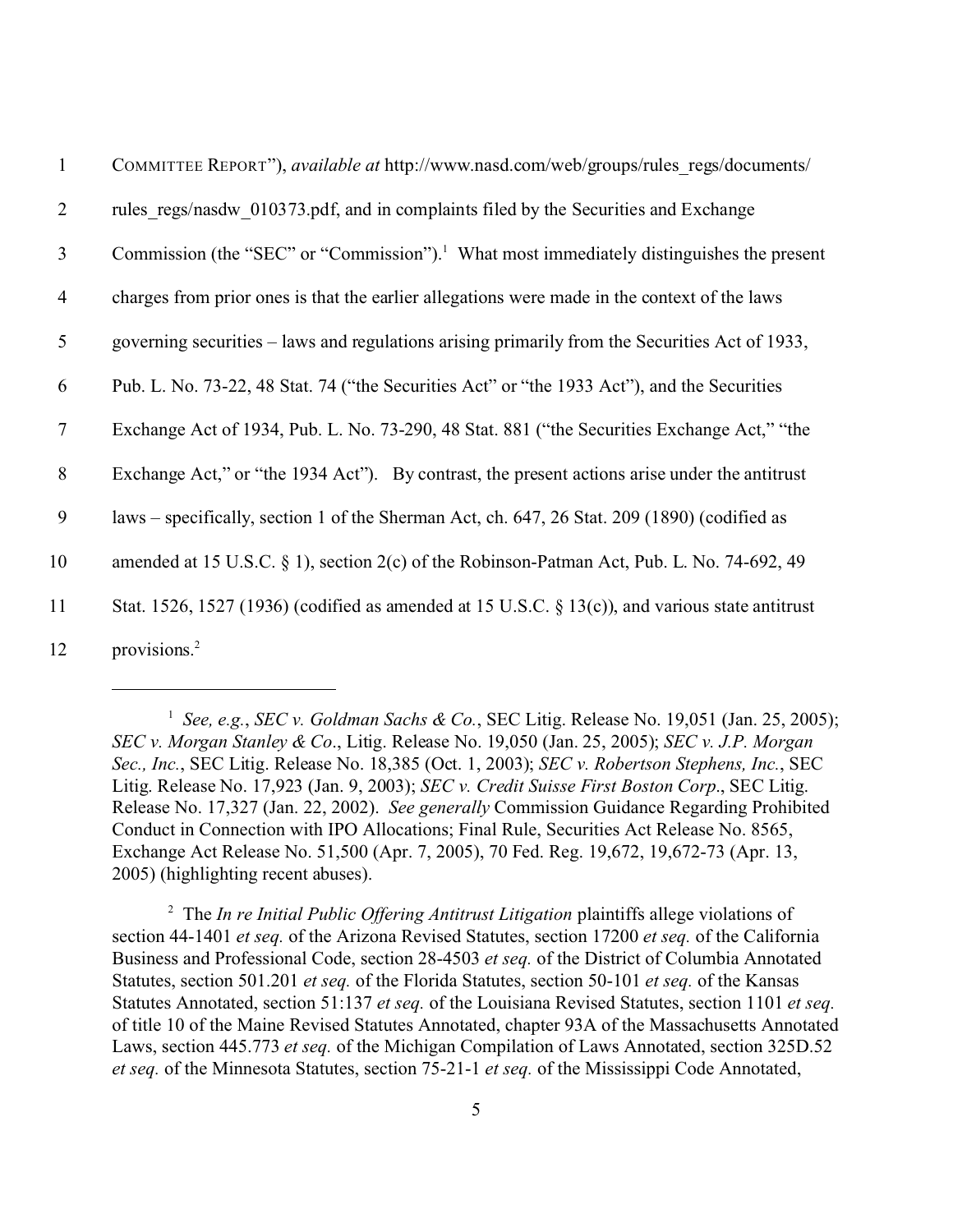| $\mathbf{1}$   | The question on appeal is whether these antitrust claims can stand. Defendants argue               |
|----------------|----------------------------------------------------------------------------------------------------|
| $\overline{2}$ | that, assuming plaintiffs' allegations are true, only securities laws can provide a remedy. The    |
| 3              | district court agreed. See In re Initial Pub. Offering Antitrust Litig., 287 F. Supp. 2d 497, 499, |
| $\overline{4}$ | 523-25 (S.D.N.Y. 2003) ("IPO Antitrust Litig."). It held that, regarding the alleged conduct, the  |
| 5              | securities laws impliedly repealed federal antitrust laws and preempted state antitrust laws. See  |
| 6              | id. It therefore dismissed the complaints. Id. at 525.                                             |
| $\tau$         | The district court's decision goes too far. The heart of the alleged anticompetitive               |
| $8\,$          | behavior finds no shelter in the securities laws. Accordingly, we vacate and remand for further    |
| 9              | proceedings.                                                                                       |
| 10             | $\mathbf I$                                                                                        |
| 11             | Essential to this appeal is a basic understanding of the securities underwriting process and       |
| 12             | certain manipulations of the process, most particularly the practice of tying excess consideration |
| 13             | to an IPO securities allocation.                                                                   |
| 14             | $\mathbf{A}$                                                                                       |
| 15             | An underwriting firm provides underwriting services to issuers of securities. The most             |
| 16             | common delivery of those services is by firm-commitment agreements. 1 THOMAS LEE HAZEN,            |
| 17             | THE LAW OF SECURITIES REGULATION § 2.1[2][B], at 156 (5th ed. 2005). The appeal of this type       |

section 598A *et seq.* of the Nevada Revised Statutes Annotated, section 56:9-1 *et seq.* of the New Jersey Antitrust Act, section 57-1-1 *et seq.* of the New Mexico Statutes Annotated, section 75-1 *et seq.* of the North Carolina General Statutes, section 51-08.1-01 *et seq.* of the North Dakota Century Code, section 37-1 *et seq.* of the South Dakota Codified Laws Annotated, section 47-25- *et seq.* of the Tennessee Code Annotated, section 2453 *et seq.* of title 9 of the Vermont Statutes Annotated, section 47-18-1 *et seq.* of the West Virginia Code, and section 133.01 *et seq.* of the Wisconsin Statutes.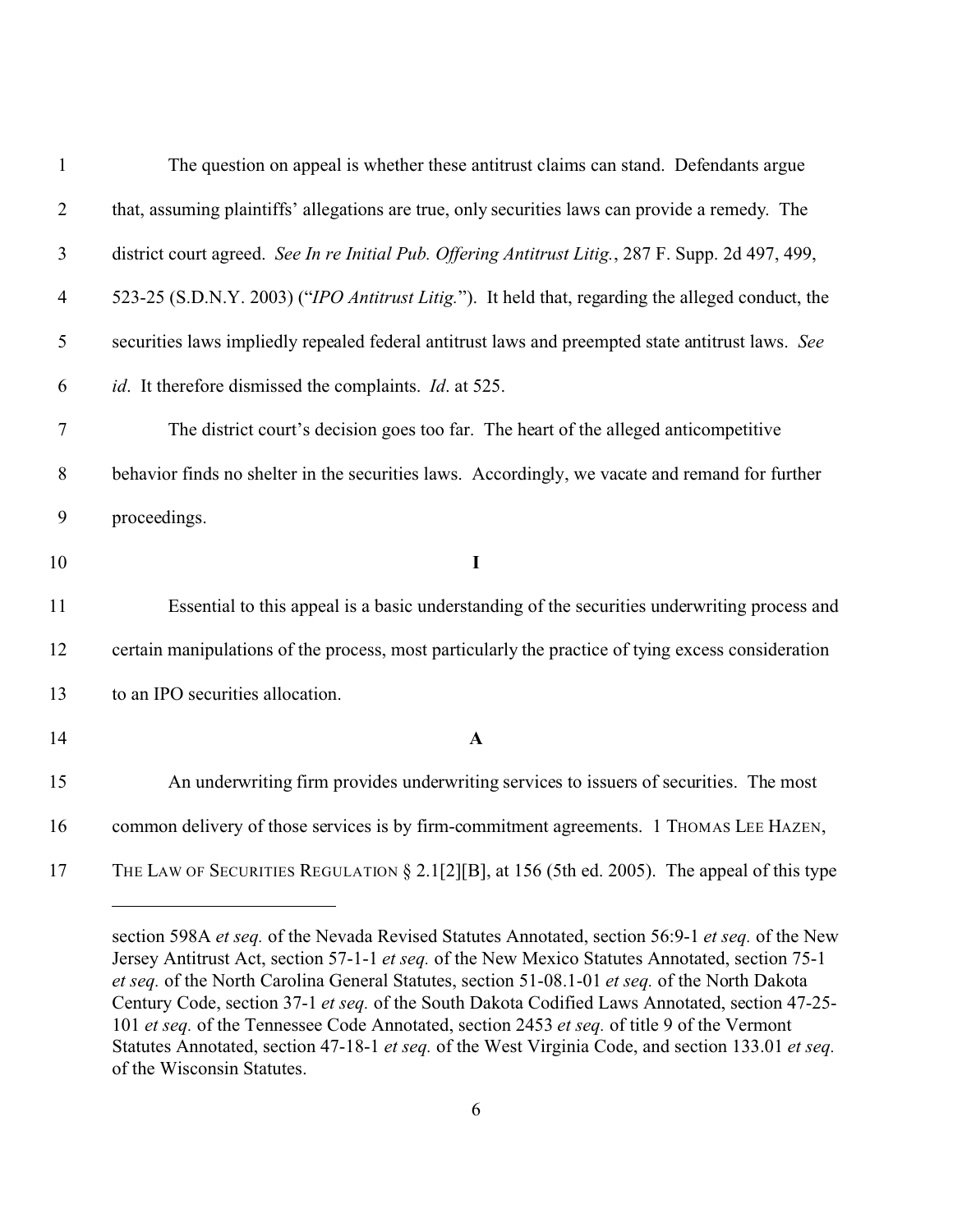| $\mathbf{1}$     | of agreement is certainty for the issuer: "The underwriting investment banker agrees that on a              |
|------------------|-------------------------------------------------------------------------------------------------------------|
| $\overline{2}$   | fixed date the corporation will receive a fixed sum for a fixed amount of its securities."                  |
| $\mathfrak{Z}$   | Statement of the Commission on the Problem of Regulating the "Pegging, Fixing and                           |
| $\overline{4}$   | Stabilizing" of Security Prices Under Sections $9(a)(2)$ , $9(a)(6)$ , and $15(c)(1)$ of the Securities     |
| $\mathfrak{S}$   | Exchange Act, Exchange Act Release No. 2446 (March 18, 1940), 11 Fed. Reg. 10,971, 10,972                   |
| 6                | (Sept. 27, 1946) ("1940 Statement"). The underwriting agreement thus removes "factors of                    |
| $\boldsymbol{7}$ | uncertainty" for the issuer, see id., and transfers to the underwriter the risk of any inability to sell    |
| $\, 8$           | an issue, see GOING PUBLIC AND LISTING ON THE U.S. SECURITIES MARKETS, NASD 167.                            |
| 9                | Syndicates emerged in the first half of the twentieth century as an essential means by                      |
| 10               | which underwriters could manage the risks inherent in underwriting. See generally United States             |
| 11               | v. Morgan, 118 F. Supp. 621, 635-55 (S.D.N.Y. 1953). At that time, "[n]o single underwriter                 |
| 12               | could have borne alone the underwriting risk involved in the purchase and sale of a large security          |
| 13               | issue," and "[n]o single underwriter could have effected a successful public distribution of the            |
| 14               | issue." <sup>3</sup> Id. at 640. The syndicate was a group typically "consisting of from a few to well over |
| 15               | one hundred underwritten houses, [that bought] the entire new issue of securities from the issuing          |
| 16               | corporation at a predetermined fixed price" – the "purchase" price $-$ "and immediately                     |
| 17               | reoffer[ed] it to the public at a slightly higher price which is also a predetermined fixed price (the      |

<sup>&</sup>lt;sup>3</sup> Thus in 1906, when Goldman, Sachs & Co. desired to enter the underwriting business and was unable to raise enough capital to do so, Henry Goldman convinced Philip Lehman to share the risk, and together Goldman, Sachs & Co. and Lehman Brothers obtained sufficient capital to finance United Cigar Manufacturers (later named the General Cigar Co.). *See Morgan*, 118 F. Supp. at 637. This partnership, which involved jointly purchasing security issues directly from issuers and equally dividing what profits they realized from the sale, allowed the two firms to finance other enterprises like Sears, Roebuck & Co. and B.F. Goodrich Co. *See id*. at 637-38.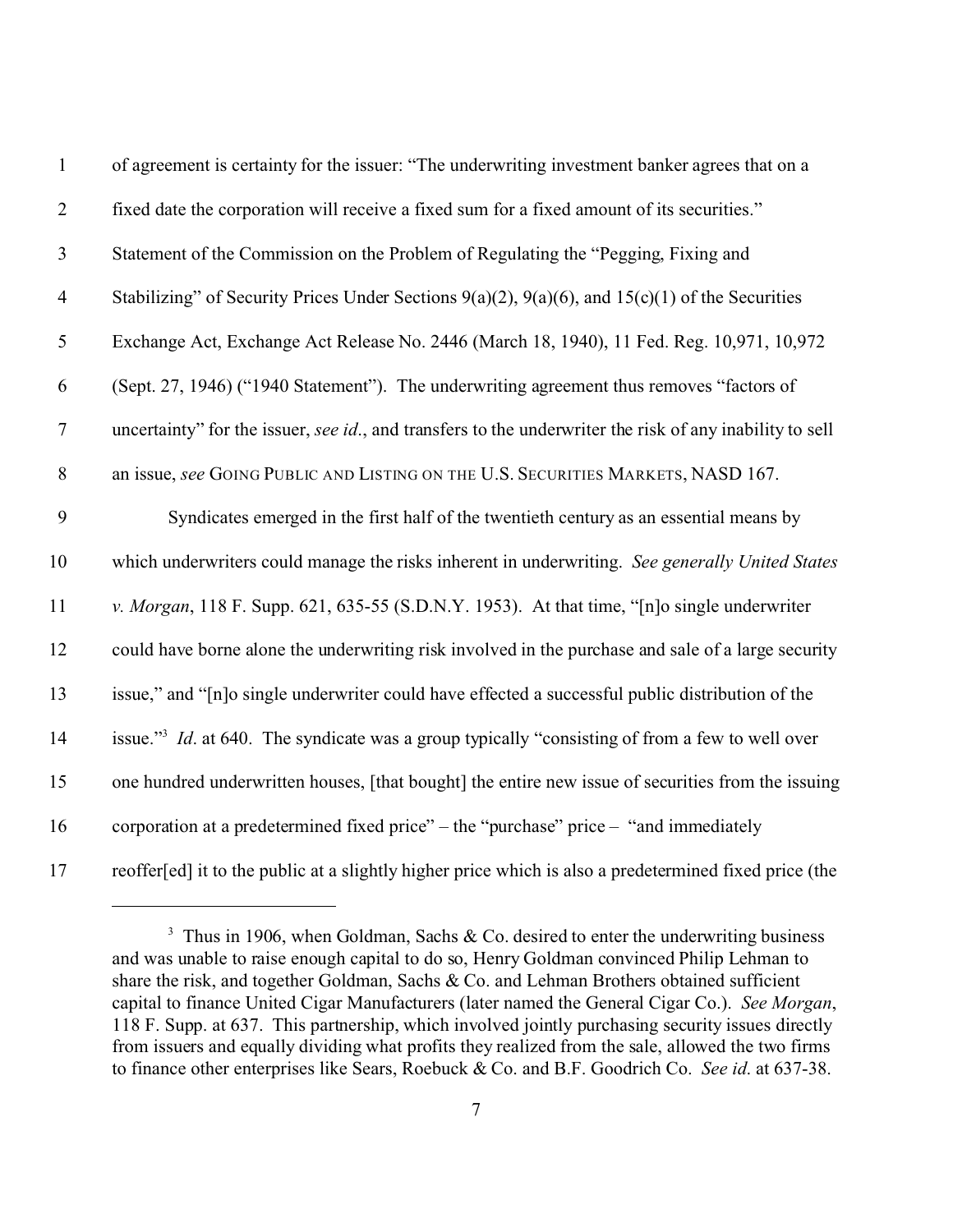| $\mathbf{1}$   | 'offering' or 'issue' price)." 1940 Statement, 11 Fed. Reg. at 10,972. "The issue [wa]s typically       |
|----------------|---------------------------------------------------------------------------------------------------------|
| 2              | resold to the public both by the underwriters and by a so-called 'selling group'  who act [ed] as       |
| 3              | retailers for the underwriting syndicate." <i>Id</i> . The syndicate system remains a prominent feature |
| $\overline{4}$ | of the modern underwriting industry. See IPO Antitrust Litig., 287 F. Supp. at 507.4                    |
| 5              | A lead underwriter in a syndicate must assess the appropriate issue quantity and pricing                |
| 6              | for the IPO. See Commission Guidance Regarding Prohibited Conduct in Connection with IPO                |
| $\tau$         | Allocations; Final Rule, Securities Act Release No. 8565, Exchange Act Release No. 51,500               |
| 8              | (Apr. 7, 2005), 70 Fed. Reg. 19,672, 19,674 & n.30 (Apr. 13, 2005) ("2005 Guidance                      |
| 9              | Statement"). This is a difficult task, see 2 HAZEN, supra § 6.3[1], at 23-24, in which the lead         |
| 10             | underwriter is aided in part by "book-building":                                                        |
| 11             | When used, the IPO book-building process begins with the filing of a registration                       |
| 12             | statement with an initial estimated price range. Underwriters and the issuer then                       |
| 13             | conduct "road shows" to market the offering to potential investors, generally                           |
| 14             | institutions. The road shows provide investors, the issuer, and underwriters the                        |

15 opportunity to gather important information from each other. Investors seek 16 information about a company, its managements and its prospects, and underwriters

Typically, the principal underwriters will sign the firm-commitment underwriting agreement. These managers or principal underwriters in turn contact other brokerdealers to become members of the underwriting group who are to act as wholesalers of the securities to be offered. In many instances the securities distribution network will include the use of a selling group of other investment bankers or brokerage houses. Members of the selling group generally do not share the underwriters' risk and are thus retailers who are compensated with agents' or brokers' commission rather than by sharing in the underwriting fee.

<sup>1</sup> HAZEN, *supra* § 2.1[2][B], at 156; *cf.* Review of Antimanipulation Regulation of Securities Offerings, Securities Act Release No. 7057, Securities Exchange Act Release No. 33,924 (Apr. 25, 1994), 59 Fed. Reg. 21,681, 21,686 (Apr. 26, 1994) ("A firm commitment underwriting typically involves a group of underwriters, represented by one or more managing underwriters, an underwriting group, and a number of 'selling group' members.").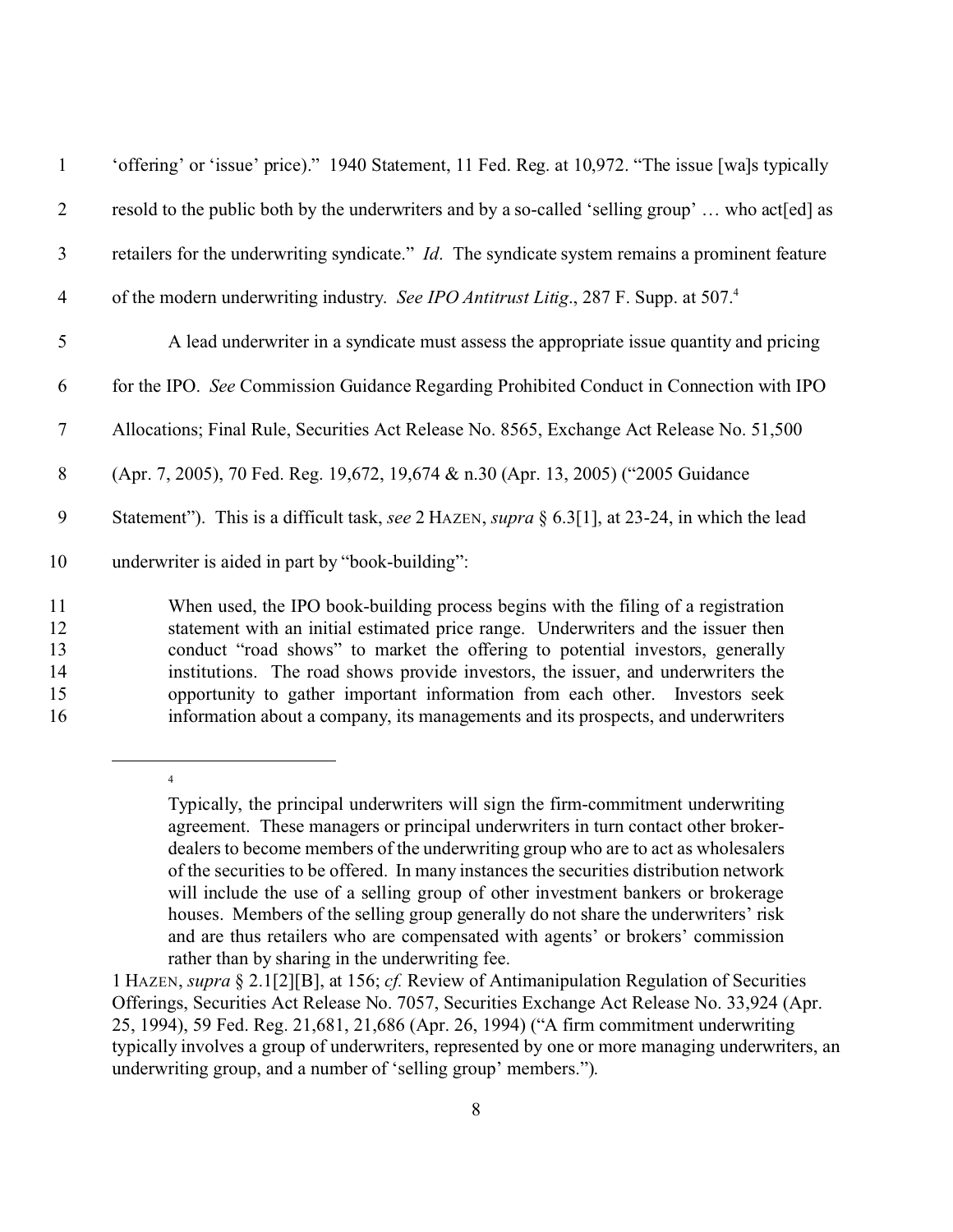| $\mathbf{1}$            | seek information from investors that will assist them in determining particular                                                                                                |
|-------------------------|--------------------------------------------------------------------------------------------------------------------------------------------------------------------------------|
| $\overline{c}$          | investors' interest in the company, assessing demand for the offering, and improving                                                                                           |
| $\overline{\mathbf{3}}$ | pricing accuracy for the offering. Investors' demand for an offering necessarily                                                                                               |
| $\overline{4}$          | depends on the value they place, and the value they expect the market to place, on the                                                                                         |
| 5                       | stock, both initially and in the future. In conjunction with the road shows, there are                                                                                         |
| 6<br>$\sqrt{ }$         | discussions between the underwriter's sales representatives and prospective investors<br>to obtain investors' views about the issuer and the offered securities, and to obtain |
| 8                       | indications of the investors' interest in purchasing quantities of the underwritten                                                                                            |
| 9                       | securities in the offering at particular prices By aggregating information obtained                                                                                            |
| 10                      | during this period from investors with other information, the underwriters and the                                                                                             |
| 11                      | issuer will agree on the size and pricing of the offering, and the underwriters will                                                                                           |
| 12                      | decide how to allocate the IPO shares to purchasers.                                                                                                                           |
| 13                      |                                                                                                                                                                                |
| 14                      | 2005 Guidance Statement, 70 Fed. Reg. at 19,674-75 (footnote omitted). Underwriters thus use                                                                                   |
| 15                      | this process to collect indications of interest regarding the IPO, as well as potential investors'                                                                             |
| 16                      | views on the value of the proposed security. See id. at 19,675.                                                                                                                |
| 17                      | B                                                                                                                                                                              |
| 18                      | The SEC has noted that the book-building process can become a locus of IPO and IPO-                                                                                            |
| 19                      | aftermarket manipulation by syndicate members. <sup>5</sup> See 2005 Guidance Statement, 70 Fed. Reg. at                                                                       |
| 20                      | 19,675. Underwriters have strong incentives to manipulate the IPO process to facilitate the                                                                                    |
| 21                      | complete distribution and sale of an issue. Underwriting is a business; competitive forces dictate                                                                             |
| 22                      | that underwriters associated with successful IPOs will attract future issuers. Moreover, because                                                                               |
| 23                      | underwriters assume a large measure of risk in the event an IPO fails, they have a direct interest                                                                             |
| 24                      | in the IPO's success. See Amendments to Regulation M: Anti-Manipulation Rules Concerning                                                                                       |

<sup>&</sup>lt;sup>5</sup> The aftermarket is the period of trading commencing after the conclusion of the period of distribution of a security. *See* 2005 Guidance Statement, 70 Fed. Reg. at 19,672 n.1. Generally speaking, the aftermarket period follows the termination of formal syndicate activity, also termed the "breaking of the syndicate." Trading Practices Rules Concerning Securities Offerings, Proposed Rules, Securities Act Release No. 7282, Exchange Act Release No. 37,094 (Apr. 11, 1996), 61 Fed. Reg. 17,108, 17,124 (Apr. 18, 1996).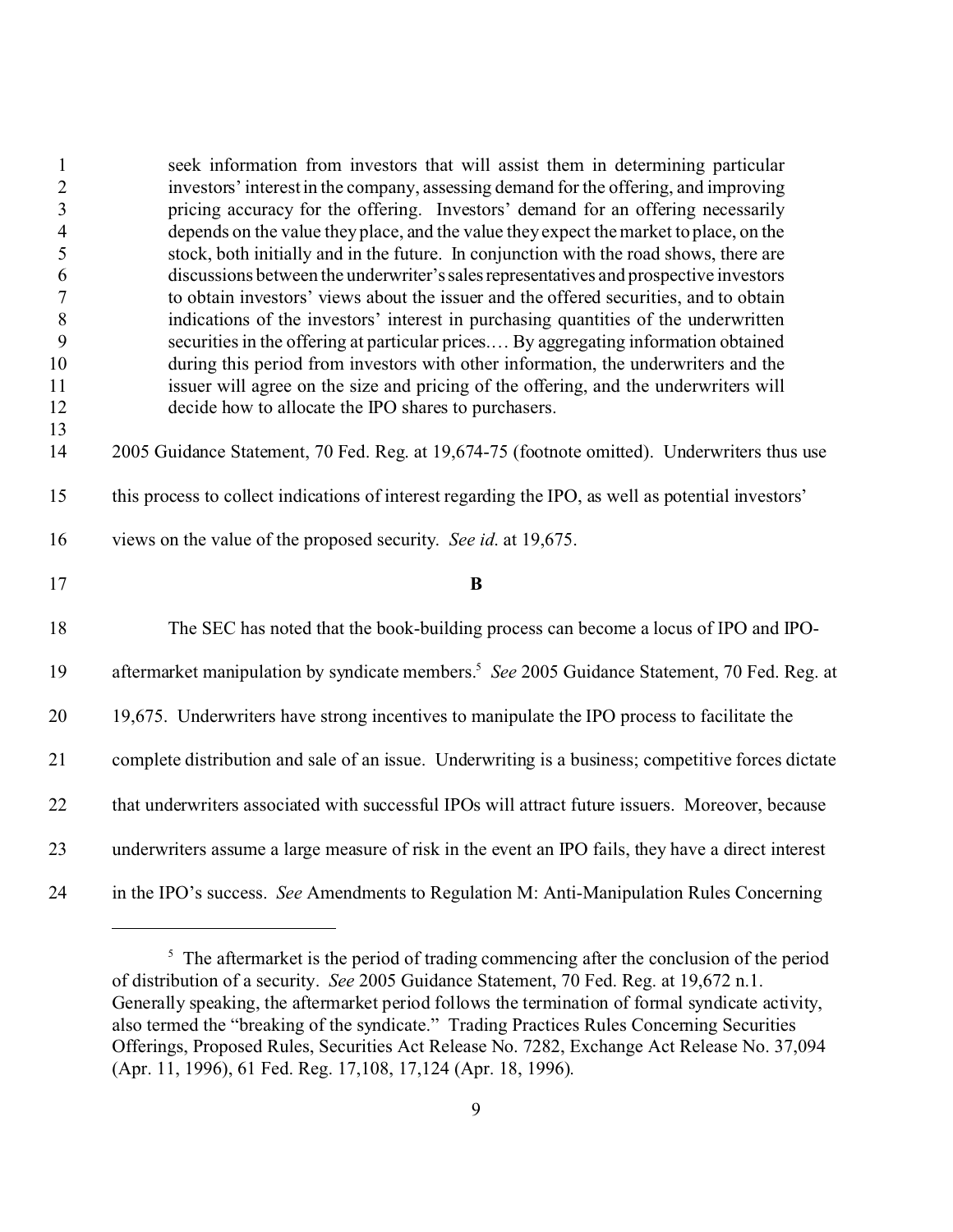| $\mathbf{1}$     | Securities Offerings, Securities Act Release No. 8511, Exchange Act Release No. 50,831 (Dec.         |
|------------------|------------------------------------------------------------------------------------------------------|
| $\overline{2}$   | 9, 2004), 69 Fed. Reg. 75, 774, 75, 783-84 (Dec. 17, 2004) ("2004 Proposed Amendments").             |
| 3                | Underwriters also have incentives to manipulate the price of securities in the aftermarket.          |
| $\overline{4}$   | Again, competition is one force at play: "Underwriters have an incentive to artificially influence   |
| 5                | aftermarket activity because they have underwritten the risk of the offering, and a poor             |
| 6                | aftermarket performance could result in reputational and subsequent financial loss." Staff Legal     |
| $\tau$           | Bulletin No. 10: Prohibited Solicitation and "Tie-in" Agreements for Aftermarket Purchases,          |
| $8\,$            | Division of Market Regulation (Aug. 25, 2000), <i>available at http://www.sec.gov/interps/legal/</i> |
| $\boldsymbol{9}$ | slbmr10.htm ("Staff Legal Bulletin No. 10"). Another incentive arises from underwriters'             |
| 10               | control over the allocation of securities. Persons or entities receiving allocations can make quick  |
| 11               | profits from an artificial rise in the immediate aftermarket during a "hot issue," and underwriters  |
| 12               | might "desire to allocate at least some shares to their best customers in order to maintain client   |
| 13               | relationships." IPO ADVISORY COMMITTEE REPORT 10.                                                    |
| 14               | Not all underwriter manipulations are prohibited: the securities regime tolerates "a little          |

<sup>6</sup> S*ee Friedman v. Salomon/Smith Barney, Inc.*, 313 F.3d 796, 798 (2d Cir. 2002) (reciting allegation that underwriters have an incentive to manipulate the aftermarket because they "attract future business based on the stock price performance of current public offerings"); *see also* Trading Practices Rules Concerning Securities Offerings, 61 Fed. Reg. at 17,124 ("Aftermarket participation may be an expected part of the underwriting services provided to an issuer, and the anticipated quality of such services can influence the issuer's selection of a managing underwriter.").

<sup>&</sup>lt;sup>7</sup> "Hot issues" are securities "that generate a good deal of buying interest." 2 HAZEN, *supra* § 6.0, at 1-2. "In 'hot' IPOs, investor demand significantly exceeds the supply of securities in the offering and the stock trades at a premium in the immediate aftermarket." 2005 Guidance Statement, 70 Fed. Reg. at 19,672 n.5.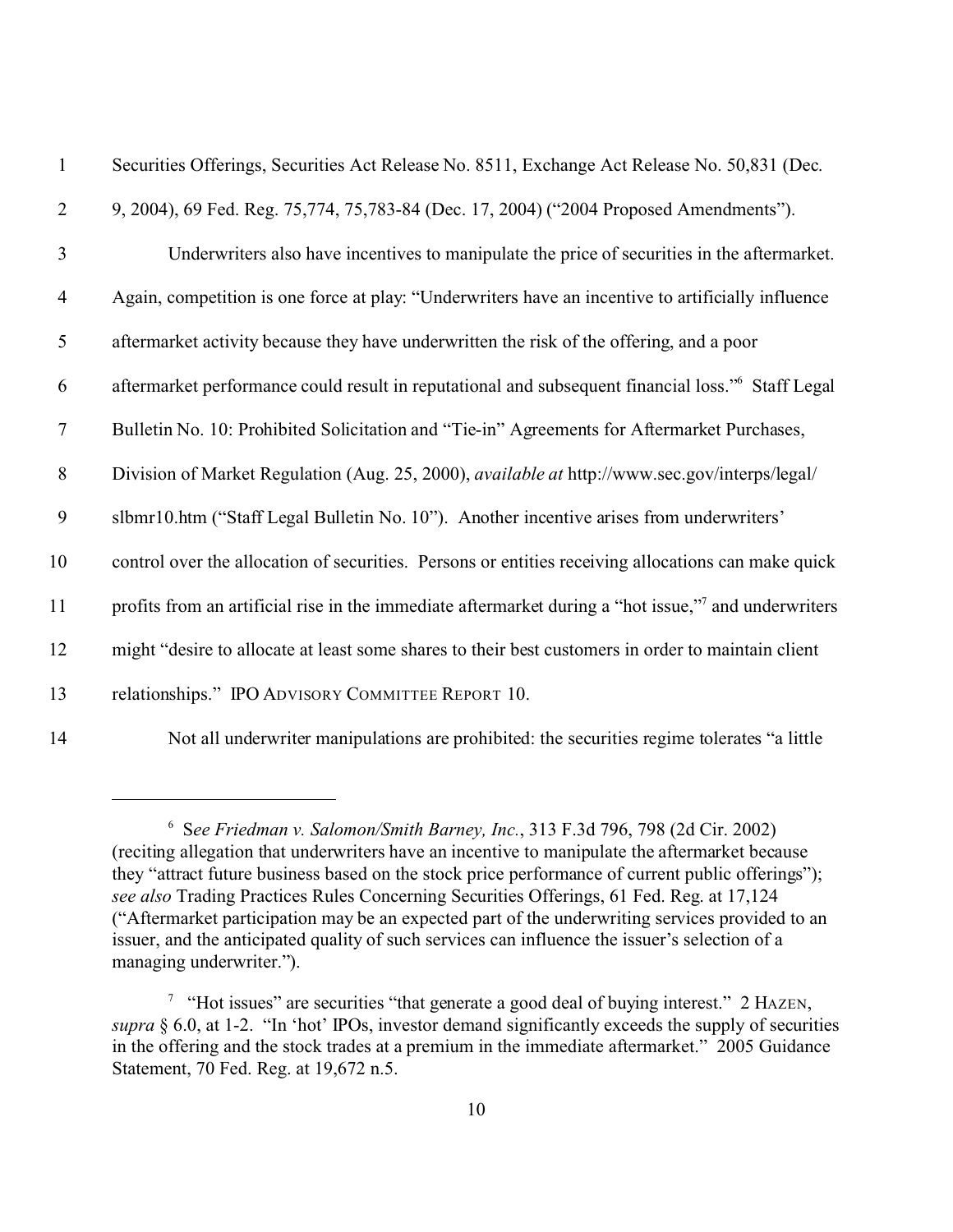| $\mathbf{1}$                      | price manipulation" in order to further other goals. Strobl v. New York Mercantile Exch., 768                                                                                                                                                                                                                                                                                                                                                    |
|-----------------------------------|--------------------------------------------------------------------------------------------------------------------------------------------------------------------------------------------------------------------------------------------------------------------------------------------------------------------------------------------------------------------------------------------------------------------------------------------------|
| $\mathfrak{2}$                    | F.2d 22, 28 (2d. Cir. 1985). The SEC has traditionally recognized certain types of manipulations,                                                                                                                                                                                                                                                                                                                                                |
| 3                                 | deemed "stabilizing" activities, as legitimate and permissible under section $9(a)(6)$ of the                                                                                                                                                                                                                                                                                                                                                    |
| $\overline{4}$                    | Exchange Act, 48 Stat. at 890 (codified at 15 U.S.C. § 78i(a)(6)), and SEC Rule 10b-1, 17 C.F.R.                                                                                                                                                                                                                                                                                                                                                 |
| 5                                 | § 240.10b-1. Section $9(a)(6)$ makes it unlawful                                                                                                                                                                                                                                                                                                                                                                                                 |
| 6<br>$\tau$<br>$\,8\,$<br>9<br>10 | [t] o effect either alone or with one or more other persons any series of transactions<br>for the purchase and/or sale of any security registered on a national securities<br>exchange for the purpose of pegging, fixing, or stabilizing the price of such security<br>in contravention of such rules and regulations as the Commission may prescribe as<br>necessary or appropriate in the public interest or for the protection of investors. |
| 11<br>12                          | 48 Stat. at 890 (codified at 15 U.S.C. $\S$ 78 $i$ (a)(6)). In 1948, the SEC incorporated the                                                                                                                                                                                                                                                                                                                                                    |
| 13                                | prohibitions arising under section 9 and the rules and regulations thereunder into the definition of                                                                                                                                                                                                                                                                                                                                             |
| 14                                | "manipulation" of section 10(b) of the Exchange Act, 48 Stat. at 891 (codified as amended at 15                                                                                                                                                                                                                                                                                                                                                  |
| 15                                | U.S.C. $\S$ 78 $j(b)$ ), thereby extending section 9's "stabilization" rules to securities not traded on                                                                                                                                                                                                                                                                                                                                         |
| 16                                | exchanges. See Manipulative and Deceptive Devices and Contrivances, 13 Fed. Reg. 8183 (Dec.                                                                                                                                                                                                                                                                                                                                                      |
| 17                                | 22, 1948); 17 C.F.R. § 240.10b-1. Stabilization in the context of exchange trading and non-                                                                                                                                                                                                                                                                                                                                                      |
| 18                                | exchange trading has been continuously regulated and, to some extent, recognized as legitimate                                                                                                                                                                                                                                                                                                                                                   |
| 19                                | and permissible. <sup>8</sup>                                                                                                                                                                                                                                                                                                                                                                                                                    |

 *See*, *e.g.*, 1940 Statement, 11 Fed. Reg. at 10,974 ("Stabilization, it must be recognized, is now an integral part of the American system of fixed price security distribution."); Reports on Stabilizing Activities, 21 Fed. Reg. 501 (Jan. 21, 1956); Reports on Stabilizing Activities, 21 Fed. Reg. 2787 (Apr. 28, 1956); Manipulative and Deceptive Devices and Contrivances, Notice of Proposed Rule Making, 21 Fed. Reg. 9983 (Dec. 14, 1956); Reports on Stabilizing Activities, Notice of Proposed Rule Making, Exchange Act Release No. 9605, 37 Fed. Reg. 10,960 (June 1, 1972); Presentation of Records, Reports, and Forms for Reports on Stabilizing Activities, Exchange Act Release No. 9717 (Aug. 15, 1972), 37 Fed. Reg. 17,383 (Aug. 26, 1972); Amendments Relating to Reports of Stabilizing Transactions, Exchange Act Release No. 18,983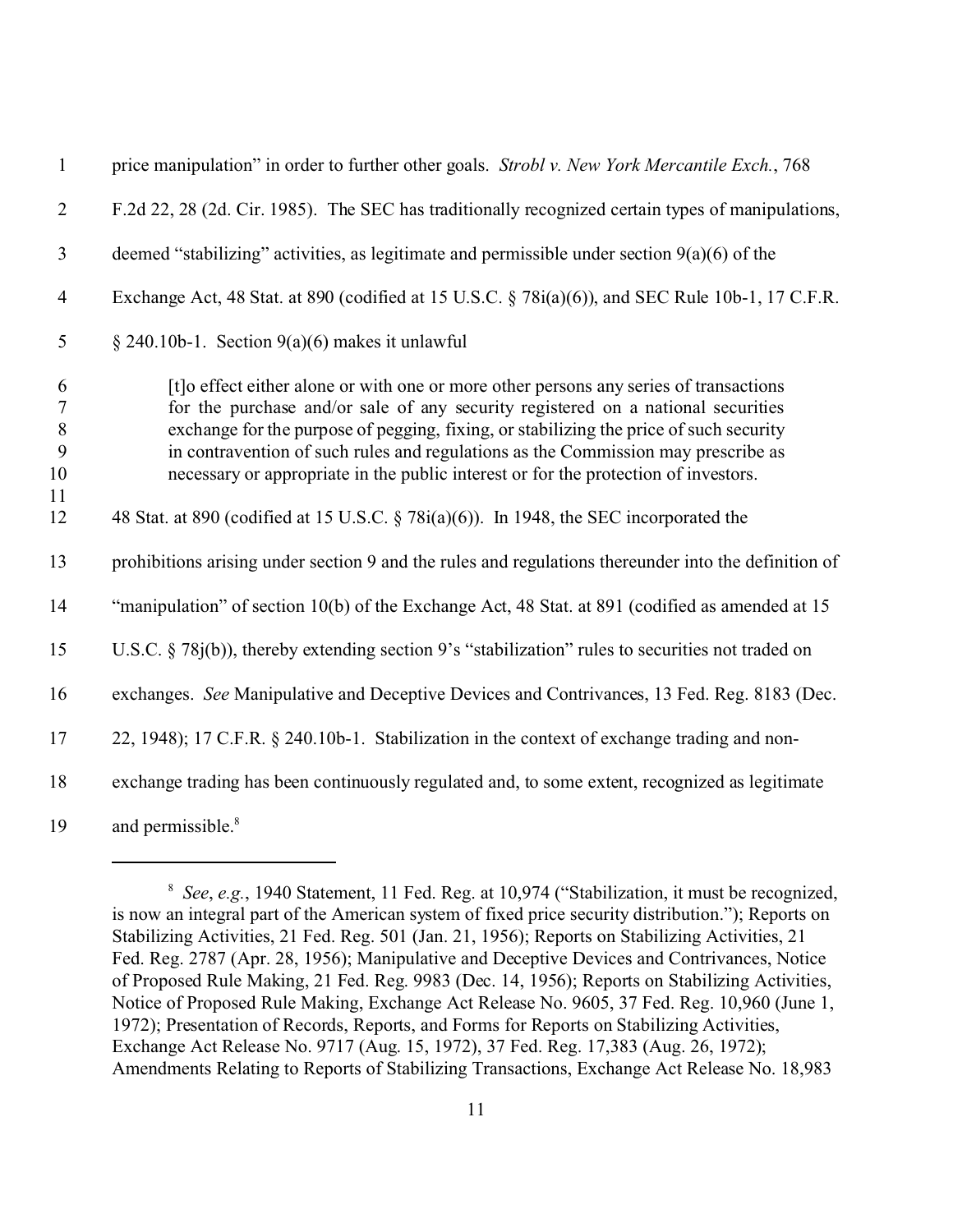| $\mathbf{1}$   | Significantly, from its earliest statements on stabilization, the SEC has recognized that                  |
|----------------|------------------------------------------------------------------------------------------------------------|
| $\overline{2}$ | permissible forms of stabilization are limited to those attempts to maintain price levels of a             |
| $\mathfrak{Z}$ | security or to retard a decline in a security's price. In 1954, for instance, the Commission               |
| $\overline{4}$ | proposed new stabilization regulations that it viewed as "a formulation of principles which                |
| 5              | historically have been applied in considering questions relating to manipulative activity and              |
| 6              | stabilization in connection with a distribution." Manipulative and Deceptive Devices and                   |
| $\overline{7}$ | Contrivances, 19 Fed. Reg. 2986, 2986 (May 22, 1954) ("1954 Proposed Rules"). These                        |
| $8\,$          | regulations limited permissible stabilizing bids to those with "the purpose of preventing or               |
| 9              | retarding a decline in the open market price of [a] security." <i>Id.</i> ; see Manipulative and Deceptive |
| 10             | Devices and Contrivances, 20 Fed. Reg. 5075 (July 15, 1955) (adopting the 1954 Proposed Rules              |
| 11             | as 17 C.F.R. §§ 240.10b-6, 240.10b-7, and 240.10b-8). Likewise, in 1959, while issuing                     |
| 12             | proposed amendments, the Commission commented, "The term 'stabilizing' has generally been                  |
| 13             | accepted to mean the placing of any bid or the effecting of any purchase  for the purpose of               |
| 14             | preventing or retarding a decline in the open market price of a security." Manipulative and                |
| 15             | Deceptive Devices and Contrivances, Notice of Proposed Rule Making, 24 Fed. Reg. 9946, 9947                |
| 16             | (Dec. 9, 1959) ("1959 Proposed Rules"). And, alongside a 1991 proposed rule, the Commission                |
| 17             | cautioned that "stabilization does not contemplate transactions in excess of those required to             |
| 18             | prevent or retard a decline in the market price, or those which raise the market price of a security       |
| 19             | " Stabilizing to Facilitate a Distribution, Securities Act Release No. 6880, Exchange Act                  |

<sup>(</sup>Aug. 19, 1982), 47 Fed. Reg. 37,560 (Aug. 26, 1982); Trading Practices Rules Concerning Securities Offerings, 61 Fed. Reg. at 17,123-25.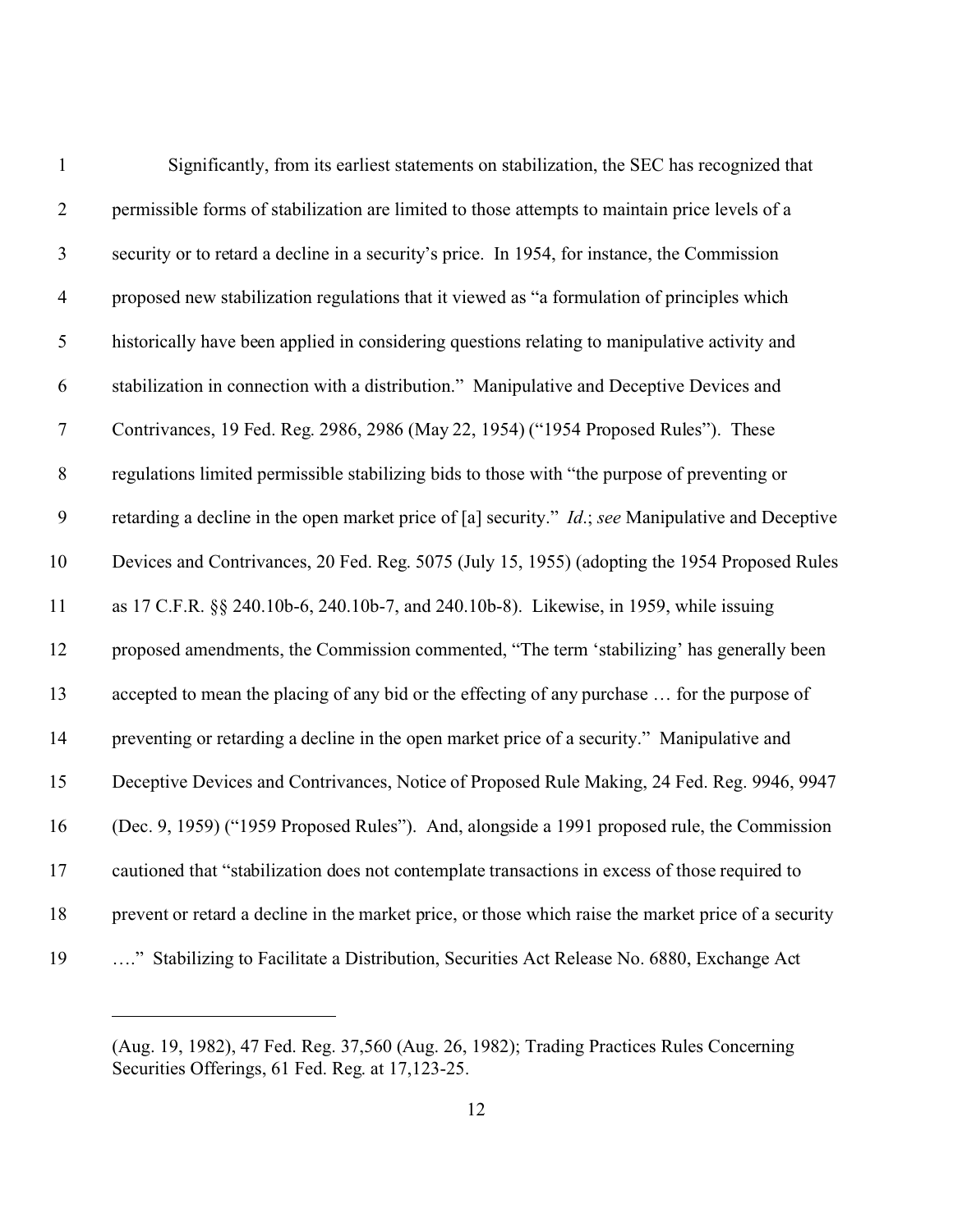| $\mathbf{1}$   | Release No. 28,732 (Jan. 3, 1991), 56 Fed. Reg. 815 (Jan. 9, 1991) ("1991 Proposed Rules").                  |
|----------------|--------------------------------------------------------------------------------------------------------------|
| $\mathbf{2}$   | Permissible stabilization activities are often contrasted with activities raising prices,                    |
| $\mathfrak{Z}$ | which are prohibited under section $9(a)(2)$ of the Exchange Act, 48 Stat. at 889 (codified as               |
| $\overline{4}$ | amended at 15 U.S.C. $\S$ 78 $i$ (a)(2)). For instance, in 1994, the SEC engaged in a comprehensive          |
| 5              | review of its rules governing manipulation in securities offerings. See Review of                            |
| 6              | Antimanipulation Regulation of Securities Offerings, Securities Act Release No. 7057, Securities             |
| $\tau$         | Exchange Act Release No. 33,924 (Apr. 25, 1994), 59 Fed. Reg. 21,681, 21,681 (Apr. 26, 1994)                 |
| $8\,$          | ("1994 Review"). One section of the review dealt with stabilization and expressed the                        |
| 9              | Commission's "concept" that "[s]tabilization of offerings should be restricted in order to                   |
| 10             | minimize its manipulative impact." <i>Id.</i> at 21,689. The 1994 Review explained that underwriters         |
| 11             | engage in various activities in the aftermarket – although the particular activities are not defined         |
| 12             | - and that some of those activities "may support, or even raise, the market price of the security."          |
| 13             | <i>Id.</i> The 1994 Review also recounted in its appendix that "Congress enacted the Exchange Act to         |
| 14             | put an end to the practices that it found had contributed to the economic problems facing the                |
| 15             | Nation." <i>Id.</i> at 21,694. "One of the 'chief evils," prohibited by section $9(a)(2)$ , "was the         |
| 16             | operation of 'pools,' which were agreements among several persons to trade actively in a                     |
| 17             | security, generally to raise the price of a security by concerted activity, in order to sell their           |
| 18             | holdings at a profit to the public, which is attracted by the activity or by information                     |
| 19             | disseminated about the stock." <sup>9</sup> <i>Id.</i> at 21,694 n.3. The Commission expressly distinguished |

<sup>&</sup>lt;sup>9</sup> The 1940 Statement explained that section  $9(a)(2)$  prohibited certain "pool manipulations." 1940 Statement, 11 Fed. Reg. at 10,975-76.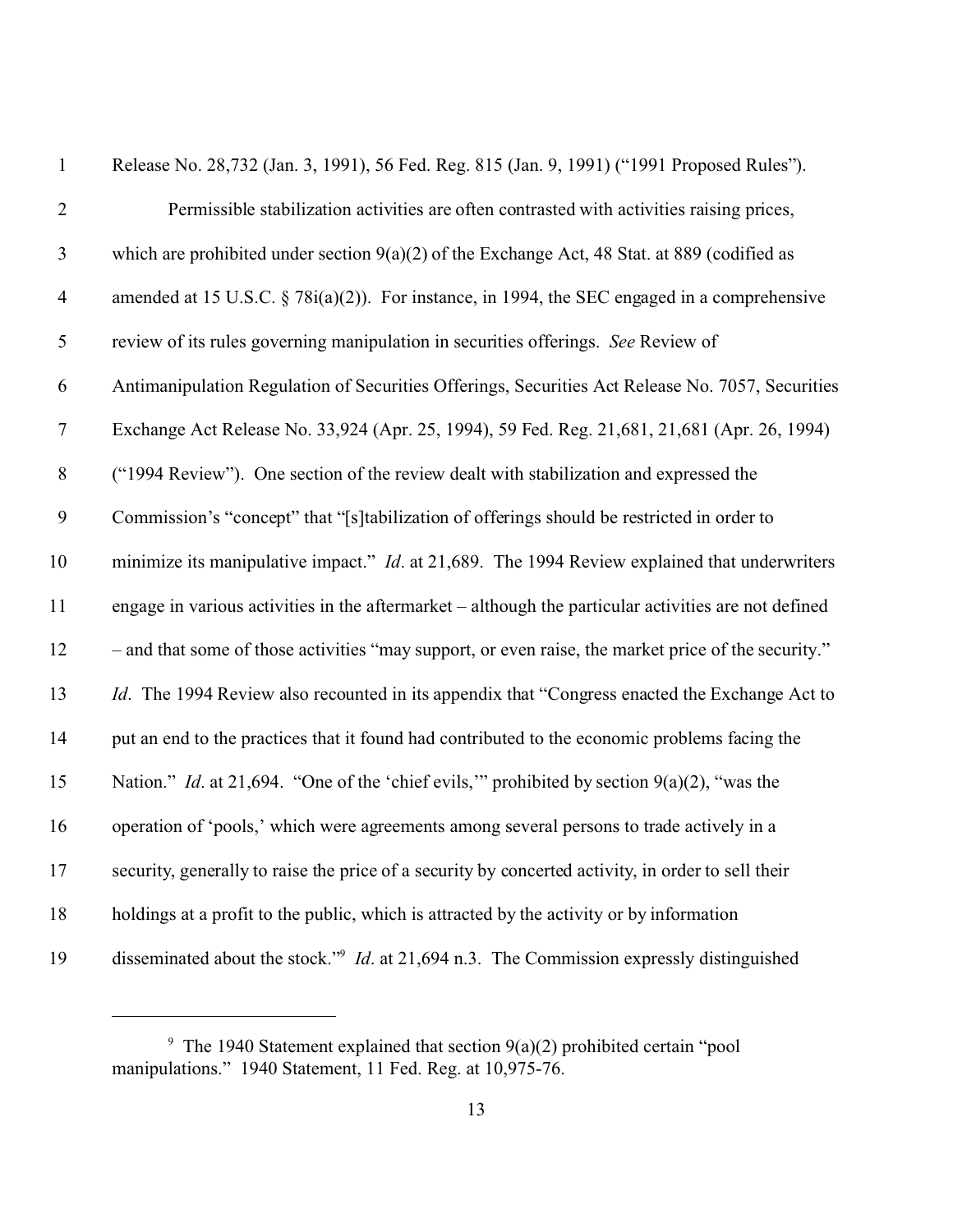| $\mathbf{1}$             | between section $9(a)(2)$ , which covered absolutely prohibited manipulations, and section $9(a)(6)$ , |
|--------------------------|--------------------------------------------------------------------------------------------------------|
| $\overline{2}$           | which covered manipulations that the SEC could choose to permit. <i>Id.</i> at $21,694-95$ & nn.3, 14. |
| 3                        | The Commission noted that the prohibitions in section $9(a)(2)$ represented the "heart" of the Act.    |
| $\overline{\mathcal{A}}$ | <i>Id.</i> at 21,694. The SEC currently regulates stabilization practices with SEC Rule 104, which is  |
| 5                        | part of Regulation M. See 17 C.F.R. § 242.104. That rule, consistent with historic SEC                 |
| 6                        | regulations, prohibits stabilization "except for the purpose of preventing or retarding a decline in   |
| $\overline{7}$           | the market price of a security." <i>Id.</i> $\S$ 242.104(b).                                           |
| 8                        | Among the impermissible manipulative practices regulated by the SEC is a general                       |
| $\mathbf{9}$             | category of relationships between underwriters and prospective purchasers termed "tie-ins." "A         |
| 10                       | 'tie-in agreement' in the securities offering context generally refers to requiring either implicitly  |
| 11                       | or explicitly that customers give consideration in addition to the stated offering price of any        |
| 12                       | security in order to obtain an allocation of the offered shares." 2004 Proposed Amendments, 69         |
| 13                       | Fed. Reg. at 75,783 n.95. Thus, the broadest category of tie-in arrangements includes all              |
| 14                       | agreements requiring consideration from purchasers above the offering price. These have been           |
| 15                       | termed quid pro quo arrangements. See, e.g., Self-Regulatory Organizations, Notice of Filing of        |
| 16                       | Proposed Rule Changes, Exchange Act Release No. 50,896 (Dec. 20, 2004), 69 Fed. Reg.                   |
| 17                       | 77,804, 77,805-06, 77,807, 77,810 (Dec. 28, 2004) ("2004 SRO Notice"). The quid pro quo                |
| 18                       | consideration could, for instance, require customers to participate in another offering, including     |
| 19                       | an offering in which supply exceeds demand, a "cold" offering. <sup>10</sup> See 2004 Proposed         |

<sup>&</sup>lt;sup>10</sup> In 1974, the SEC proposed a rule that would expressly prohibit these aftermarket tie-in arrangements. *See* Certain Short Selling Of Securities and Securities Offerings, Exchange Act Release No. 10,636 (Feb. 11, 1974), 39 Fed. Reg. 7806, 7806-07 (Feb. 28, 1974) ("1974 Rule Proposal"); Certain Manipulative Practices in Public Offerings, Supplemental Notice of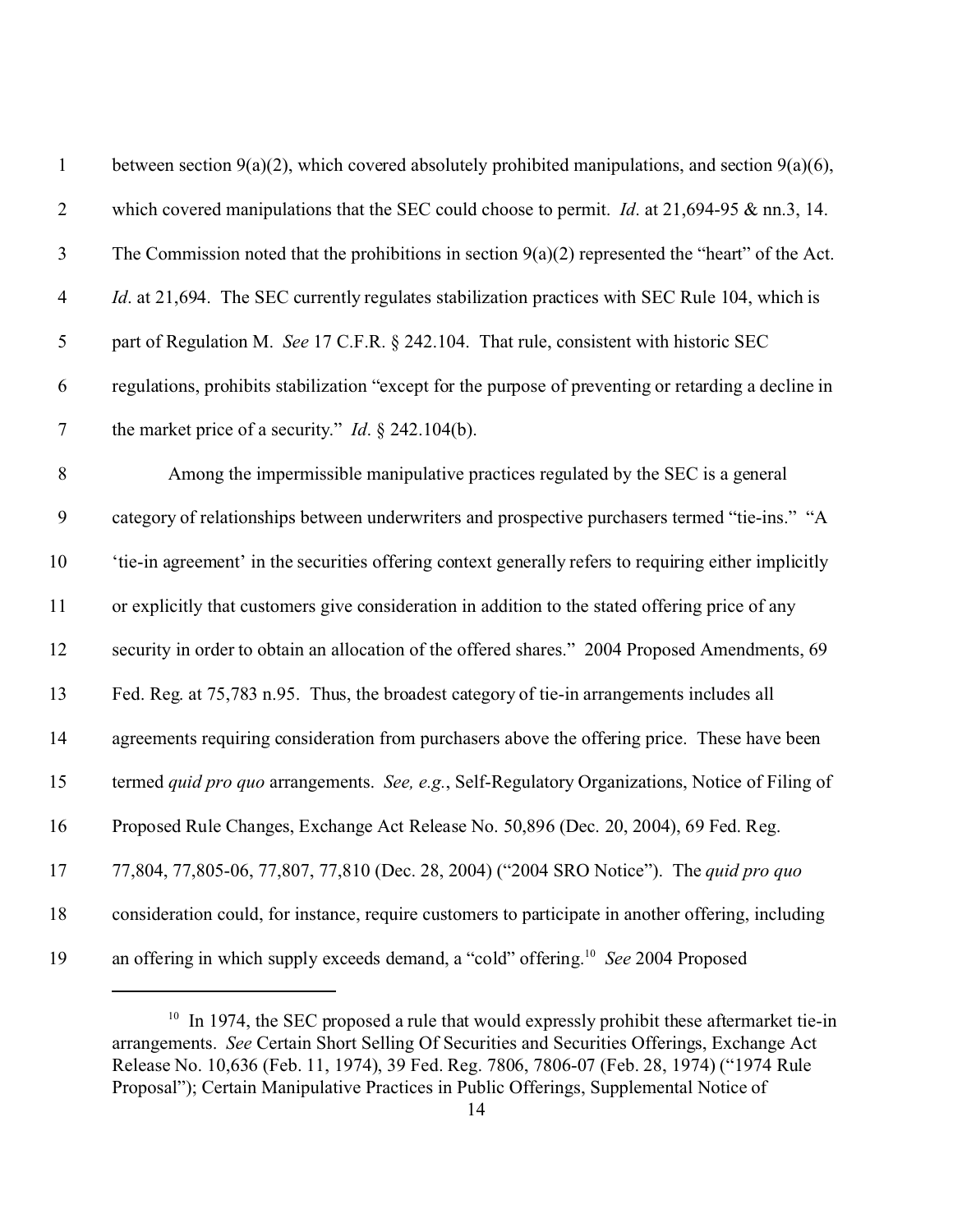| $\mathbf{1}$   | Amendments, 69 Fed. Reg. at 75,783. "The Commission has long considered tying the award of                 |
|----------------|------------------------------------------------------------------------------------------------------------|
| $\overline{2}$ | allocations of offered shares to additional consideration to be fraudulent and manipulative, and           |
| 3              | such practices have always been actionable under Section $17(a)$ of the Securities Act and Section         |
| $\overline{4}$ | 10(b) and Rule 10b-5 of the Exchange Act." <i>Id.</i> at 75,784; see also id. at 75,785 n.104.             |
| 5              | In exchange for receiving an IPO allocation, certain tie-in arrangements require customers                 |
| 6              | to place orders for aftermarket shares of the same security offered in the IPO. See 2005 Guidance          |
| $\tau$         | Statement, 70 Fed. Reg. at 19,672-73. These sorts of arrangements – sometimes described as                 |
| 8              | arrangements to "pre-sell the aftermarket" <sup>11</sup> – can create artificial demand. They "generate[]  |
| 9              | additional aftermarket buying activity that is manipulative, in that it is designed to push the price      |
| 10             | higher once the security comes to the market." 2 HAZEN, <i>supra</i> § 6.3[2][A], at 1. Buying             |
| 11             | pressure created by pre-selling the aftermarket spills over into the IPO. See Staff Legal Bulletin         |
| 12             | No. 10. For some time, the SEC has specifically recognized these arrangements as prohibited. <sup>12</sup> |

<sup>11</sup> See 2 HAZEN, *supra* § 6.3[2][A], at 30-31 ("Under this manipulation, registered representatives … require or encourage customers to commit to purchasing shares in the after market in order to get part of the allotment out of the original issue."); *id*. § 6.3[2][A], at 34-35 & n.68; NASDR, Disciplinary Actions Reported for April, 1999 WL 33176514, at \*16 (NASDR Apr. 1999) ("[T]he preselling of the aftermarket" occurred where respondents "solicit[ed] customers to purchase securities in aftermarket trading as a requirement to purchase in the IPO ….").

Proposed Rulemaking, Exchange Act Release No. 11,328 (Feb. 11, 1975), 40 Fed. Reg. 16,090, 16,090 (Apr. 9, 1975) ("Supplemental 1974 Proposed Rule"). The SEC withdrew the rule, however, because the tie-in arrangements prohibited by it were already prohibited by "existing antifraud and anti-manipulation provisions of the federal securities laws." Withdrawal of Proposed Rules Under the Securities Exchange Act of 1934, Exchange Act Release No. 26,182 (Oct. 14, 1988), 53 Fed. Reg. 41,206, 41,207 (Oct. 20, 1988) ("1988 Withdrawal"); *see also* 2004 Proposed Amendments, 69 Fed. Reg. at 75,784.

 $12$  In 1961, the SEC addressed the impropriety of aftermarket pre-sale tie-in arrangements. *See* Securities Act Release No. 4358, Exchange Act Release No. 6536, 1961 WL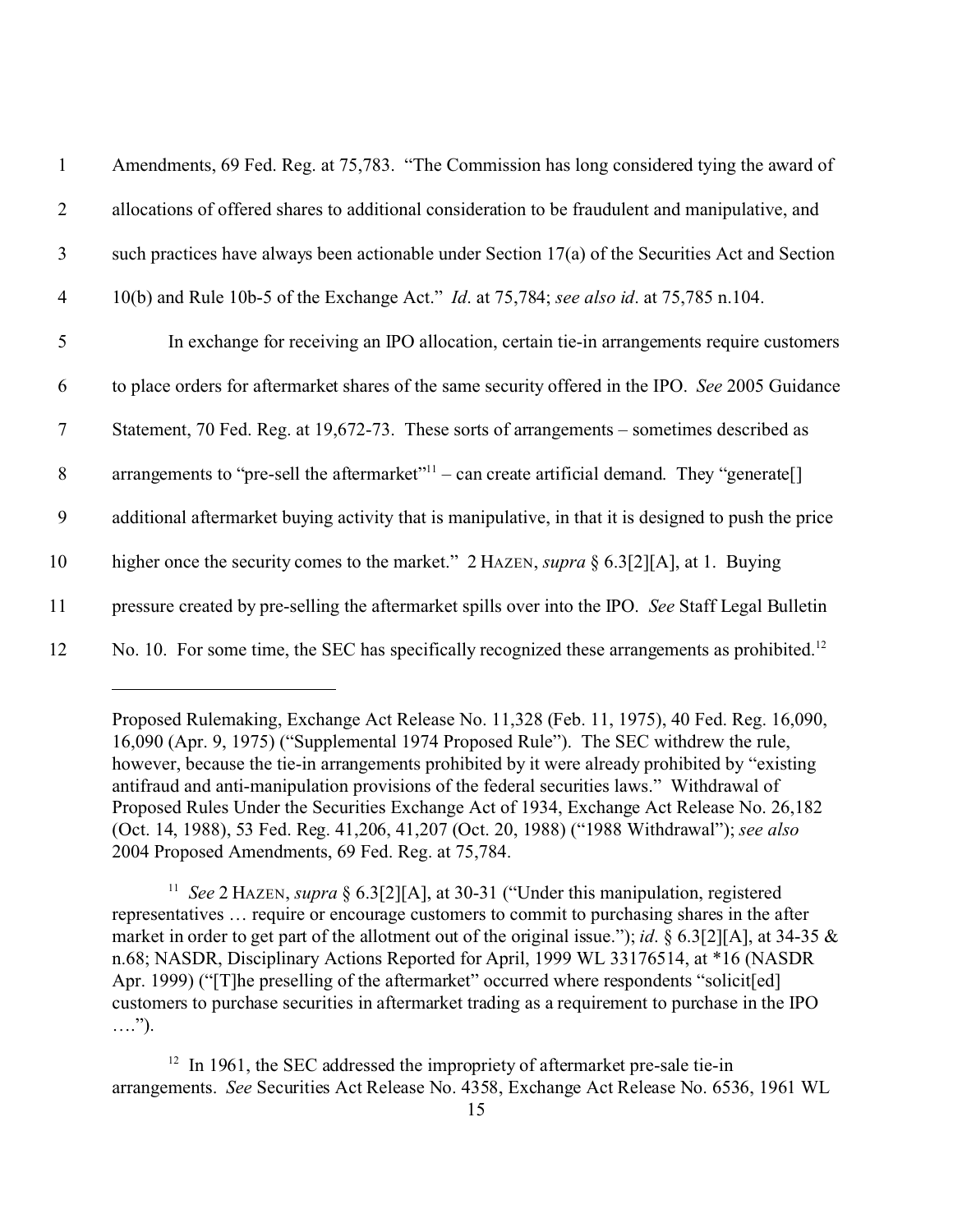## *See, e.g.*, 2005 Guidance Statement, 70 Fed. Reg. at 19,674.

| $\overline{2}$ | A variation on tie-in agreements effectuating a pre-sale of the aftermarket are                              |
|----------------|--------------------------------------------------------------------------------------------------------------|
| $\overline{3}$ | arrangements called "laddering." See, e.g., 2005 Guidance Statement, 70 Fed. Reg. at 19,674 &                |
| $\overline{4}$ | n.29; "NASD Board Approves Proposed Conduct Rules for IPO Activities," NASD Press Room                       |
| $\mathfrak{S}$ | (NASD July 25, 2002), available at http://www.nasd.com/web/idcplg?IdcService=SS GET                          |
| 6              | PAGE&ssDocName=NASDW 002921. Laddering has been defined "as inducing investors to                            |
| $\overline{7}$ | give orders to purchase shares in the aftermarket at pre-arranged, <i>escalating prices</i> in exchange      |
| $\,8\,$        | for receiving IPO allocations " 2005 Guidance Statement, 70 Fed. Reg. at 19,674 n.29                         |
| 9              | (emphasis added). Even more than pre-sales of the aftermarket, laddering agreements                          |
| 10             | "stimulate[] demand for a hot issue in the aftermarket, thereby facilitating the process by which            |
| 11             | stock prices rise to a premium." REPORT OF THE SEC CONCERNING THE HOT ISSUES MARKETS                         |
| 12             | 37-38 (Aug. 1984) ("Hot Issues Markets"); see also 2 HAZEN, supra § 6.0, 2005 supp. at 31.                   |
| 13             | "This conduct distorts the offering and the aftermarket." 2005 Guidance Statement, 70 Fed. Reg.              |
| 14             | at 19,674 n.29 (quotation marks, alterations, and citations omitted). The SEC has identified                 |
| 15             | laddering agreements as a serious and harmful means of manipulation that "violates the antifraud             |
| 16             | and antimanipulation provisions of the federal securities laws." Hot Issues Markets 37-38; <sup>13</sup> see |

<sup>61584,</sup> at \*1 (Apr. 24, 1961). The Commission understood that certain underwriters in IPOs had "been making allotments to their customers only if such customers agree[d] to make some comparable purchase in the open market after the issue is initially sold." *Id*. The SEC used the statement to warn dealers that "generally speaking any such arrangement involved a violation of the anti-manipulative provisions of the Securities Exchange Act … and may involve violation of other provisions of the federal securities laws." *Id*.

<sup>&</sup>lt;sup>13</sup> In its Hot Issues Markets report, the SEC pointed to its 1961 statement, Securities Act Release No. 4358, Exchange Act Release No. 6536, 1961 WL 61584, as evidence that, "as early as 1961, the Commission indicated that tie-ins involve violation of the antimanipulative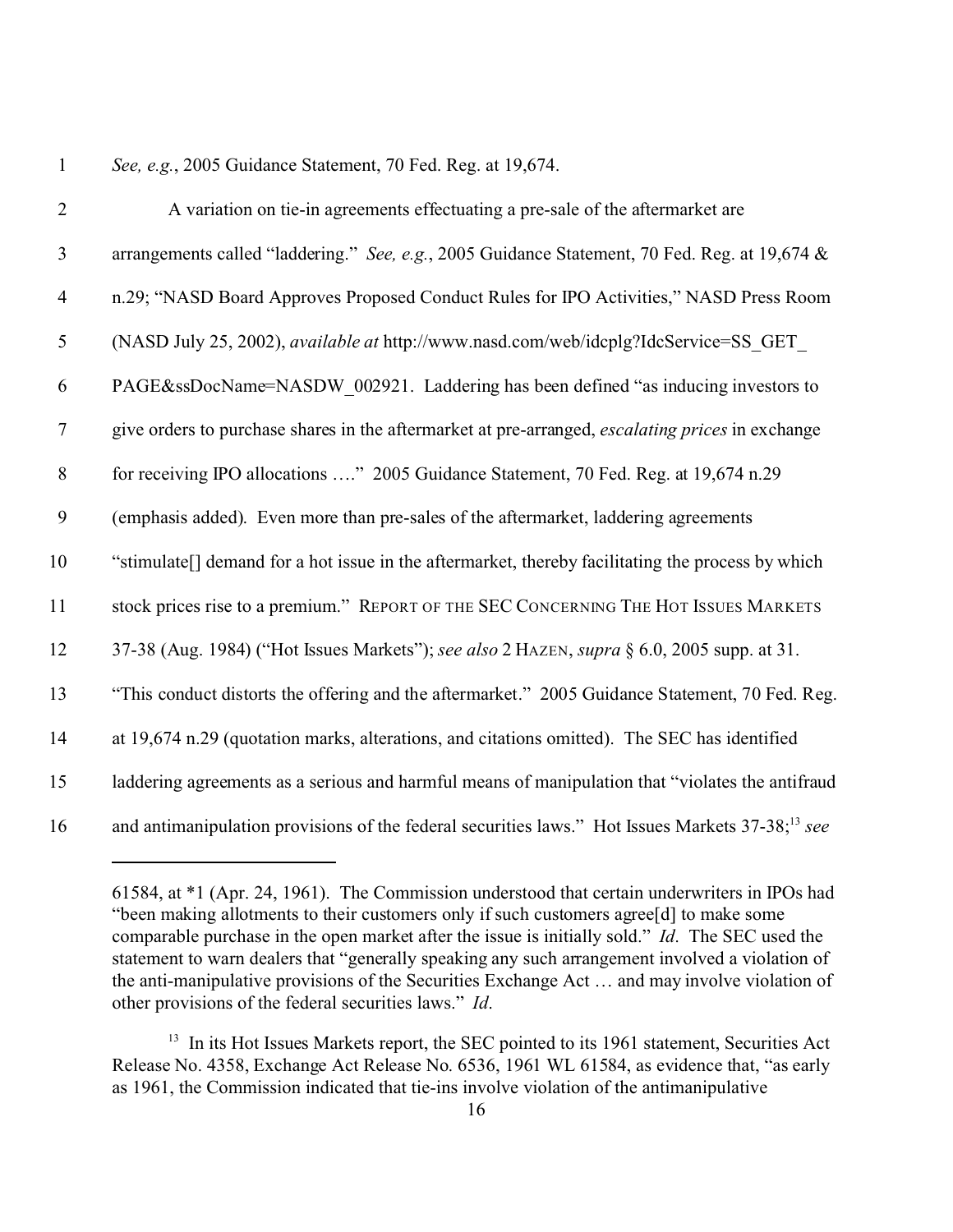*also* 2005 Guidance Statement, 70 Fed. Reg. at 19,674.

 $\blacksquare$ 

 With this background in mind, we turn to plaintiffs' complaints. The present appeal is the product of repeated consolidation. By an order entered November 1, 2001, the district court consolidated nine separate actions into a proceeding captioned "In re Initial Public Offering Antitrust Litigation" and appointed five law firms to lead the litigation. The resulting complaint (the "consolidated complaint") alleged violations of the Sherman Act and state antitrust laws. Along with that consolidated class action, the district court considered a separate class action captioned "Pfeiffer v. Credit Suisse First Boston Corp." *See IPO Antitrust Litig.*, 287 F. Supp. 2d at 499. The *Pfeiffer* action alleged violations of the Robinson-Patman Act.The district court dismissed both actions in a single judgment, and we review that dismissal in this consolidated appeal. **A**

 The plaintiffs in the consolidated complaint represent two groups of injured parties: direct IPO purchasers and aftermarket purchasers. The direct IPO purchasers claim to have paid anticompetitive charges for the securities of certain technology-related companies (the "class

provisions of the securities laws." 1984 Hot Issues Markets 38 n.45. The report then documented a case in which a broker-dealer "required a substantial number of its customers to place aftermarket purchase orders for the company's stock at substantial premiums above the … offering price as a quid pro quo for obtaining shares in the underwriting." *Id*. at 39. The manipulation allowed the broker-dealer to quadruple the per share price "only a few hours after the commencement of aftermarket trading." *Id*. The report characterized this activity as involving "violations of various antifraud provisions." *Id*. at 38.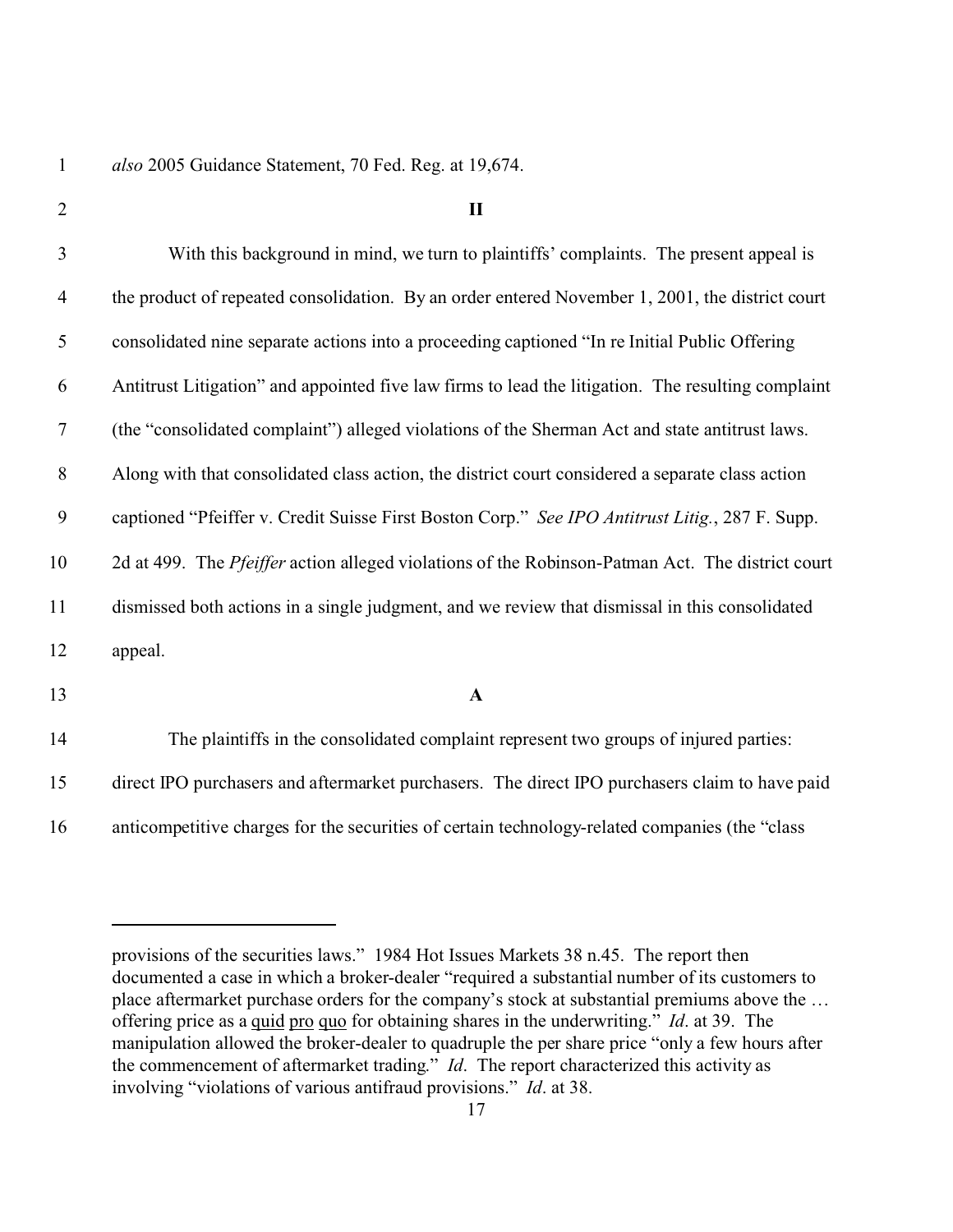| $\mathbf{1}$     | securities"). <sup>14</sup> The complaint outlines a conspiracy among ten underwriting firms alleged to be      |
|------------------|-----------------------------------------------------------------------------------------------------------------|
| $\overline{2}$   | leading underwriters of equity IPOs generally and, more specifically, leading underwriters of                   |
| $\mathfrak{Z}$   | IPOs of technology-related companies. <sup>15</sup> The firms dominated or had market power in the              |
| $\overline{4}$   | markets of general equity IPOs and technology-related IPOs. According to the consolidated                       |
| 5                | complaint, these firms agreed to exact anticompetitive consideration from direct IPO purchasers                 |
| 6                | of the class securities in the form of tie-in arrangements. The tie-in agreements would require                 |
| $\overline{7}$   | purchasers either: (1) to pay inflated commissions on trades of other securities, (2) to purchase               |
| $\,8\,$          | the issuer's shares in follow-up or secondary public offerings, (3) to purchase less attractive                 |
| $\boldsymbol{9}$ | securities, or (4) to execute laddering transactions. <sup>16</sup> "[T]he amount of the required consideration |
| 10               | was frequently based upon a percentage of the profits obtained by the customer in connection                    |
| 11               | with the purchase of IPO shares." Consolidated Am. Compl. 16. The direct IPO purchasers                         |
| 12               | claim they were injured by the conspiracy to impose these arrangements because, presumably, the                 |
| 13               | conspiracy forced them to pay above-market consideration for securities.                                        |
| 14               | The aftermarket purchasers claim to have purchased the class securities at prices                               |

<sup>&</sup>lt;sup>14</sup> The IPOs of these companies' securities range from March 1997 to December 4, 2000, and the securities' issuers include Amazon.com, eBay Inc., Priceline.com Inc., Red Hat Inc., and Global Crossing, among many others.

<sup>&</sup>lt;sup>15</sup> The defendant firms are Bear, Sterns & Co., Inc., Credit Suisse First Boston Corp. ("CSFB"), Deutsche Bank Alex. Brown, Goldman, Sachs & Co., J. P. Morgan Chase & Co., Lehman Brothers, Inc., Merrill Lynch, Pierce, Fenner & Smith, Inc. ("Merrill Lynch"), Morgan Stanley & Co., Inc., Robertson Stephens, Inc., and Salomon Smith Barney, Inc.

<sup>&</sup>lt;sup>16</sup> For instance, plaintiffs Michele and Bill Lucia purchased 50 shares of Infonet Services Corp. common stock and 25 shares of Buy.com Inc. directly from Merrill Lynch as part of the Infornet IPO and Buy.com IPO respectively. In both cases, Merrill Lynch allegedly required the Lucia's to agree to purchase additional shares of the respective securities in the aftermarket at inflated prices and subject to excessive commissions.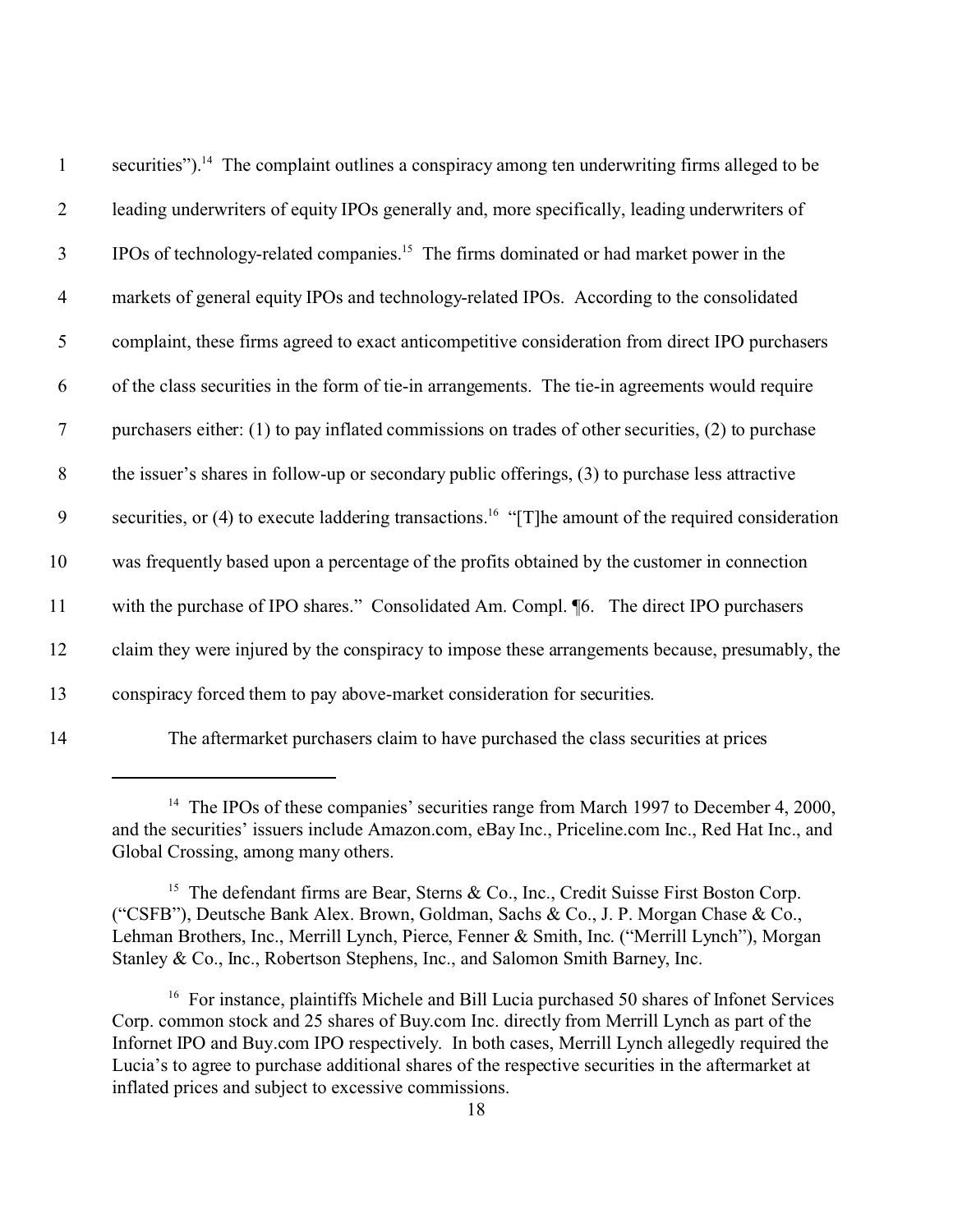| $\mathbf{1}$             | intentionally "inflated" by defendants. Defendants allegedly inflated aftermarket prices by                 |
|--------------------------|-------------------------------------------------------------------------------------------------------------|
| $\overline{2}$           | executing laddering agreements with direct purchasers, pre-committing their analysts to issue               |
| $\mathfrak{Z}$           | positive reports following the offering ("booster shots"), and "other overt acts which furthered            |
| $\overline{\mathcal{A}}$ | the conspiracy's objectives by inflating the prices of [c] lass [s] ecurities in the aftermarket."          |
| 5                        | Consolidated Am. Compl. [61. The aftermarket purchasers claim injury from the purchase of                   |
| 6                        | artificially inflated securities.                                                                           |
| $\boldsymbol{7}$         | Both groups of plaintiffs attribute their injuries to violations of section 1 of the Sherman                |
| $8\,$                    | Act and various state antitrust provisions.                                                                 |
| 9                        | $\bf{B}$                                                                                                    |
| 10                       | The class action complaint in <i>Pfeiffer</i> asserts that certain underwriter and institutional            |
| 11                       | defendants violated section $2(c)$ of the Robinson-Patman Act. <sup>17</sup> The complaint alleges that the |
| 12                       | underwriter defendants paid bribes to, or accepted bribes from, the institutional defendants, in a          |
| 13                       | course of conduct designed to inflate the price of particular securities. The plaintiff class claims        |
| 14                       | injury from the aftermarket purchase of inflated securities.                                                |
| 15                       | The purported "bribes" consisted of underwriter promises to make "exceptionally large"                      |
| 16                       | allocations of IPO securities in return for the institutional defendants' promises to comply with           |
| 17                       | rules set by the underwriter defendants for the resale of the securities and to divide profits with         |
| 18                       | them. Pfeiffer Compl. ¶74-75. The institutional defendants allegedly made several agreements:               |

<sup>&</sup>lt;sup>17</sup> The underwriter defendants are CSFB, Goldman, Sachs & Co., Lehman Brothers, Inc., Merrill Lynch, Morgan Stanley Dean Witter & Co., BancBoston Robertson, Stephens, Inc., and Salomon Smith Barney, Inc. The institutional defendants are Fidelity Distributors, Fidelity Brokerage Services LLC, Fidelity Investments Institutional Services Co., Inc., Janus Capital Corp., Comerica, Inc., Van Wagoner Capital Management, Inc., and Van Wagoner Funds, Inc.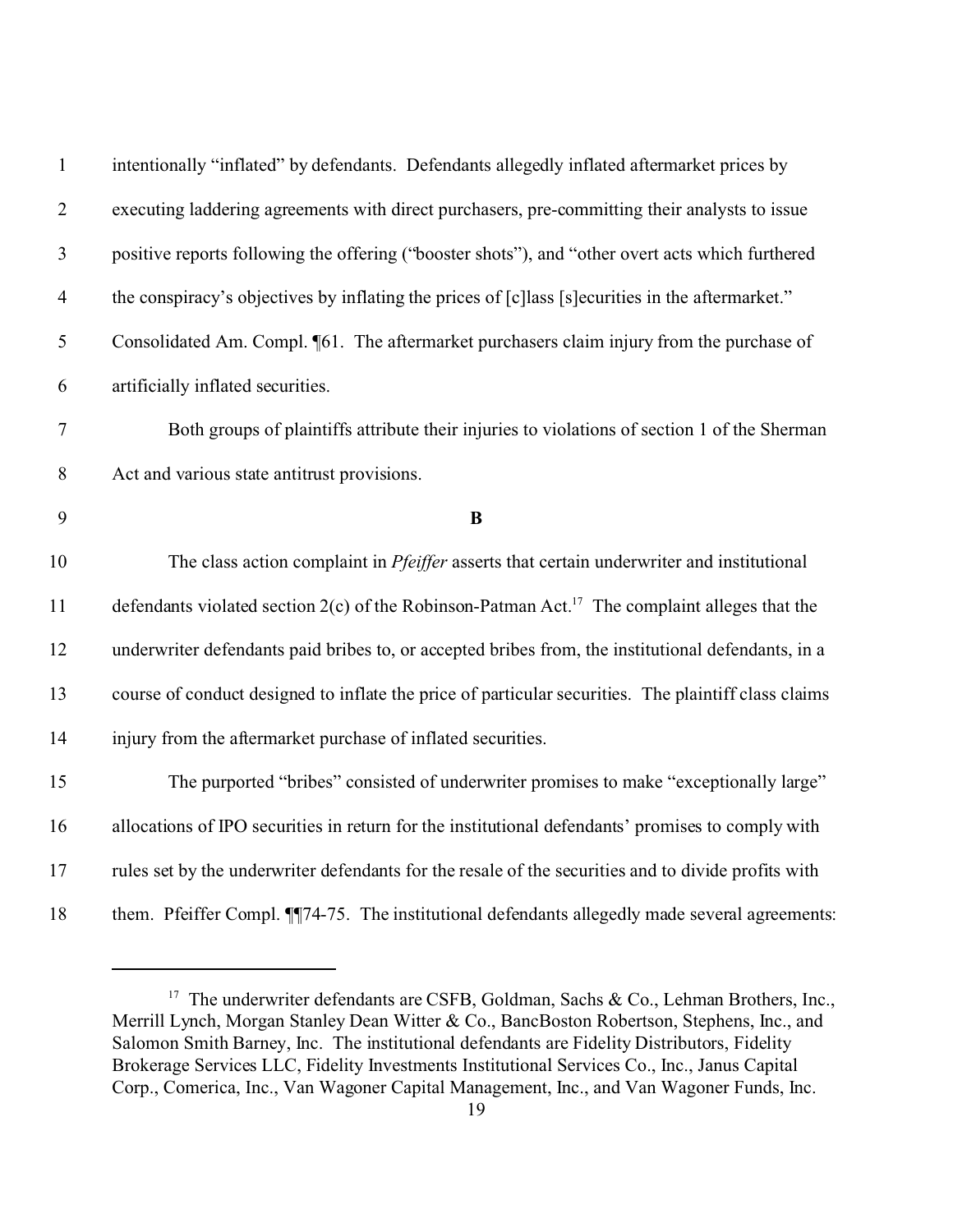| $\mathbf{1}$     | (1) that they would not sell the securities until ordered to do so by the underwriter defendants; (2) |
|------------------|-------------------------------------------------------------------------------------------------------|
| $\overline{2}$   | that they would give a third of profits made from the allocation to the underwriter who made the      |
| $\mathfrak{Z}$   | allocation; and (3) that they would make additional large aftermarket purchases of the securities     |
| $\overline{4}$   | and not sell those additional purchases until ordered to do so by the syndicate. Defendants - both    |
| $\mathfrak s$    | the underwriter and institutional defendants – agreed that their research departments would issue     |
| 6                | continuous "strong buy," "buy" or "outperform" recommendations for the securities. Pfeiffer           |
| $\boldsymbol{7}$ | Compl. ¶91-101.                                                                                       |
| $\,8\,$          | The complaint alleges that these actions had the effect of sustaining prices and driving              |
| $\boldsymbol{9}$ | them upwards. "When the market price for the  security had reached a high level and been              |
| 10               | sustained at the high level as long as it could, the syndicate departments for the Underwriter        |
| 11               | Defendants notified the Institutional Defendants that they were free to sell." Pfeiffer Compl.        |
| 12               | ¶108. The underwriter defendants then calculated the share of the profit due and collected those      |
| 13               | profits by receiving major business from the institutional defendants regarding unrelated             |
| 14               | securities and by charging the institutional defendants unusually large commissions.                  |
| 15               | $\mathbf C$                                                                                           |
| 16               | Defendants moved to dismiss the complaints pursuant to Rule $12(b)(6)$ of the Federal                 |
| 17               | Rules of Civil Procedure. They argued that dismissal was proper because federal securities laws       |
| 18               | repealed the federal antitrust laws by implication and, moreover, preempted state antitrust laws.     |
| 19               | Defendants presented the immunity question as a choice between two regimes. The first, the            |
| 20               | antitrust laws, operate under a "competition-only standard." Tr. 12. The operation of the second,     |
| 21               | the securities laws, is reflected in the SEC's mandate to consider competition with the protection    |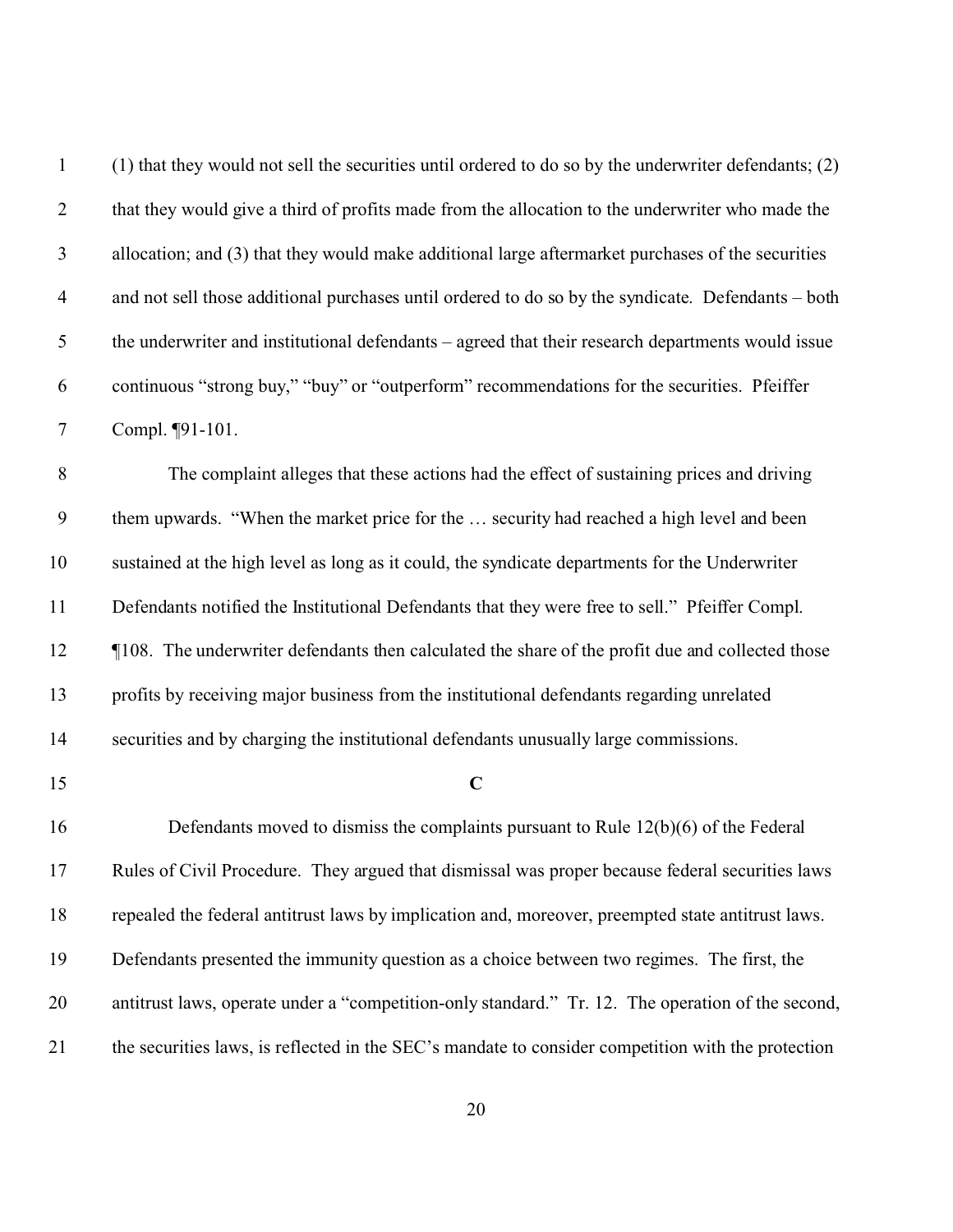| $\mathbf{1}$   | of investors, efficiency, and capital formation. <sup>18</sup> Defendants reminded the court that "the IPO" |
|----------------|-------------------------------------------------------------------------------------------------------------|
| $\overline{2}$ | allocation process is  at the very heart of what the SEC regulates in promoting the capital                 |
| $\mathfrak{Z}$ | raising function of the market" and that a syndicate making "a fixed price offering can be                  |
| $\overline{4}$ | regarded as a per se antitrust violation unless it has the umbrella of regulatory protection." Tr. 7-       |
| 5              | 8, 17. They argued that, because "[e]xactly how far that umbrella extends is precisely the                  |
| 6              | question of what the defendants can do in the capital raising function," antitrust immunity should          |
| $\tau$         | cover the alleged conduct and the court should thus reserve the question of appropriate capital             |
| $8\phantom{.}$ | raising activities for the expert agency, the SEC. Tr. 17. The SEC submitted an amicus curiae               |
| 9              | memorandum in support of defendants' immunity argument and noted "its past and continuing                   |
| 10             | regulation of the IPO process, the syndicate system and various normally anticompetitive price              |
| 11             | stabilization techniques." IPO Antitrust Litig., 287 F. Supp. 2d at 506.                                    |
| 12             | The plaintiffs viewed defendants' arguments as "all red herrings." Tr. 31. They urged                       |
| 13             | that the district court did not have to usurp the policy position of the SEC or engage in                   |
| 14             | rulemaking or line-drawing because defendants' misconduct had always been prohibited by the                 |

 $18$  Section 2(b) of the Securities Act provides:

CONSIDERATION OF PROMOTION OF EFFICIENCY, COMPETITION, AND CAPITAL FORMATION. – Whenever pursuant to this title the Commission is engaged in rulemaking and is required to consider or determine whether an action is necessary or appropriate in the public interest, the Commission shall also consider, in addition to the protection of investors, whether the action will promote efficiency, competition, and capital formation.

Securities Act § 2(b) (as amended by the National Securities Market Improvement Act of 1996 ("NSMIA"), Pub. L. No. 104-290, § 106(a), 110 Stat. 3416, 3424) (codified at 15 U.S.C. § 77b(b)). Section 3 of the Exchange Act and section 2 of the Investment Company Act of 1940 contain similar provisions. *See* Exchange Act § 3(f) (as amended by NSMIA § 106(b), 110 Stat. at 3424-3425) (codified at 15 U.S.C. § 78c(f)); Investment Company Act of 1940, Pub. L. No. 76-768, § 2, 54 Stat. 789, 790 (as amended by NSMIA § 106(c), 110 Stat. at 3425) (codified at 15 U.S.C. § 80a-2(c)).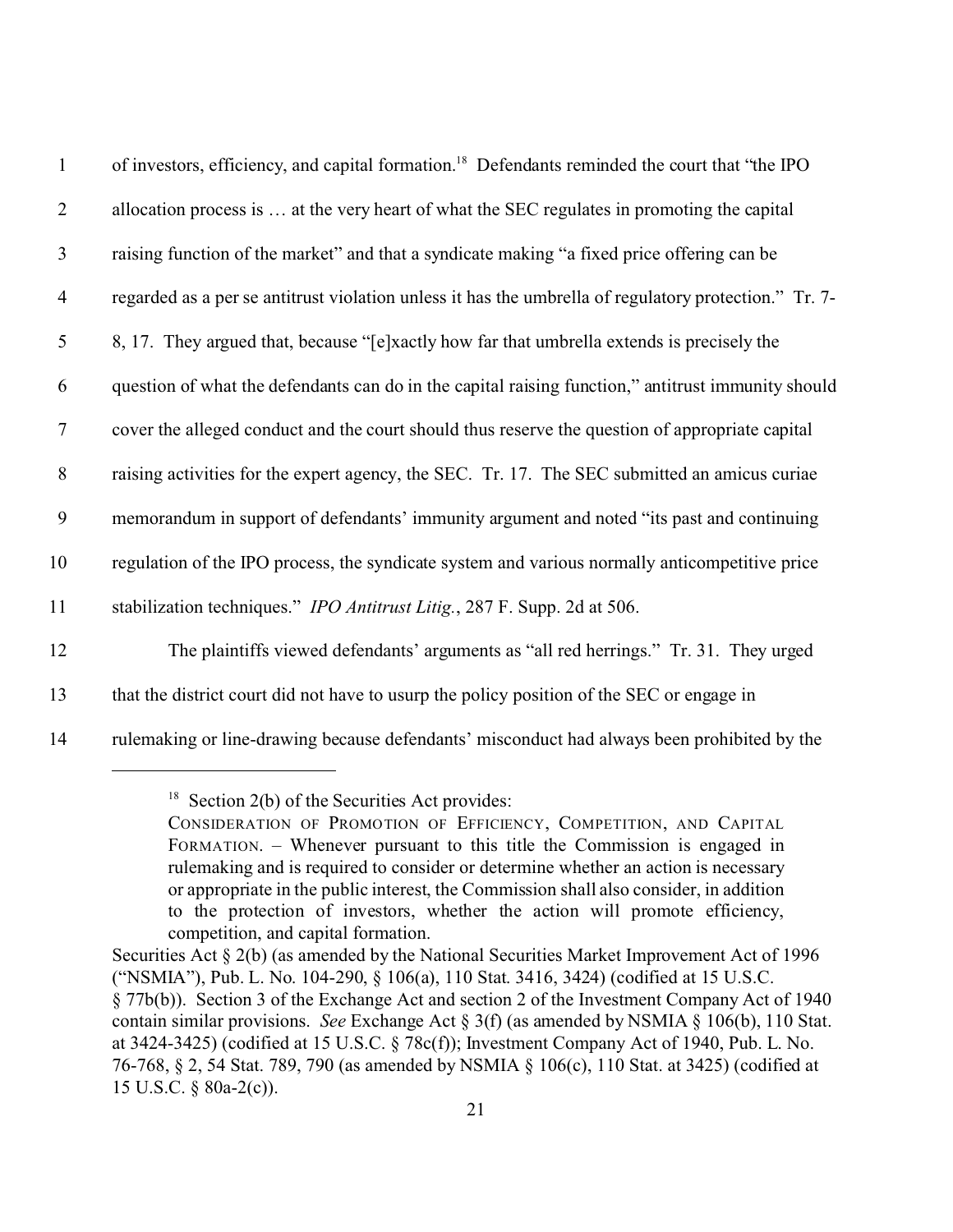| $\mathbf{1}$   | securities laws, was prohibited by the SEC, and, moreover, could never be permitted by the                       |
|----------------|------------------------------------------------------------------------------------------------------------------|
| $\sqrt{2}$     | Commission. They argued that Congress created no express exemption to the application of the                     |
| $\mathfrak{Z}$ | antitrust laws to defendants' anticompetitive behavior; finding implied immunity would be                        |
| $\overline{4}$ | inappropriate since a repeal of the antitrust laws was not "necessary to make [the securities laws]              |
| $\mathfrak s$  | work," Silver v. New York Stock Exch., 373 U.S. 341, 357 (1963). The United States (via the                      |
| 6              | Department of Justice) and the State of New York (through the Office of the Attorney General)                    |
| $\tau$         | made amicus curiae submissions in support of plaintiffs' position. See IPO Antitrust Litig., 287                 |
| 8              | F. Supp. 2d at 506.                                                                                              |
| 9              | The district court granted the motion to dismiss. See id. at 499, 524-25. The court noted                        |
| 10             | that the SEC explicitly permits much of the background conduct alleged in the complaints,                        |
| 11             | including, most clearly, the syndicate system, <i>id.</i> at 506-08, the "road show" process, <i>id.</i> at 508- |
| 12             | 09, and communications among underwriters via the NASD and securities exchanges, id. at 509-                     |
| 13             | 10. The court thoroughly canvassed the SEC's relevant regulatory authority – including its                       |
| 14             | exemptive powers – and the Commission's prior consideration of rules targeting the type of                       |
| 15             | misconduct alleged. <i>Id.</i> at 510-21. The court held that implied immunity was appropriate                   |
| 16             | because "the SEC, both directly and through its pervasive oversight of the NASD and other                        |
| 17             | SROs [self-regulatory organizations <sup>19</sup> ], either expressly permits the conduct alleged in [the        |
| 18             | complaints] or has the power to regulate the conduct such that a failure to find implied immunity                |
| 19             | would 'conflict with an overall regulatory scheme that empowers the [SEC] to allow conduct that                  |

<sup>&</sup>lt;sup>19</sup> "The term 'self-regulatory organization' means any national securities exchange, registered securities association, or registered clearing agency …." Exchange Act § 3(f) (as amended) (codified at 15 U.S.C. § 78c(a)(26)).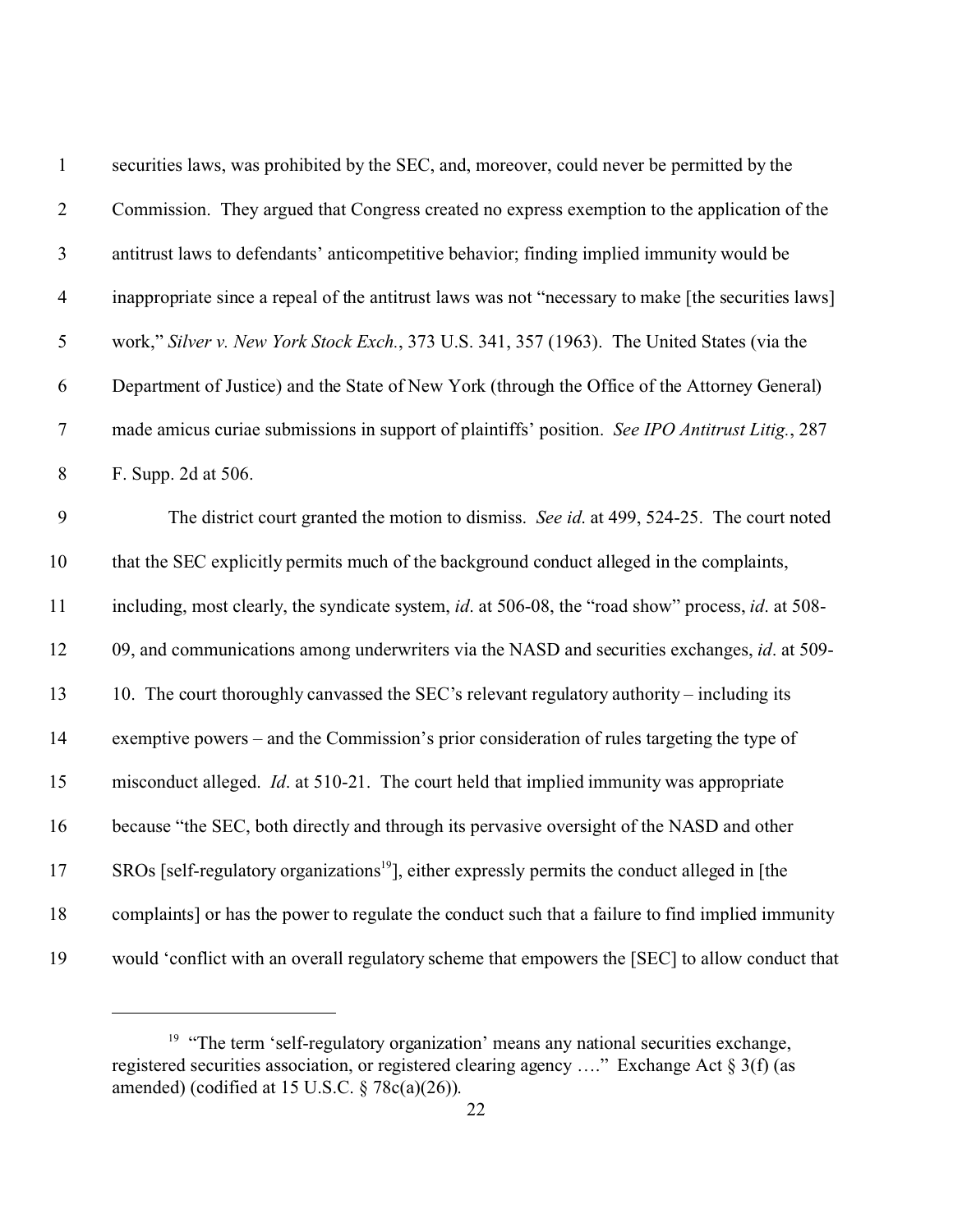| $\mathbf{1}$   | the antitrust laws would prohibit." <i>Id.</i> at 523 (quoting <i>In re Stock Exchs. Options Trading</i> |
|----------------|----------------------------------------------------------------------------------------------------------|
| $\overline{2}$ | Antitrust Litig., 317 F.3d 134, 149 (2d Cir. 2003) (second alteration in original)); see also id. at     |
| 3              | 524. The court dismissed the state claims on the theory that "reason and common sense compel"            |
| $\overline{4}$ | the conclusion that the same conduct that is immune from Sherman Act antitrust scrutiny must             |
| 5              | also be immune from state antitrust scrutiny." <i>Id.</i> at 524; see also IPO Antitrust Litig., Nos. 01 |
| 6              | Civ. 2014(WHP), 01 Civ. 11420(WHP), 2004 WL 789770 (S.D.N.Y. Apr. 13, 2004) (denying                     |
| $\tau$         | motion to reconsider dismissal of state claims). Plaintiffs appeal.                                      |
| 8              | III                                                                                                      |
| 9              | The focus of this appeal is defendants' assertion of implied immunity. Thus, a review of                 |
| 10             | the law of implied immunity is in order.                                                                 |
| 11             | $\mathbf{A}$                                                                                             |
| 12             | The basic contours of implied antitrust immunity jurisprudence are well-established. The                 |
| 13             | analysis begins with the "cardinal principle of construction that repeals by implication are not         |
| 14             | favored." Silver, 373 U.S. at 357 (quoting United States v. Borden Co., 308 U.S. 188, 198                |
| 15             | (1939)); see Gordon v. New York Stock Exch., 422 U.S. 659, 682 (1975); California v. Fed.                |
| 16             | Power Comm'n, 369 U.S. 482, 485 (1962). "The antitrust laws represent a 'fundamental national            |
| 17             | economic policy," Nat'l Gerimedical Hosp. & Gerontology Ctr. v. Blue Cross of Kansas City,               |
| 18             | 452 U.S. 378, 388 (1981) (quoting Carnation Co. v. Pac. Westbound Conference, 383 U.S. 213,              |
| 19             | 218 (1966)), and though, "[t]o be sure, where Congress did intend to repeal the antitrust laws,          |
| 20             | that intent governs,  this intent must be clear," id. at 389 (citations omitted). Implied immunity       |
| 21             | will be found only in the face of a "plain repugnancy between the antitrust and regulatory               |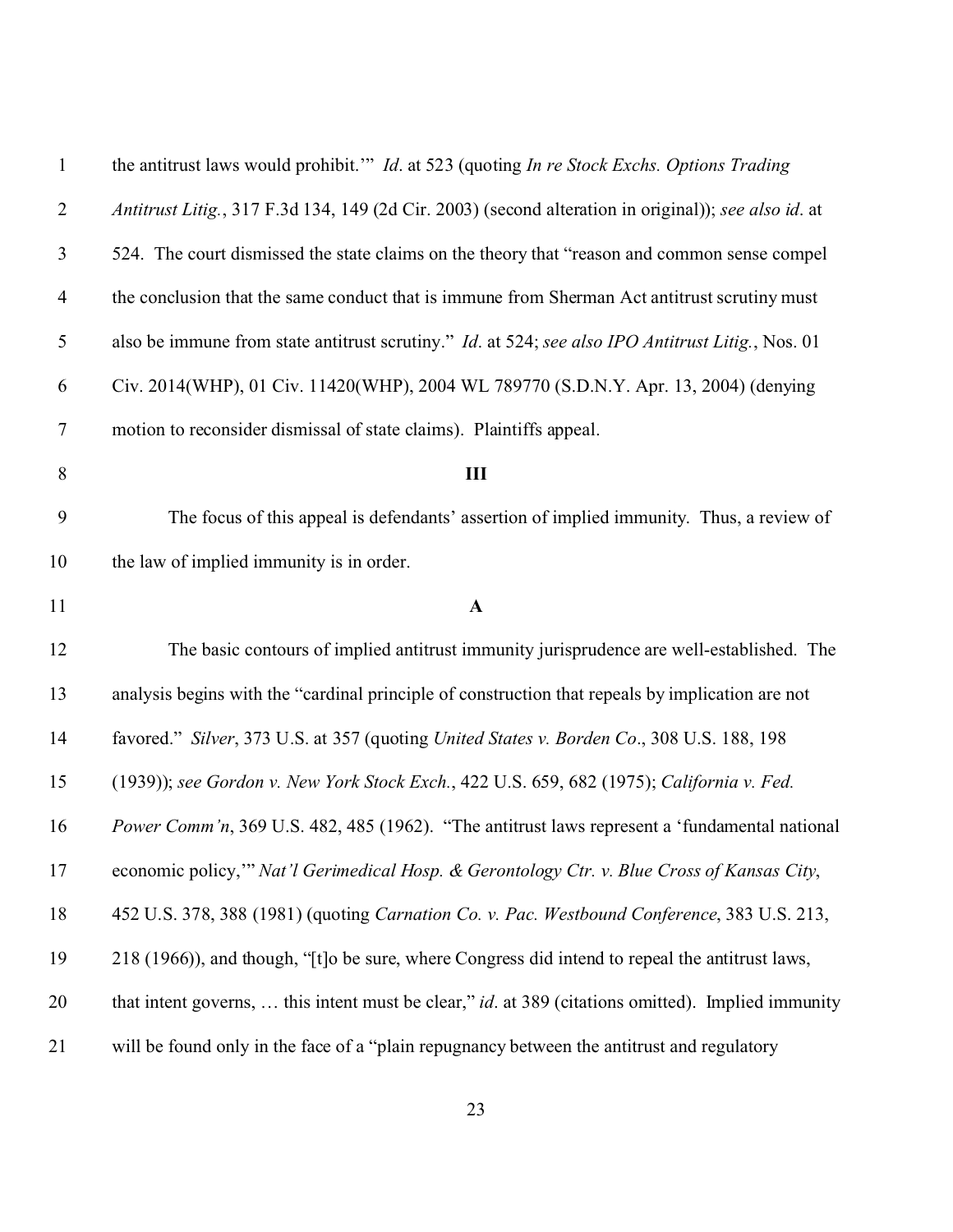| $\mathbf{1}$   | provisions," Gordon, 422 U.S. at 682 (quoting United States v. Philadelphia Nat'l Bank, 374             |
|----------------|---------------------------------------------------------------------------------------------------------|
| $\overline{2}$ | U.S. 321, 350-51 (1963)); see Wood v. United States, 41 U.S. (16 Pet.) 343, 363 (1842), only if         |
| $\mathfrak{Z}$ | the repeal is necessary to make the regulatory provisions work, see Silver, 373 U.S. at 357, "and       |
| $\overline{4}$ | even then only to the minimum extent necessary," id. See In re Stock Exchs. Options Trading             |
| $\mathfrak{S}$ | Antitrust Litig., 317 F.3d at 145, 148. Despite these undisputed first principles, "[t]he implied       |
| 6              | immunity cases resist definitive harmonization." 1A PHILLIP E. AREEDA & HERBERT                         |
| $\tau$         | HOVENKAMP, ANTITRUST LAW 39 (2d ed. 2000); see Phonetele, Inc. v. Am. Tel. & Tel. Co., 664              |
| 8              | F.2d 716, 727 (9th Cir. 1981). <sup>20</sup>                                                            |
| 9              | Our starting point is Silver v. New York Stock Exchange, a decision resolving an action by              |
| 10             | Harold Silver against the NYSE. 373 U.S. at 343, 345; see Gordon, 422 U.S. at 683 ("The                 |
| 11             | starting point  [is] Silver."). Silver founded two non-member firms that sought wire                    |
| 12             | connections with NYSE members. Silver, 373 U.S. at 343-44. The NYSE constitution provided               |
| 13             | the Exchange with the power to approve or disapprove any application for wire connections with          |
| 14             | any non-member and the ability to require the discontinuance of any connections. <i>Id.</i> at 354, 355 |
| 15             | n.11. The NYSE granted certain member firms "temporary approval" to establish wire                      |
| 16             | connections with Silver's companies but later decided to withdraw that approval. <i>Id.</i> at 344. The |
| 17             | Exchange did not give notice prior to its decision to either Silver or his firms, and Silver sued the   |

 The Ninth Circuit's opinion in *Phonetele* – the holding of which accords with our opinion in *Northeastern Telephone Co. v. American Telephone and Telegraph Co.*, 651 F.2d 76 (2d Cir. 1981), *see Phonetele*, 664 F.2d at 719 n.1 – was authored by then-Circuit Judge Anthony Kennedy. Of implied immunity, Judge Kennedy wrote, "One point must be plain: we must recognize there is no simplistic and mechanically universal doctrine of implied antitrust immunity; each of the Supreme Court's cases is decisively shaped by considerations of the special aspects of the regulated industry involved." *Id*. at 727.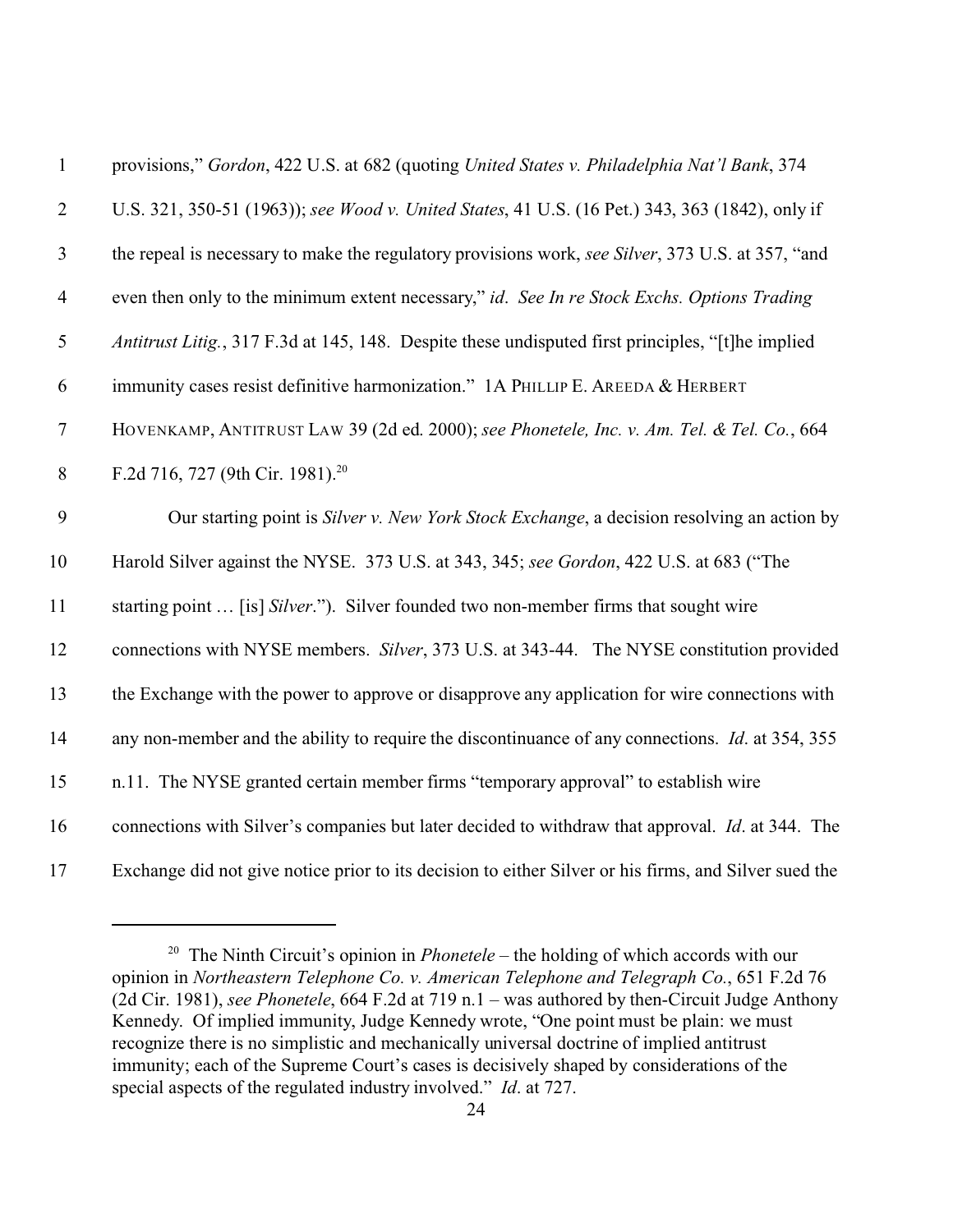| $\mathbf{1}$   | NYSE for violating the Sherman Act by conspiring with members to deprive Silver's firms of                |
|----------------|-----------------------------------------------------------------------------------------------------------|
| $\mathbf{2}$   | their private wire connections. See id. at 344-45. The Supreme Court presented the fundamental            |
| $\mathfrak{Z}$ | issue as "whether the Securities Exchange Act ha[d] created a duty of exchange self-regulation so         |
| $\overline{4}$ | pervasive as to constitute an implied repealer of our antitrust laws, thereby exempting the               |
| 5              | Exchange from liability " <i>Id.</i> at 347.                                                              |
| $\sqrt{6}$     | The Silver Court examined the tension between the free competition principles animating                   |
| $\overline{7}$ | the antitrust statutes and "the public policy of self-regulation," <i>id.</i> at 367, created by the      |
| $8\,$          | Securities Exchange Act, a policy that, "beginning with the idea that the Exchange may set up             |
| $\mathfrak{g}$ | barriers to membership, contemplates that the Exchange will engage in restraints of trade " <sup>21</sup> |
| 10             | <i>Id.</i> at 360. This tension, while problematic, did not imply that the Exchange should be totally     |
| 11             | exempt from the antitrust laws. See id. Specifically, in Silver's case, the SEC lacked the ability        |
| 12             | to review the challenged Exchange order. See id. at 358 & n.12, 360. The Court declined to find           |
| 13             | an implied repeal in the absence of anything "built into the regulatory scheme which performs the         |
| 14             | antitrust function of insuring that an exchange will not in some cases apply its rules so as to do        |
| 15             | injury to competition which cannot be justified as furthering legitimate self-regulative ends." Id.       |
| 16             | at 358. It explained that "[s]ome form of review of exchange self-policing  [is] not at all               |
| 17             | incompatible with the fulfillment of the aims of the Securities Exchange Act," id. at 359, and            |
| 18             | that, at least in the absence of SEC review, the Court would apply the antitrust laws. Id. at 359-        |
| 19             | 60. In a footnote, the Court stated that "a different case would arise" if the Commission had the         |

<sup>&</sup>lt;sup>21</sup> "[T]he very purpose of an exchange is to exclude nonmembers from participation in trading. Were it not for the legislative authorization of such exchanges, they would constitute group boycotts that are *per se* violations of the Sherman Act." *Ricci v. Chicago Mercantile Exch.*, 409 U.S. 289, 314 (1973) (Marshall, J., dissenting).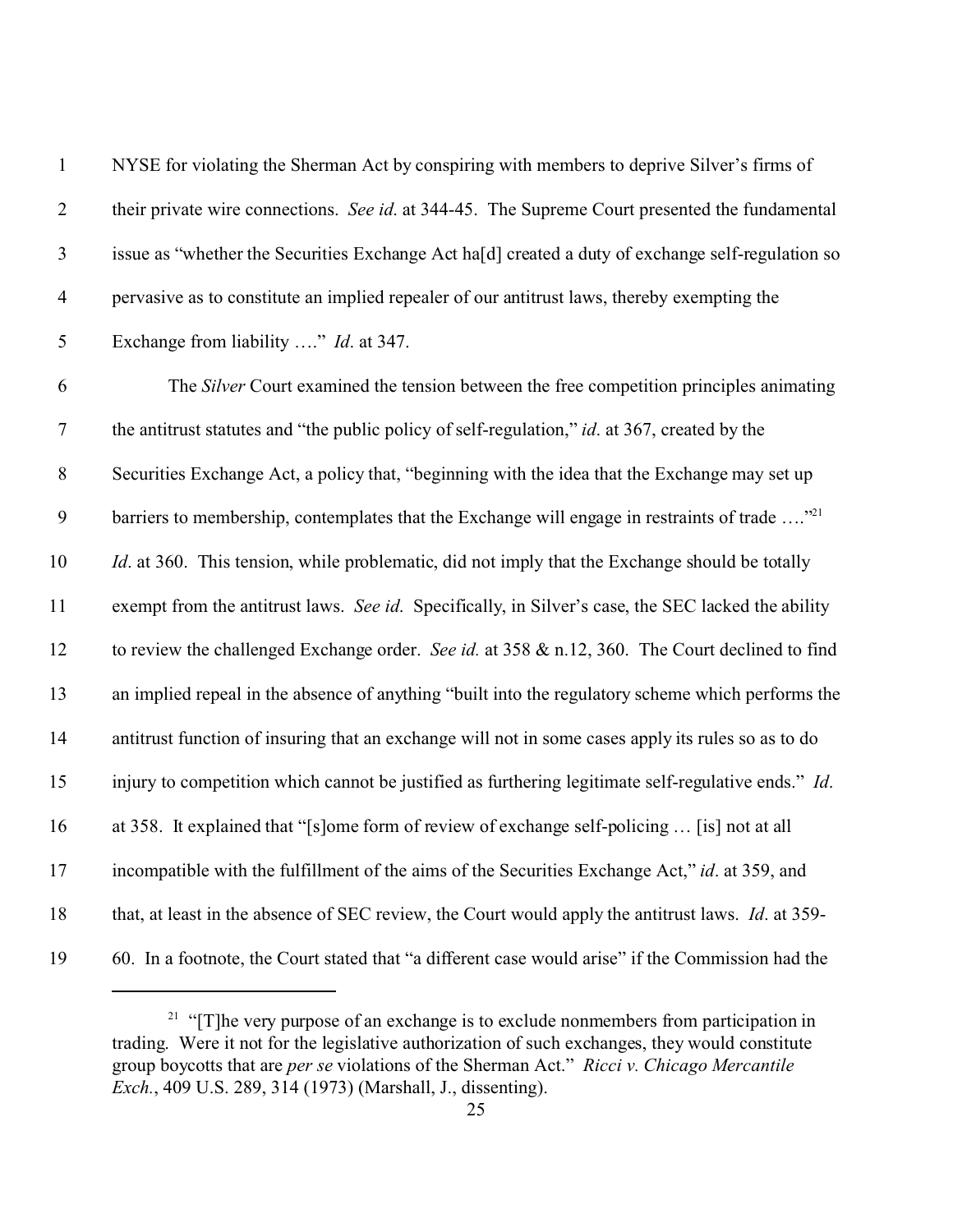power to review a challenged exchange action. *See id*. at 358 n.12.

| $\mathbf{2}$   | Silver might be read to suggest the general principle that agency power to review – or,                |
|----------------|--------------------------------------------------------------------------------------------------------|
| $\mathfrak{Z}$ | more specifically, to approve – private conduct immunizes that conduct from the antitrust laws,        |
| $\overline{4}$ | especially, perhaps, when the reviewing agency is concerned with competition. But Supreme              |
| 5              | Court precedents following Silver - in particular, United States v. Philadelphia National Bank,        |
| 6              | 374 U.S. 321 (1963) and Otter Tail Power Co. v. United States, 410 U.S. 366 (1973) – are to the        |
| $\tau$         | contrary. See 1A AREEDA & HOVENKAMP, supra, at 11 ("[T]he courts have made clear that even             |
| $8\,$          | an express statutory mandate that an agency consider and give weight to preserving competition         |
| 9              | does not mean that a transaction approved by the agency confers an antitrust immunity."); cf. Md.      |
| 10             | & Va. Milk Producers Assoc. v. United States, 362 U.S. 458, 462-68 (1960); United States v.            |
| 11             | Borden Co., 308 U.S. 188, 205-06 (1939).                                                               |
| 12             | Philadelphia National Bank, decided the same year as Silver, most clearly refutes this                 |
| 13             | attractively simple reading of Silver. There, the Court refused to find implied antitrust immunity     |
| 14             | in a provision of the Bank Merger Act directing the Comptroller of the Currency to review and          |
| 15             | approve certain mergers in the public interest and, in so doing, to consider "the effect of the        |
| 16             | transaction on competition (including any tendency toward monopoly)." <sup>22</sup> Philadelphia Nat'l |
| 17             | Bank, 374 U.S. at 332 n.8 (quoting the Bank Merger Act, Pub. L. No. 86-463, 74 Stat. 129, 129          |
| 18             | (1960), amended by Act of Feb. 21, 1966, Pub. L. No. 89-356, 80 Stat. 7 (1966)). Specifically,         |
| 19             | the Court rejected the argument that the Bank Merger Act immunized Comptroller-approved                |

<sup>&</sup>lt;sup>22</sup> The Court noted that, under the Act, the Comptroller could "not give his approval [over a merger] until he has received reports from the other two banking agencies [(the Federal Deposit Insurance Corporation and the Federal Reserve System)] and the Attorney General respecting the probable effects of the proposed transaction on competition." *Id*. at 332.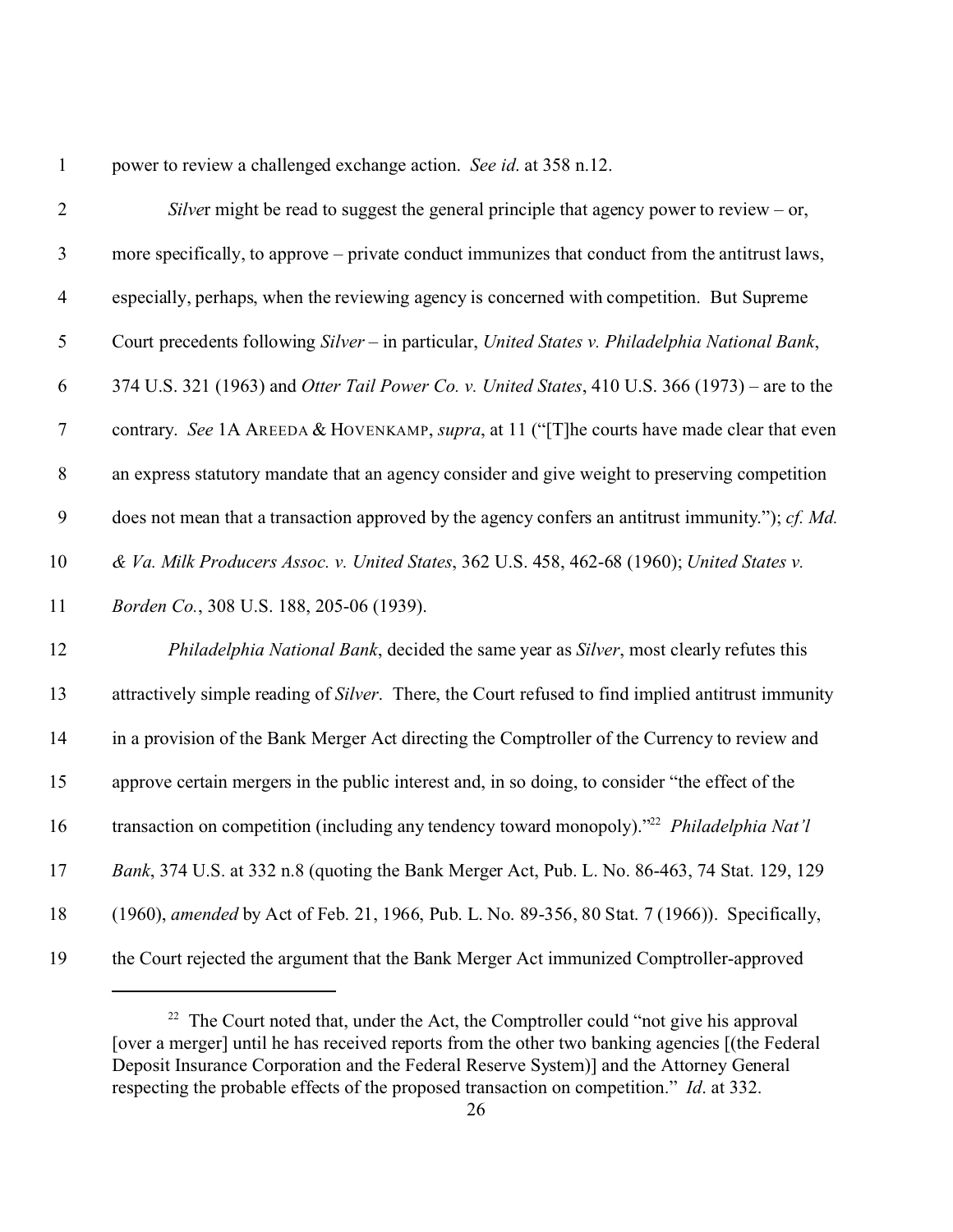| $\mathbf{1}$     | mergers from section 7 of the Clayton Act. <sup>23</sup> <i>Id.</i> at 351. The Court declined to adopt the view of |
|------------------|---------------------------------------------------------------------------------------------------------------------|
| $\overline{2}$   | dissenting Justice Harlan that, because the commercial banking industry occupied a crucial role                     |
| $\mathfrak{Z}$   | in the economy and had intimate connections to government operations, Congress had decided to                       |
| $\overline{4}$   | remove antitrust issues from the courts and "place the responsibility for approval squarely on the                  |
| $\mathfrak{S}$   | banking agencies" for whom "competition was not to be the controlling factor in determining                         |
| 6                | whether to approve a bank merger." <i>Id.</i> at 380, 382-83 (Harlan, J., dissenting).                              |
| $\tau$           | Instead, Justice Brennan, writing for the Court, explained that the Bank Merger Act did                             |
| $8\,$            | not give rise to a sufficiently strong implication of repeal. The Court emphasized that Congress                    |
| $\boldsymbol{9}$ | in other settings had expressly given agencies the power to grant immunity from the antitrust                       |
| 10               | laws. See id. at 350 & n.27 ("No express immunity is conferred by the Act Contrast this with                        |
| 11               | the express exemption provisions of, e.g., the Federal Aviation Act, Federal Communications                         |
| 12               | Act, Interstate Commerce Act, Shipping Act, Webb-Pomerene Act, and the Clayton Act itself."                         |
| 13               | (citations omitted)). It also noted that the approval process did not require a factfinding process                 |
| 14               | and that the Comptroller, although required to consider the effect of the merger on competition,                    |
| 15               | was not required to give a particular weight to that consideration. Lastly, the legislative history                 |
| 16               | failed to support or compel antitrust immunity:                                                                     |

<sup>&</sup>lt;sup>23</sup> At the time that *Philadelphia National Bank* was under consideration, section 7 provided that

<sup>[</sup>n]o corporation ... shall acquire ... the whole or any part of the stock or other share capital and no corporation subject to the jurisdiction of the Federal Trade Commission shall acquire the whole or any part of the assets of another corporation engaged also in commerce, where in any line of commerce in any section of the country, the effect of such acquisition may be substantially to lessen competition, or to tend to create a monopoly.

*Philadelphia Nat'l Bank*, 374 U.S. at 323 n.1 (quoting 15 U.S.C. § 18 as that section read at the time).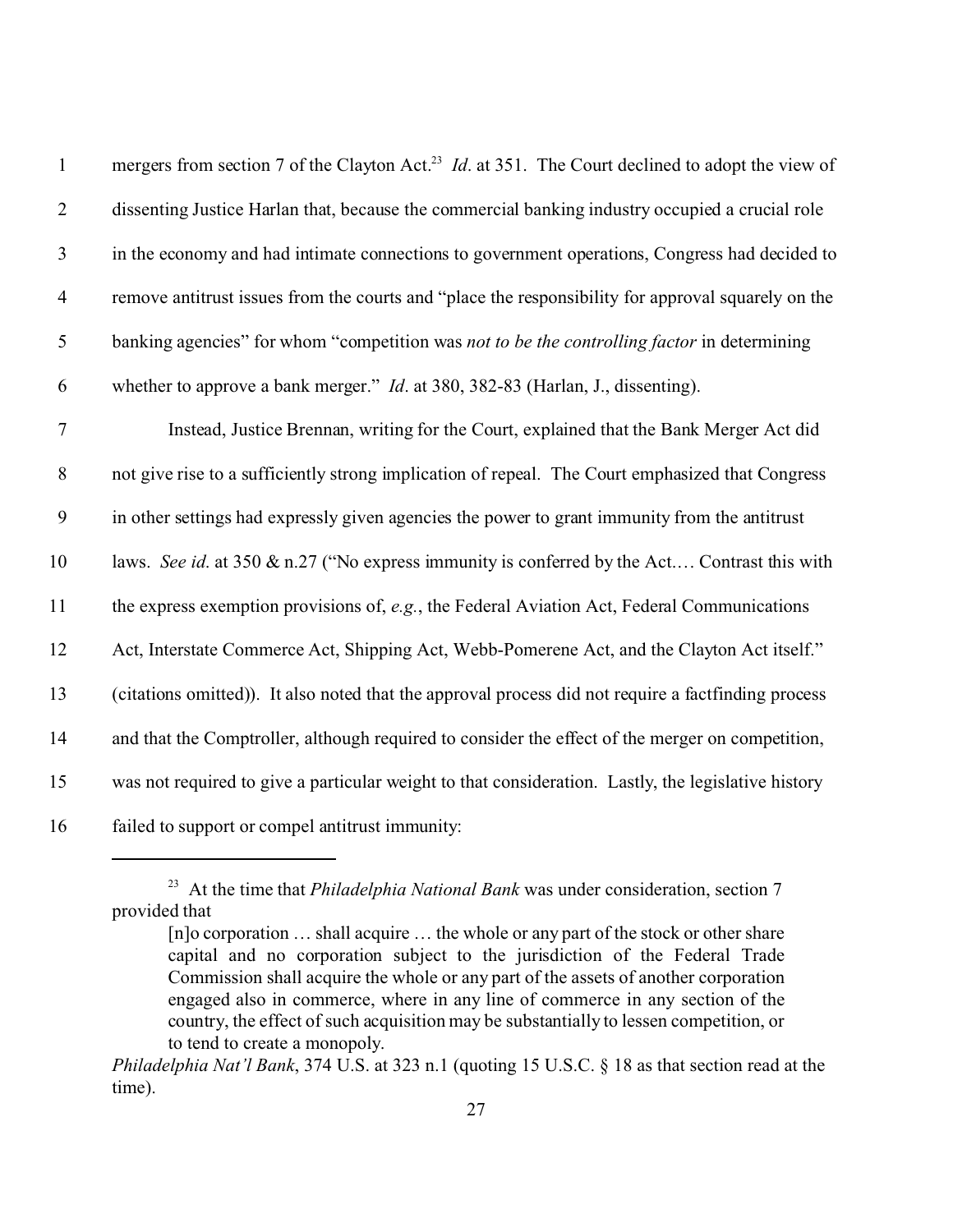Although the Comptroller was required to consider effect upon competition in passing upon appellees' merger application, he was not required to give this factor any particular weight; he was not even required to (and did not) hold a hearing before approving the application; and there is no specific provision for judicial review of his decision.…

 Nor did Congress, in passing the Bank Merger Act, embrace the view that federal regulation of banking is so comprehensive that enforcement of the antitrust laws would be either unnecessary, in light of the completeness of the regulatory structure, or disruptive of that structure.… The fact that the banking agencies maintain a close surveillance of the industry with a view toward preventing unsound practices that might impair liquidity or lead to insolvency does not make federal banking regulation all-pervasive, although it does minimize the hazards of intense competition.

*Id*. at 351-52. Whereas *Silver* suggested that an agency's attention to competitive concerns might

weigh in favor of implied repeal, *Philadelphia National Bank* found the opposite: "[T]hat there

are so many direct public controls over unsound competitive practices in the industry *refutes* the

argument that private controls of competition are necessary in the public interest and ought

therefore to be immune from scrutiny under the antitrust laws." *Id*. at 352 (emphasis added).

The Court left open the possibility that implied repeal might operate in other regulated industries,

noting, for instance, that "bank regulation is in most respects less complete than public utility

regulation." *Id*.

 Yet, the Court refused to find implied antitrust immunity when a case concerning public utility regulation arose. *See Otter Tail Power Co.*, 410 U.S. at 372-75. In *Otter Tail Power*, the United States charged that Otter Tail Power had, *inter alia*, refused to interconnect its facilities with municipal utilities and to sell power to those utilities at wholesale. *Id*. at 368, 371. Section 202(b) of the Federal Power Act, 74 Pub. L. No. 333, ch. 687, Title II, § 213 (1935), 49 Stat. 848 (codified as amended at 15 U.S.C. § 824a(b)), authorized the Federal Power Commission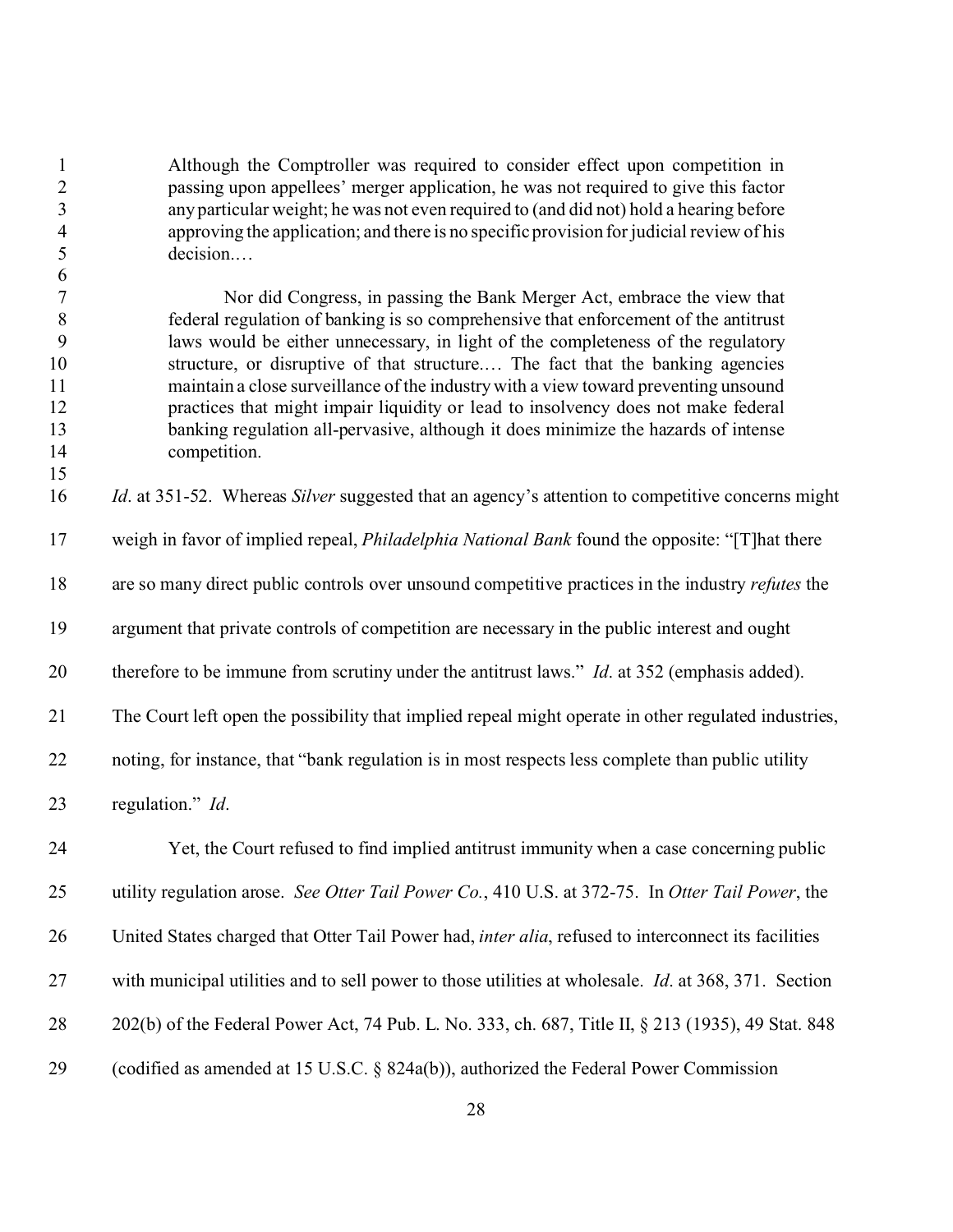| $\mathbf{1}$   | ("FPC") to order Otter Tail Power to make a physical connection with, and to sell to or exchange       |
|----------------|--------------------------------------------------------------------------------------------------------|
| $\overline{2}$ | power with, certain municipal utilities. See Otter Tail Power, 410 U.S. at 371, 373, 375-76 n.7.       |
| $\mathfrak{Z}$ | The FPC had actively considered the question of whether to permit Otter Tail Power to refuse to        |
| $\overline{4}$ | connect or whether to order interconnection and dealing, asking whether an order would be              |
| 5              | "necessary or appropriate in the public interest." Otter Tail Power, 410 U.S. at 371-73, 377. The      |
| 6              | Court explained that antitrust considerations could be relevant, though not determinative, to this     |
| $\tau$         | "public interest" decision. <i>Id.</i> at 373. However, the Otter Tail Power Court found "no basis for |
| $8\,$          | concluding that the limited authority of the Federal Power Commission to order interconnections        |
| 9              | was intended to be a substitute for, or to immunize Otter Tail from, antitrust regulation for          |
| 10             | refusing to deal with municipal corporations." <i>Id.</i> at 374-75. In reaching this conclusion, the  |
| 11             | Court first noted that FPC's authority to order interconnections was insufficient to oust antitrust    |
| 12             | laws: "Activities which come under the jurisdiction of a regulatory agency nevertheless may be         |
| 13             | subject to scrutiny under the antitrust laws." Id. at 372. Then, like the Philadelphia National        |
| 14             | Bank Court, the Court looked to legislative history. <i>Id.</i> at 373-74. It found "nothing in the    |
| 15             | legislative history which reveals a purpose to insulate electric power companies from the              |
| 16             | operation of the antitrust laws." <sup>24</sup> <i>Id.</i> at 373-74.                                  |
| 17             | Thus, in two cases involving agency review of private behavior $-$ in which neither,                   |
|                |                                                                                                        |

unlike *Silver*, involved the actions of a registered exchange – the Court declined to find implied

immunity despite agency considerations of competition. Both cases turned, at least in part, on

<sup>&</sup>lt;sup>24</sup> Even the dissent found the legislative history of predominant import; it simply read the legislative history differently. *See id*. at 390-91 n.7 (Stewart, J., dissenting) ("For me, … the legislative history … is dispositive.").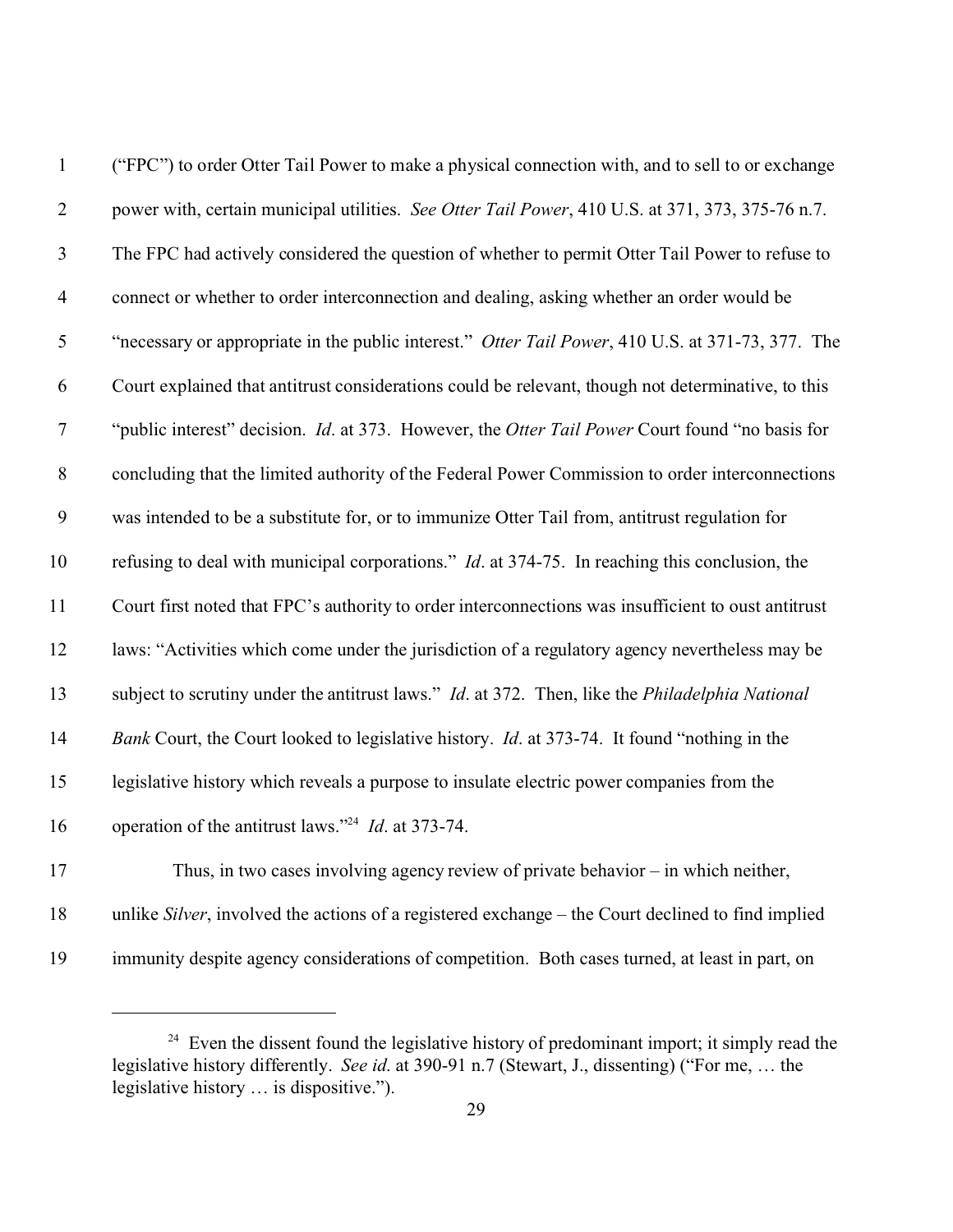1 the Court's stated inability to conclude that Congress had intended to immunize the reviewed 2 acts.

| $\overline{3}$ | The "different case" that Silver predicted finally came in Gordon v. New York Stock                                     |
|----------------|-------------------------------------------------------------------------------------------------------------------------|
| $\overline{4}$ | <i>Exchange</i> , an action concerning, like <i>Silver</i> , registered exchanges and specifically challenging the      |
| $\mathfrak{S}$ | fixed-rate commissions of the NYSE and the American Stock Exchange ("AMEX"). <sup>25</sup> Gordon,                      |
| 6              | 422 U.S. at 660-61, 685; cf. Kaplan v. Lehman Bros., 389 U.S. 954, 954-56 (1967) (Warren, C.J.,                         |
| $\tau$         | dissenting from denial of petition for certiorari). The Court noted that the practice of setting                        |
| 8              | fixed commission rates on stock exchanges began with the Buttonwood Trade Agreement of                                  |
| 9              | 1792 that created the NYSE. <i>Gordon</i> , 422 U.S. at 663. Congress was aware of the                                  |
| 10             | anticompetitive nature of that practice immediately prior to the passage of the Securities                              |
| 11             | Exchange Act but, instead of prohibiting the practice, "gave the SEC the power to fix and insure                        |
| 12             | 'reasonable' rates" in section 19(b)(9) of the Act. <sup>26</sup> <i>Id.</i> at 665-66. The <i>Gordon</i> Court granted |

<sup>25</sup> To be precise, the Court first discovered *Silver*'s "different case" in *Ricci v. Chicago Mercantile Exchange*, 409 U.S. 289, 302 (1973). In *Ricci*, the Supreme Court was presented with the question of whether consideration of an antitrust action against the Chicago Mercantile Exchange had to be stayed pending administrative proceedings before the Commodity Exchange Commission. *Id*. at 290-91. The *Ricci* Court termed "recurring" the problem of "conduct seemingly within the reach of the antitrust laws [that] is also at least arguably protected or prohibited by another regulatory statute enacted by Congress," where "[o]ften, but not always, the other regime includes an administrative agency with authority to enforce the major provisions of the statute in accordance with that statute's distinctive standards, which may or may not include concern for competitive considerations." *Id.* at 299-300. However, the *Ricci* Court never reached the implied immunity question. *See id*. at 302-04; *see also id*. at 308 (Burger, C.J., concurring and providing the fifth vote for the majority judgment) ("The Court's opinion should not be read to suggest that the Commission's resolution of the dispute either will or will not foreclose subsequent application of the antitrust laws."); *Gordon*, 422 U.S. at 688 ("*Ricci* … did not represent a decision on antitrust immunity ….").

<sup>26</sup> Section 19(b) of the Act as originally enacted provided the Commission with express authority to alter exchange rules "in respect of … the fixing of reasonable rates of commission."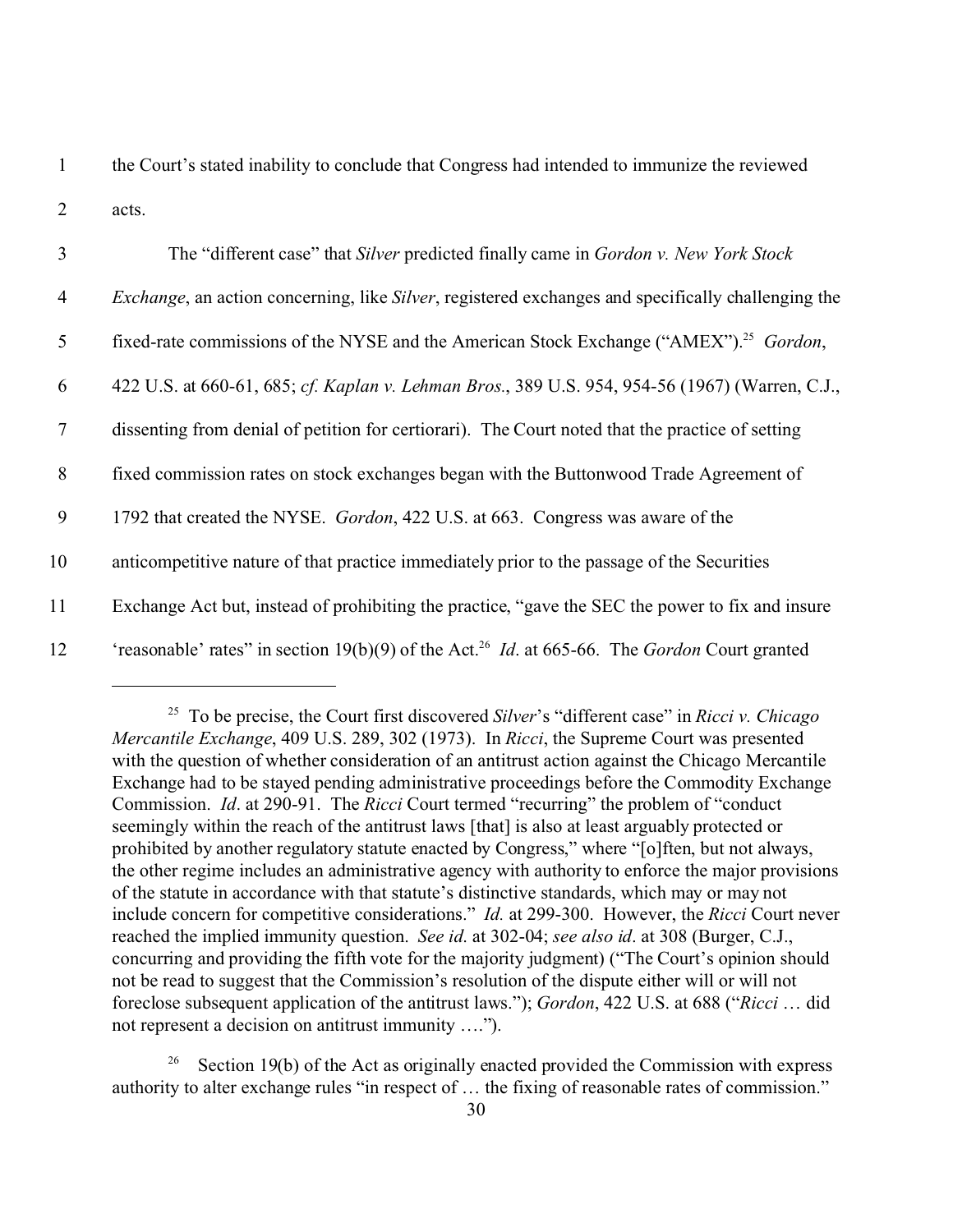| $\mathbf{1}$     | defendants immunity. The case represents the Court's first major decision finding implied              |
|------------------|--------------------------------------------------------------------------------------------------------|
| $\overline{2}$   | antitrust immunity in the securities context; to a great degree it forms the foundation of             |
| $\mathfrak{Z}$   | subsequent implied immunity jurisprudence.                                                             |
| $\overline{4}$   | Gordon of course began its appellate journey in the Second Circuit. See Gordon v. New                  |
| 5                | York Stock Exch., 498 F.2d 1303 (2d Cir. 1974). When this Court, like the Supreme Court,               |
| 6                | found implied immunity appropriate, we declined to rely on the existence of the SEC's review           |
| $\boldsymbol{7}$ | power alone. <i>Id.</i> at 1305. Rather, Judge Kaufman, writing for the Court, looked to "the language |
| $8\,$            | and the history of the 1934 Act, [which,] together with the sound policy behind supervised             |
| 9                | exchange self-regulation, mandate[d] the conclusion that Congress intended to exempt from the          |
| 10               | antitrust laws the exchange practice of fixing commission rates." <i>Id.</i> at 1305-06. Of particular |
| 11               | significance to us was "the congressional awareness that th[e] provision would permit the              |
| 12               | Commission to fix rates," an awareness made manifest by the long tradition of fixing rates and         |
| 13               | the fact that this practice "was repeatedly acknowledged both in committee hearings and in the         |
| 14               | debates on the Act." Id. at 1307 (quotation marks and citations omitted); see also id. at 1309         |
| 15               | (noting "Congress's expressed declaration"). Judge Kaufman distinguished Philadelphia                  |

Securities Exchange Act §19(b)(9), 48 Stat. at 898-99. It also required the SEC to determine that any alterations were "necessary or appropriate for the protection of investors or to insure fair dealing in securities traded." *Id.* at 898. After the action in *Gordon* was filed, the Act was amended to expand SEC review of rules and rule changes by exchanges and other self-regulating organizations. *See* Securities Act Amendments of 1975, Pub. L. No. 94-29, § 16, 89 Stat. 97, 146-50 (amending §19 of the Securities Exchange Act) (codified as amended at 15 U.S.C. § 78s). The Act was also amended to require that, before the SEC approve the imposition by exchanges of a system of fixed rates, the Commission first conclude that such a system "d[id] not impose any burden on competition … taking into consideration the competitive effects of permitting such ... fixed rates." Securities Exchange Act  $\S 6(e)(1)(B)$  (as amended by the Securities Act Amendments of 1975, 89 Stat. at 108) (codified at 15 U.S.C. § 78f(e)(1)(B)).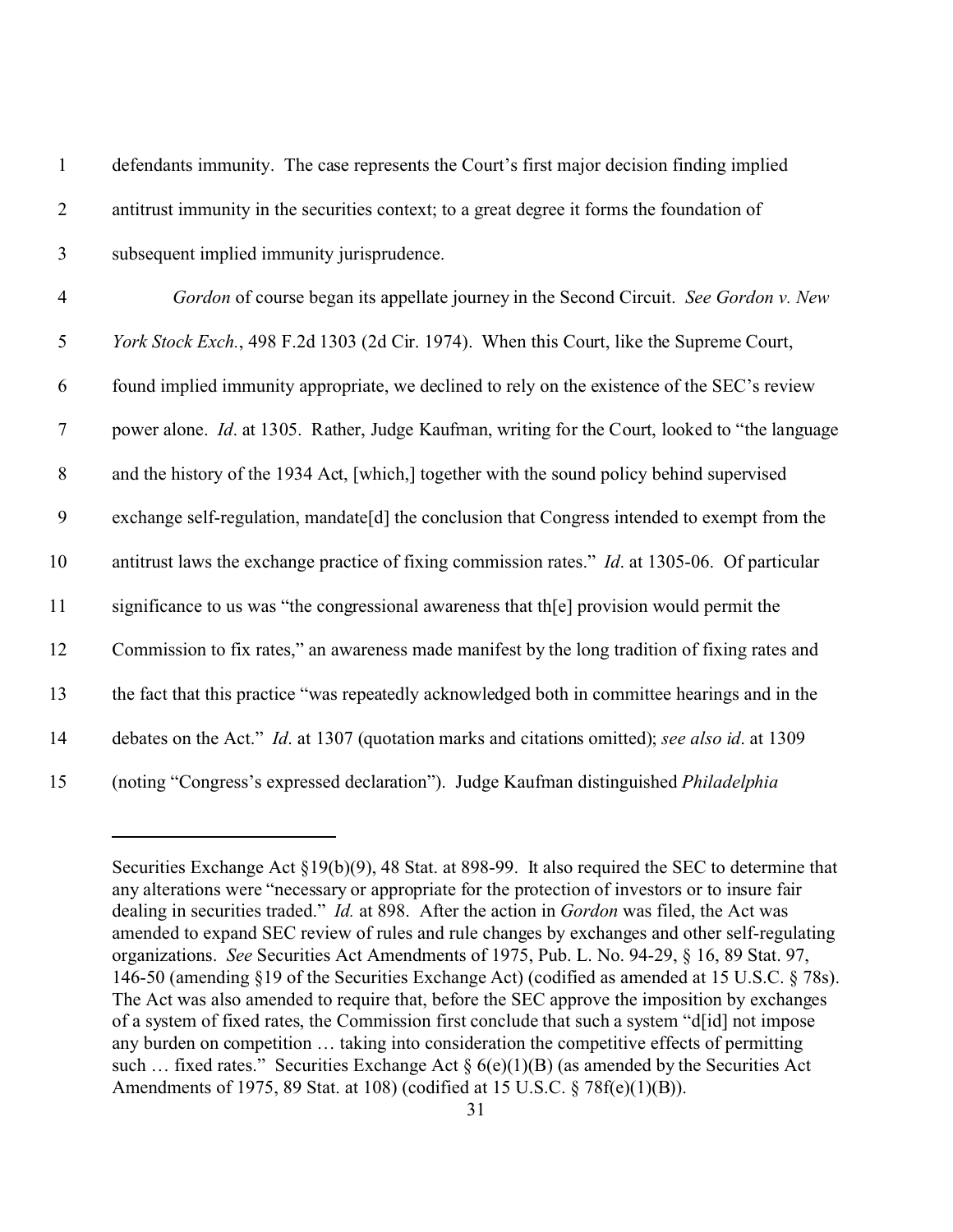| $\mathbf{1}$   | <i>National Bank</i> on the basis of this legislative history. <sup>27</sup> See id. at 1310-11 n.11. He also noted |
|----------------|---------------------------------------------------------------------------------------------------------------------|
| $\overline{2}$ | that without implied immunity the SEC and antitrust courts could erect "conflicting standards,"                     |
| $\mathfrak{Z}$ | id. at 1307, that a specific provision of the Exchange Act expressly empowered the SEC to                           |
| $\overline{4}$ | regulate rate-fixing, id. at 1307, 1310-11 & n.11, and that there was a robust history of "wide-                    |
| 5              | reaching and systematic  recent SEC action regarding rate regulation," <i>id.</i> at 1308. <sup>28</sup>            |
| 6              | The Supreme Court adopted this approach. Though the Court began by distinguishing                                   |
| $\tau$         | Silver, it refused to equate SEC review over the challenged exchange conduct with implied                           |
| $8\,$          | immunity. See Gordon, 422 U.S. at 685 ("Having determined that this case is, in fact, the                           |
| 9              | 'different case,' we must then make inquiry as to the proper reconciliation of the regulatory and                   |
| 10             | antitrust statutes involved here "); see also id. at 692 (Stewart, J., concurring). It thus                         |
| 11             | acknowledged the fact of SEC regulation and then asked "whether antitrust immunity, as a matter                     |
| 12             | of law, must be implied in order to permit the Exchange Act to function as envisioned by the                        |
| 13             | Congress." Id. at 688; see also id. at 691 (citing rationales for immunity).                                        |
| 14             | Four interrelated insights informed the Gordon Court's conclusion that the Exchange Act                             |
| 15             | "was intended by the Congress to leave the supervision of the fixing of reasonable rates of                         |
| 16             | commission to the SEC." <i>Id.</i> at 691. First, the legislative history of the Exchange Act indicated             |
| 17             | that Congress specifically intended a repeal of the antitrust laws with regard to fixed rates. The                  |

 This Court noted "that the history of the Bank Merger Act evidenced a congressional intent not to immunize bank mergers from at least Sherman Act attack, whereas the 1934 Act entrusts the SEC with supervision of rate-fixing, a practice which outside the confines of the 1934 Act is a per se violation of the Sherman Act." *Id*. at 1310-11 n.11 (citations omitted).

<sup>&</sup>lt;sup>28</sup> Additionally, the Court noted that "it seem[ed] to us ... that when something as crucial to the survival of the securities industry as its very ancient rate structure is at stake, diagnoses and changes must come from an agency with the Commission's expertise." *Id*. at 1309.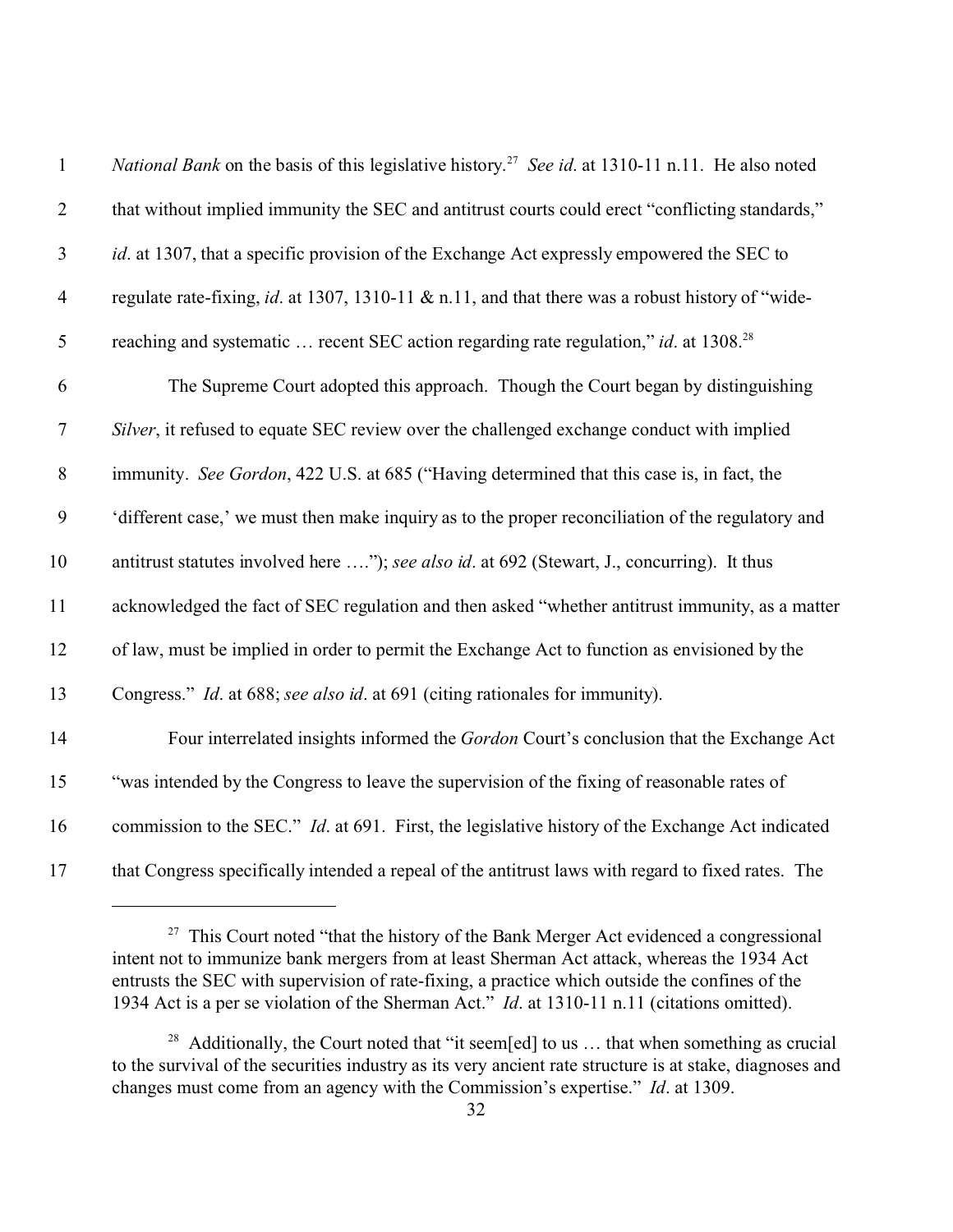| $\mathbf{1}$     | Exchange Act, which expressly contemplates fixed commission rates, came seven years after the                        |
|------------------|----------------------------------------------------------------------------------------------------------------------|
| $\overline{2}$   | Court announced that price fixing was a per se violation of the Sherman Act, id. at 682; see id. at                  |
| $\mathfrak{Z}$   | 693 (Stewart, J., concurring); <i>Phonetele</i> , 664 F.2d at 728; <i>Jacobi v. Bache &amp; Co.</i> , 520 F.2d 1231, |
| $\overline{4}$   | 1237 (2d Cir. 1975) (Friendly, J.), and the legislative history established that Congress                            |
| 5                | deliberately granted the SEC the express, specific power to fix rates, despite the obvious                           |
| 6                | anticompetitive nature of such a power, Gordon, 422 U.S. at 663-67, 681. Second, in the absence                      |
| $\boldsymbol{7}$ | of implied immunity, the exchanges might be left between the rock of antitrust liability and the                     |
| $8\,$            | hard place of specific SEC regulations – the exchanges "might find themselves unable to proceed                      |
| 9                | without violation of the mandate of the courts or of the SEC." <sup>29</sup> <i>Id.</i> at 689. Third, precluding    |
| 10               | fixed commission rates "would render nugatory the legislative provision for regulatory agency                        |
| 11               | supervision of exchange commission rates" of section $19(b)(9)$ by effectively mooting that                          |
| 12               | subsection's provision of SEC review over rates. <i>Id.</i> at 691. Finally, the Court linked a history of           |
| 13               | regulatory approval of fixed rates to the possibility of congressional acquiescence, noting that                     |
| 14               | "continued congressional approval" of the "long regulatory practice" of reviewing and authorizing                    |
| 15               | fixed rates conflicted with any interpretation of the Act that did not imply antitrust immunity, id.                 |
| 16               | at 690-91; cf. id. at 691-92 (Douglas, J., concurring):                                                              |
| 17               | Since the Exchange Act's adoption, and primarily in the last 15 years, the SEC has                                   |

 Since the Exchange Act's adoption, and primarily in the last 15 years, the SEC has been engaged in thorough review of exchange commission rate practices. The committees of the Congress, while recently expressing some dissatisfaction with the progress of the SEC in implementing competitive rates, have generally been content to allow the SEC to proceed without new legislation.

<sup>&</sup>lt;sup>29</sup> In a footnote, the Court explained that, although the SEC had never issued a formal order requiring fixed rates, its actions had "an effect equivalent to that of a formal order." *Id*. at 689 n.13.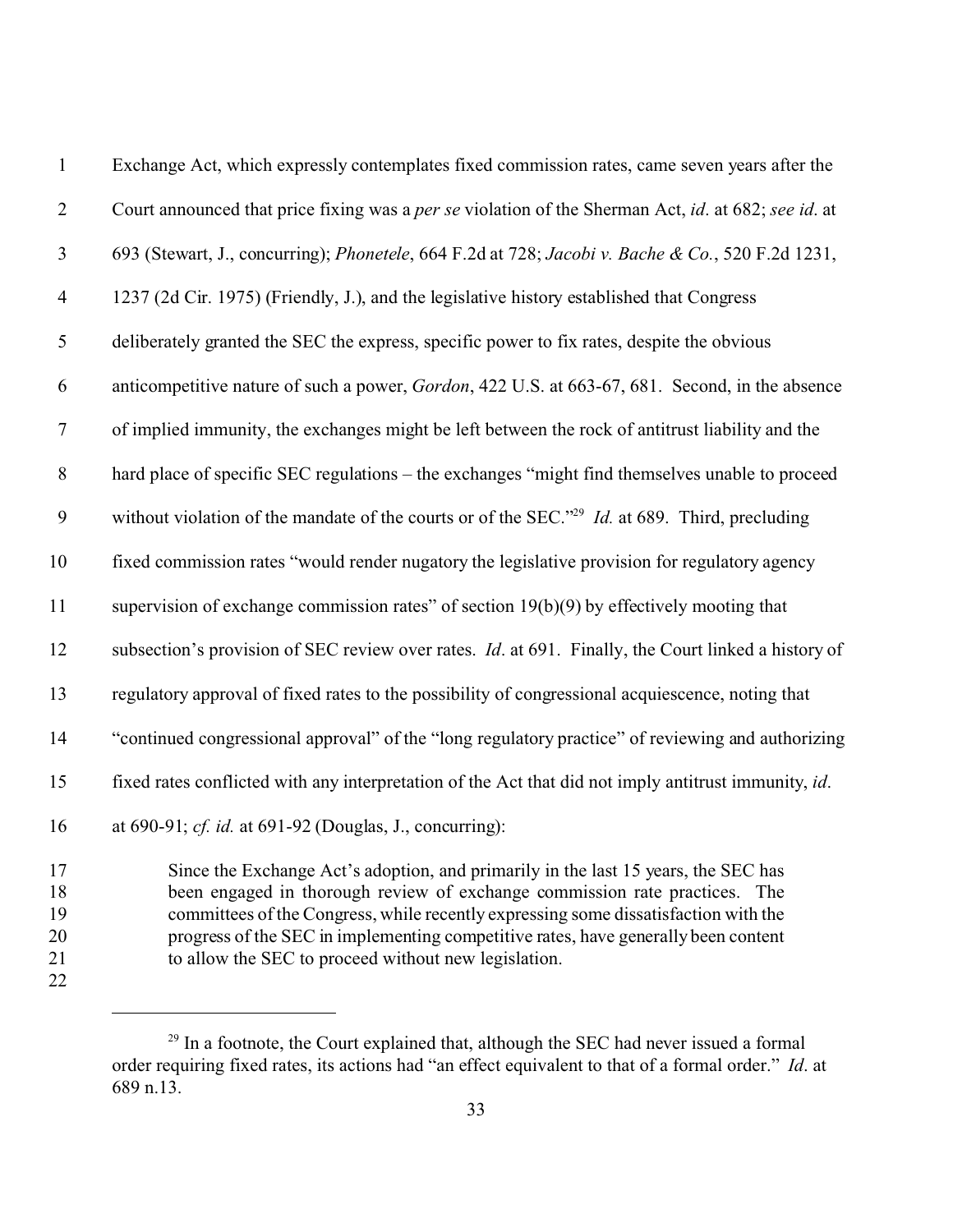| $\mathbf{1}$   | <i>Id.</i> at 682. In light of these circumstances, repeal by implication was appropriate because it was           |
|----------------|--------------------------------------------------------------------------------------------------------------------|
| $\overline{2}$ | possible to say that Congress had "unmistakably determined that, until such time as the                            |
| $\mathfrak{Z}$ | Commission ruled to the contrary, exchange rules fixing minimum commission rates would                             |
| $\overline{4}$ | further the policies of the 1934 Act." <i>Id.</i> at 693 (Stewart, J., concurring).                                |
| 5              | On the same day that <i>Gordon</i> was decided, the Court handed down the final opinion in its                     |
| 6              | trilogy of implied immunity securities cases, United States v. National Ass'n of Securities Dealers                |
| $\overline{7}$ | (NASD), 422 U.S. 694 (1975), a case involving the conduct of a self-regulatory organization, the                   |
| $8\,$          | NASD, and private anticompetitive conduct. See id. at 697. The defendants in NASD were the                         |
| 9              | NASD, certain mutual fund companies, mutual fund underwriting firms, and securities broker-                        |
| 10             | dealers trading in mutual fund shares. <i>Id.</i> at 700. The United States charged vertical and                   |
| 11             | horizontal restraints of trade. <sup>30</sup> The vertical restraints included various restrictions on the trading |
| 12             | of mutual fund shares in the "secondary market" – the market arising outside the "primary"                         |
| 13             | market" of the initial distribution of mutual fund shares. <i>Id.</i> at 698-703. The Investment                   |
| 14             | Company Act of 1940, Pub. L. No. 76-768, 54 Stat. 789, "require[d] broker-dealers to maintain a                    |
| 15             | uniform price in sales in th[e] primary market to all purchasers except the fund, its underwriters                 |

Courts have discerned two major types of antitrust conspiracies to restrain trade: horizontal and vertical. Horizontal conspiracies involve agreements among competitors at the same level of competition to restrain trade, such as agreements among manufacturers to fix prices for a given product and geographic market, or among distributors to fix prices for a given market. Vertical conspiracies, on the other hand, involve agreements between competitors at different levels of competition to restrain trade, such as agreements between a manufacturer and its distributors to exclude another distributor from a given product and geographic market.

*JLM Indus., Inc. v. Stolt-Nielsen SA*, 387 F.3d 163, 179 (2d Cir. 2004) (quoting *Crane & Shovel Sales Corp. v. Bucyrus-Erie Co.*, 854 F.2d 802, 805 (6th Cir. 1988)).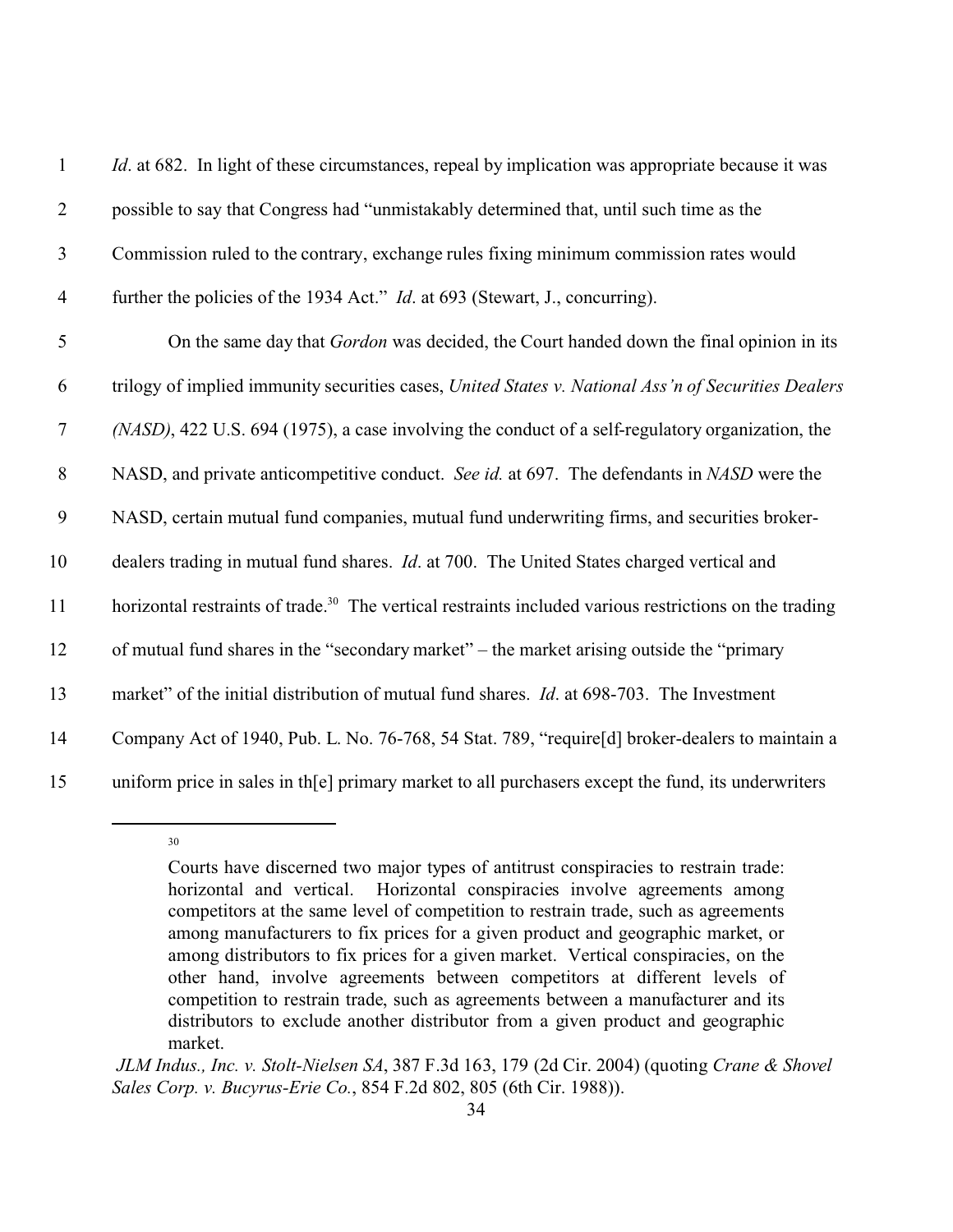| $\mathbf{1}$             | and other dealers." <i>Id.</i> at 699. The parties agreed that implied immunity therefore existed with            |
|--------------------------|-------------------------------------------------------------------------------------------------------------------|
| $\overline{2}$           | regard to fixed sales in the primary market. <sup>31</sup> <i>Id</i> . But the United States charged that various |
| $\mathfrak{Z}$           | agreements between principal underwriters and broker-dealers, as well as a single agreement                       |
| $\overline{\mathcal{A}}$ | between a fund and its underwriter, violated the antitrust laws by requiring maintenance of the                   |
| 5                        | public offering price in brokerage transactions and by prohibiting interdealer transactions. Id. at               |
| 6                        | 702-03. The defendants agreed that the agreements were aimed at controlling the secondary                         |
| $\tau$                   | market but argued they were immune under section 22(f) of the Act. That section provided that                     |
| $8\,$                    | mutual fund companies could not restrict the transferability or negotiability of its issued securities            |
| 9                        | "except in conformity with the statements with respect thereto contained in its registration                      |
| 10                       | statement nor in contravention of such rules and regulations as the Commission may prescribe                      |
| 11                       | " <i>Id.</i> at 721 n.33.                                                                                         |
| 12                       | The Supreme Court agreed that immunity was implied in section 22(f). <i>Id.</i> at 720-22, 729-                   |
| 13                       | 30. The Court first found that the section gave the SEC the express authority to regulate and                     |
| 14                       | permit restrictions of mutual fund sales in the secondary market, see id. at 722-27, and then                     |
| 15                       | concluded that this authority implied antitrust immunity, see id. at 721-22, 727-30. This                         |
| 16                       | conclusion was informed by at least two of the insights made by the Gordon Court. First,                          |
| 17                       | congressional intent, as reflected in the legislative history and the structure of section 22 of the              |
| 18                       | Investment Company Act, revealed "a clear congressional determination that, subject to                            |
| 19                       | Commission oversight, mutual funds should be allowed to retain the initiative in dealing with the                 |

 A conclusion to the contrary would have left broker-dealers with competing mandates. If they maintained a uniform price, they could violate antitrust laws, but if they did not, they could violate the Investment Company Act. The parties' concession comports with the second insight of the *Gordon* Court.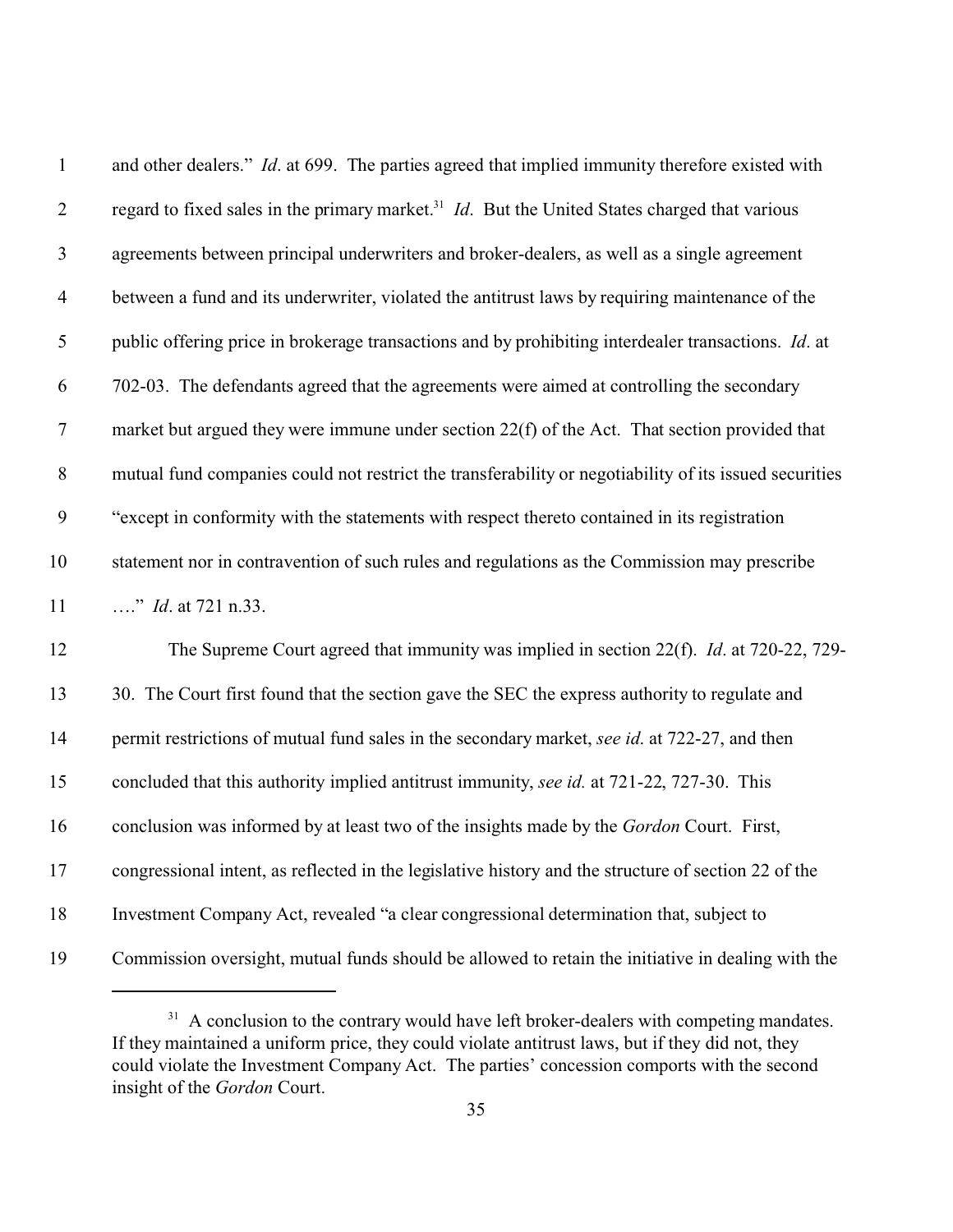| $\mathbf{1}$   | potentially adverse effects of disruptive trading practices." <i>Id.</i> at 727. The Court found that                    |
|----------------|--------------------------------------------------------------------------------------------------------------------------|
| 2              | "Congress hald made a judgment that these restrictions on competition might be necessitated by                           |
| 3              | the unique problems of the mutual fund industry," <i>id.</i> at 729; see <i>id.</i> at 705-11, 722-27, <sup>32</sup> and |
| $\overline{4}$ | concluded that therefore "the antitrust laws [had to] give way if the regulatory scheme established                      |
| 5              | by the Investment Company Act [was] to work," id. at 729-30. <sup>33</sup> Second, passage of the                        |
| 6              | Investment Company Act was followed by what the Court characterized as a long history of SEC                             |
| $\tau$         | acceptance of the anticompetitive behavior. <sup>34</sup> See id. at 727-28; see also Phonetele, 664 F.2d at             |

<sup>32</sup> See also Phonetele, 664 F.2d at 728 ("[I]t is critical that the restraints so immunized were explicitly contemplated by statute.").

<sup>33</sup> The district court decision affirmed by the *NASD* Court found it "apparent that Congress designed [section 22] to create and protect a primary distribution system which is repugnant to the antitrust laws and did so in complete recognition of the fact that the legislation would frustrate the growth of a free secondary market." *In re Mutual Fund Sales Antitrust Litig.*, 374 F. Supp. 95, 109 (D.D.C. 1973), *aff'd*, *NASD*, 422 U.S. 694. The Supreme Court substantially agreed. *See NASD*, 422 U.S. at 724. It explained that the Investment Company Act resulted from an intensive study of the mutual fund industry, *id.* at 705-06, in which "[t]he most prominently discussed characteristic [of the mutual-fund market] was the 'two-price system,' which [led to] an active secondary market under conditions that tolerated disruptive and discriminatory trading practices," *id.* at 706. The study revealed that "[t]he two-price system did not benefit the investing public generally," *id*. at 707, and that the system led to a "bootleg market" and price wars that disrupted the established offering prices of mutual funds, *id*. at 709. The Act "was enacted with these abuses in mind." *Id*. at 709. Moreover, section 22(f) of the Act, the subsection in which the Court found implied immunity, had been drafted by the SEC and considered by that agency as an "authority necessary to allow regulatory control of industry measures designed to deal with the disruptive effects of 'bootleg market' trading and with other detrimental trading practices identified in the [study]." *Id*. at 722. Funds were already imposing the challenged restrictions at the time that Congress passed the Act, *see id*. at 723, further suggesting that Congress was aware of and approved of the anticompetitive activity.

<sup>34</sup> The Court noted that the SEC "repeatedly ha[d] recognized the role of private agreements in the control of trading practices in the mutual-fund industry" and had even "looked to restrictive agreements similar to those challenged in th[e] litigation [and] … [a]t no point did it intimate that those agreements were not legitimate." *NASD*, 422 U.S. at 727 (footnote omitted). Indeed, historically, "the Commission ha[d] allowed the industry to control the secondary market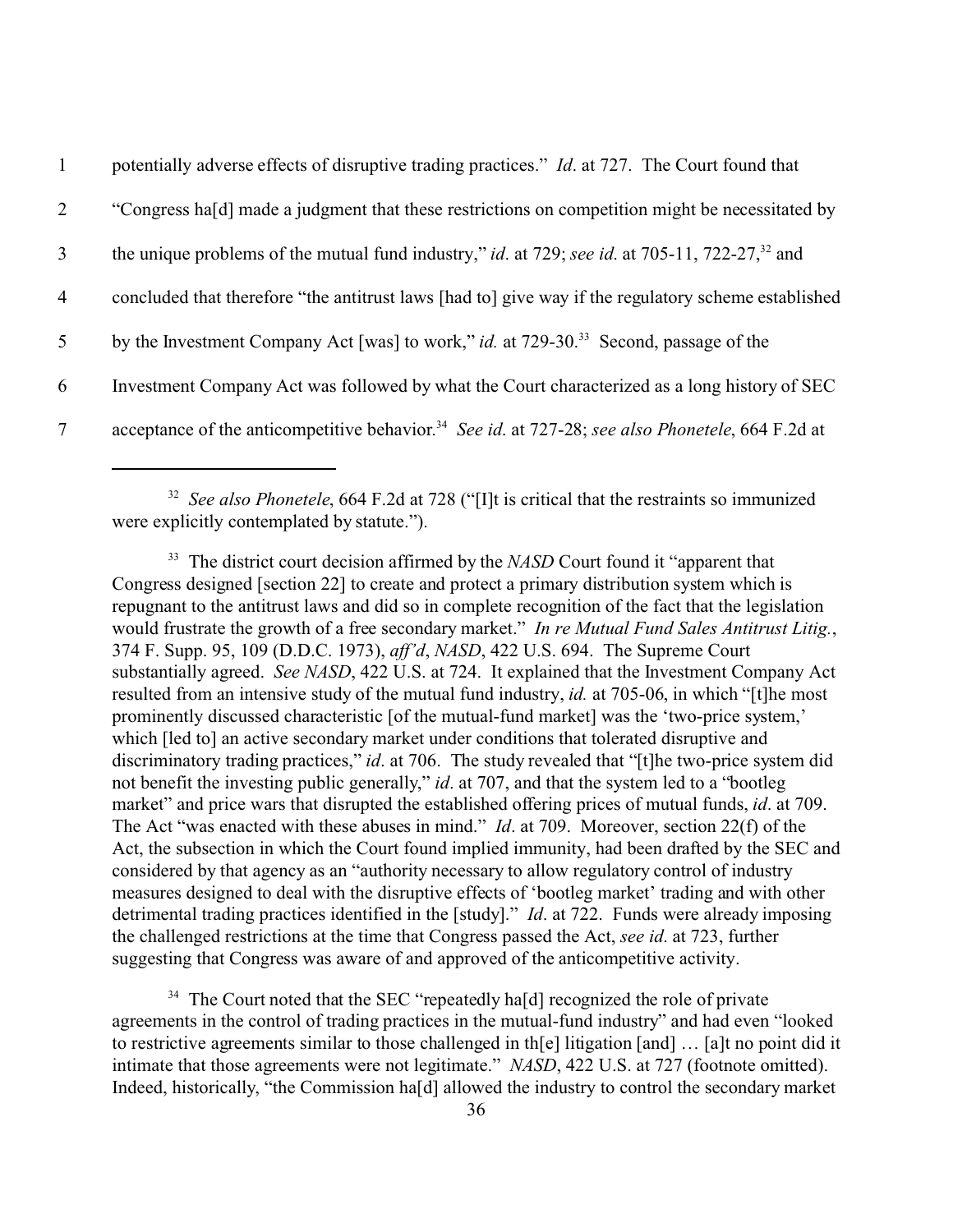| $\mathbf{1}$     | 730. This regulatory practice was "precisely the kind of administrative oversight of private           |
|------------------|--------------------------------------------------------------------------------------------------------|
| $\overline{2}$   | practices that Congress contemplated when it enacted § 22(f)." NASD, 422 U.S. at 728.                  |
| $\mathfrak{Z}$   | A separate count in NASD charged a horizontal conspiracy between the NASD and its                      |
| $\overline{4}$   | members to prevent the growth of a secondary market in mutual fund shares. <i>Id.</i> at 701-02, 730.  |
| 5                | In the count as filed, the United States challenged three particular actions: (1) NASD rules           |
| 6                | encouraging restrictions on secondary market activities; (2) NASD interpretations of its rules,        |
| $\tau$           | similarly encouraging restrictions; and (3) activities of the NASD membership in encouraging the       |
| $8\,$            | vertical restraints described in the other seven counts. <i>Id.</i> at 730-33. The Supreme Court       |
| $\boldsymbol{9}$ | recognized that section 22(f) of the Investment Company Act did not "authorize <sup>[]</sup> " these   |
| 10               | horizontal activities. <i>Id.</i> at 730. The Government withdrew its challenges on the NASD rules but |
| 11               | asserted that "various unofficial NASD interpretations" and "extension[s] of the rules" inhibited a    |
| 12               | secondary market. Id. at 731-32. The Court, separating its analysis between the first two acts (the    |
| 13               | rules and their interpretations by the NASD) and the third (involving only NASD members),              |
| 14               | found the entirety of the challenged activities immune. <i>Id.</i> at 733-35. The SEC's exercise of    |
| 15               | regulatory authority was "sufficiently pervasive" to confer an implied immunity over both groups       |
| 16               | of horizontal activities within the count. <i>Id.</i> at 730.                                          |
| 17               | The Court noted that the Government's withdrawal of its challenge to the NASD rules was                |
| 18               | "prudent." Id. at 732. It explained that the NASD's rules were impliedly immune due to the             |
| 19               | "extensive" "supervisory authority" of the SEC over the NASD. <i>Id.</i> at 732. The SEC had the       |
|                  |                                                                                                        |

through contractual restrictions duly filed and publicly disclosed," and "[e]ven the SEC's recently expressed intention to introduce an element of competition in brokered transactions reflect[ed] measured caution as to the possibly adverse impact of a totally unregulated and restrained brokerage market on the primary distribution system." *Id*. at 728.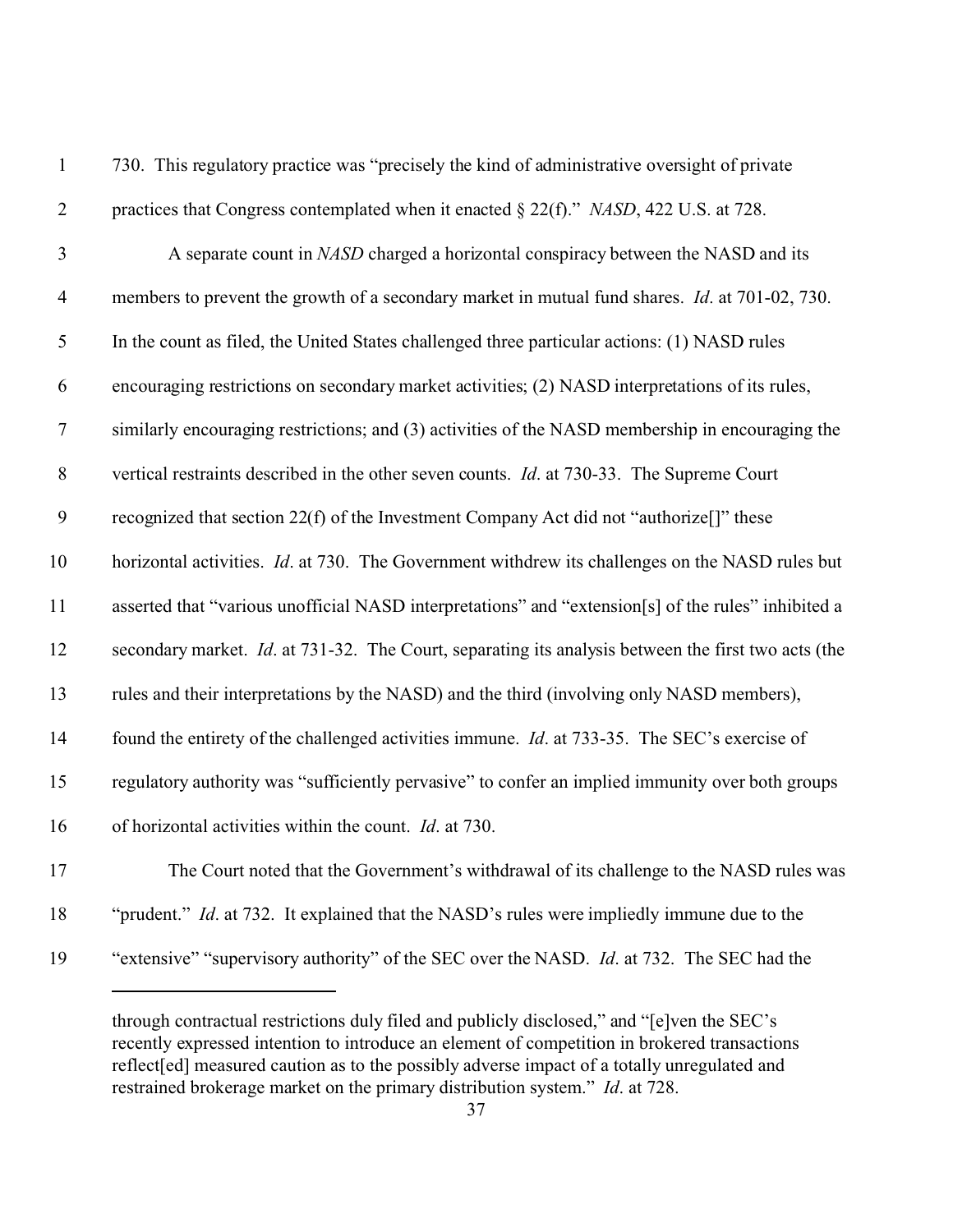power to determine if the NASD qualified for self-regulation, to review and approve any proposed NASD rules, and to request and order changes in or supplementation of those rules. Moreover, the SEC weighed competitive concerns in reviewing NASD rules and practices: Not only does the Maloney Act [(*i.e.*, the legislation that supplemented the SEC's regulation of the over-the-counter markets by providing a system of cooperative self-regulation through voluntary associations of brokers and dealers, such as the NASD)] require the SEC to determine whether an association satisfies the strict statutory requirements of that Act and thus qualifies to engage in supervised regulation of the trading activities of its membership, it requires registered associations thereafter to submit for Commission approval any proposed rule changes. The Maloney Act additionally authorizes the SEC to request changes in or supplementation of association rules, a power that recently has been exercised with respect to some of the precise conduct questioned in this litigation. If such a request is not complied with, the SEC may order such changes itself. The SEC, in its exercise of authority over association rules and practices, is charged with the protection of the public interest as well as the interests of shareholders, and it repeatedly has indicated that it weighs competitive concerns in the exercise of its continued supervisory responsibility. *Id.* at 732-33 (citations omitted). The Court concluded that "the investiture of such pervasive 22 authority in the SEC suggests that Congress intended to lift the ban of the Sherman Act from 23 association activities approved by the SEC."<sup>35</sup> *Id.* at 733. Furthermore, because the Court could "see no meaningful distinction between the Association's rules and the manner in which it construes and implements them," that is, because "[e]ach [wa]s equally a subject of SEC

<sup>&</sup>lt;sup>35</sup> As support, the Court relied in part on a footnote in a 1940 opinion by Justice Douglas that stated:

<sup>[</sup>T]he typical method adopted by Congress when it has lifted the ban of the Sherman Act is the scrutiny and approval of designated public representatives.… [S]ee the Maloney Act providing for the formation of associations of brokers and dealers with approval of the Securities and Exchange Commission and establishing continuous supervision by the Commission over specified activities of such associations.

*United States v. Socony-Vacuum Oil Co.*, 310 U.S. 150, 227 n.60 (1940) (citations omitted).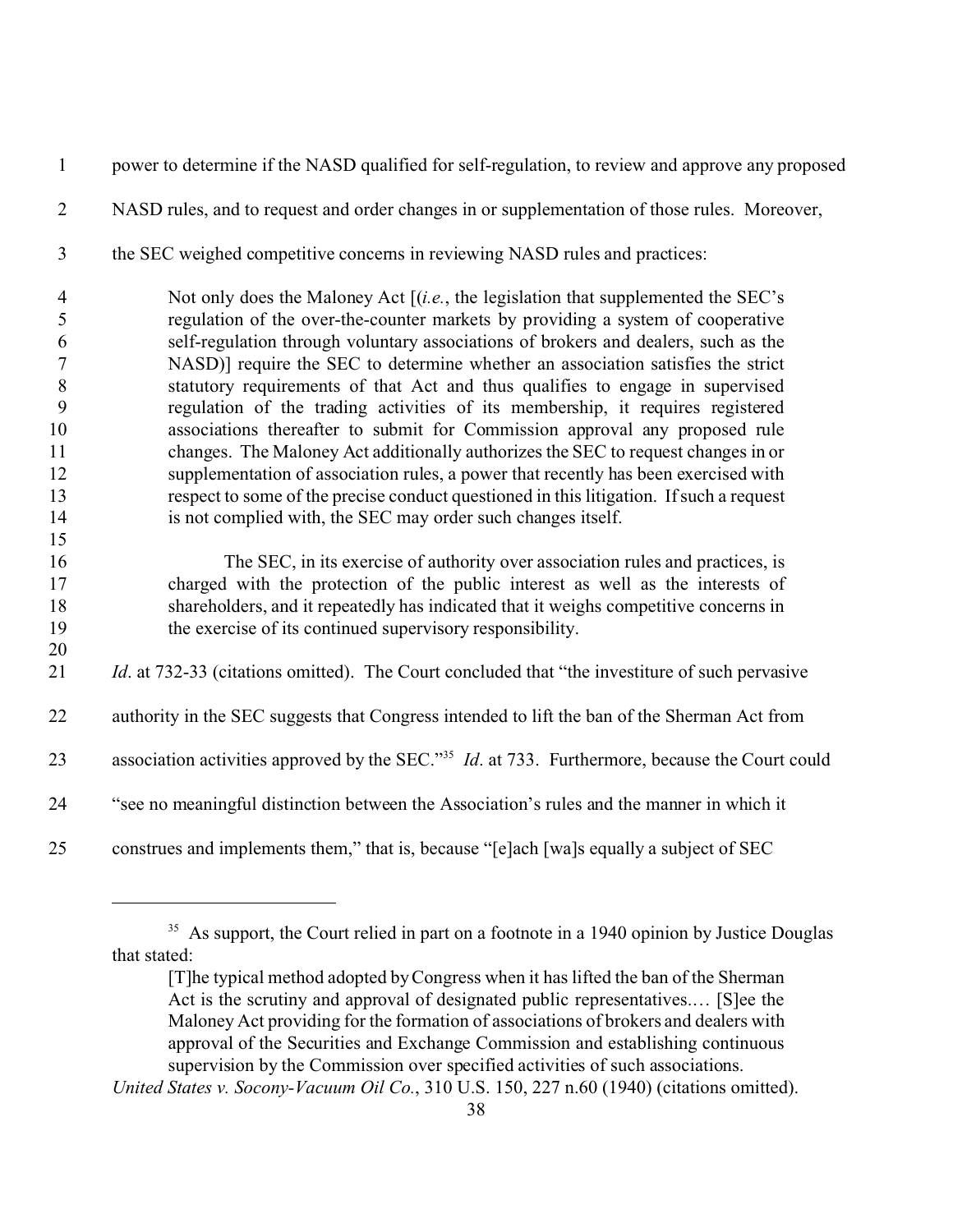oversight," the Court found immunity over the challenged NASD interpretations of its rules as well. *Id*.

| $\mathfrak{Z}$   | Finally, the NASD Court turned to the alleged horizontal agreements between the                          |
|------------------|----------------------------------------------------------------------------------------------------------|
| $\overline{4}$   | membership by which members sought to encourage restrictions on the secondary market. Id.                |
| $\mathfrak{S}$   | The activities involved – although not authorized by the Investment Company Act, id. at $730 -$          |
| 6                | included actions to further the restrictions immunized under section $22(f)$ , precisely the             |
| $\boldsymbol{7}$ | restrictions that the SEC had consistently approved pursuant to that section. <i>Id.</i> at 733; see     |
| $8\,$            | Phonetele, Inc., 664 F.2d at 729 & n.35. The "conspiracy" did not have the purpose or effect of          |
| 9                | restraining competition between funds. NASD, 422 U.S. at 733. Rather, as one court has                   |
| 10               | explained, "the defendants' horizontal conduct was logically necessary to carry out the legitimate       |
| 11               | agreements and the sanctioned vertical restraints, if not directly responsive to a regulatory            |
| 12               | command." <i>Phonetele</i> , 664 F.2d at 729. "This close relationship [wa]s fatal" to the               |
| 13               | Government's position. NASD, 422 U.S. at 733. The Supreme Court noted that "maintainence of              |
| 14               | an antitrust action for activities so directly related to the SEC's responsibilities poses a substantial |
| 15               | danger that [members] would be subjected to duplicative and inconsistent standards," NASD, 422           |
| 16               | U.S. at 735, and held the challenge "likewise  precluded by the regulatory authority vested in           |
| 17               | the SEC by the Maloney and Investment Company Acts," id. at 733. NASD was the Supreme                    |
| 18               | Court's last case on implied antitrust immunity. <sup>36</sup>                                           |

 In *Verizon Communications Inc. v. Law Offices of Curtis V. Trinko, LLP*, 540 U.S. 398 (2004), however, the Supreme Court mentioned implied antitrust immunity, but only to note that such immunity was not available under the Telecommunications Act of 1996, Pub. L. 104-104, 110 Stat. 56, because that Act contained an antitrust-specific savings clause. *See Verizon Commc'ns*, 540 U.S. at 406; *see also Law Offices of Curtis V. Trinko, L.L.P. v. Bell Atl. Corp.*, 305 F.3d 89, 109 (2d Cir. 2002), *rev'd on other grounds sub nom. Verizon Commc'ns Inc.*, 540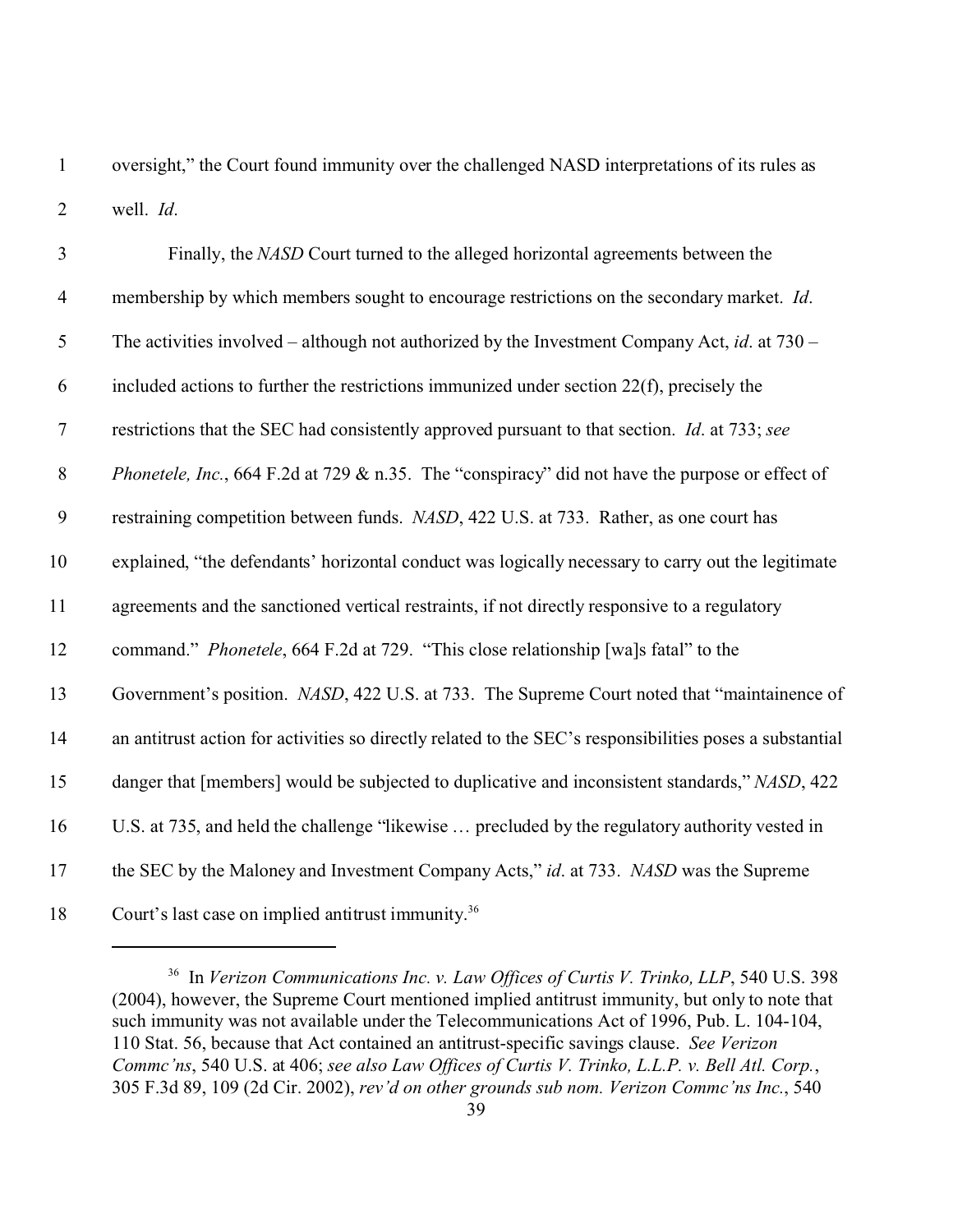1 **B**

| $\overline{2}$ | Much of the remaining judicial action in this area has been here at Foley Square. In                           |
|----------------|----------------------------------------------------------------------------------------------------------------|
| $\mathfrak{Z}$ | addition to our opinion in NYSE, we have faced the question of implied immunity primarily in                   |
| $\overline{4}$ | five cases. The first was Northeastern Telephone Co. v. American Telephone and Telegraph Co.                   |
| 5              | [("AT&T")], 651 F.2d 76 (2d Cir. 1981). Northeastern Telephone Company was a small                             |
| 6              | Connecticut company that entered the "interconnect industry" created in the wake of a 1965                     |
| $\tau$         | Federal Communications Commission ("FCC") ruling. See id. at 79-80. That ruling required                       |
| $8\,$          | AT&T to permit customers to connect their own terminal equipment. See id.; see also In re Use                  |
| 9              | of Carterfone Device, 13 F.C.C.2d 420, recons. denied, 14 F.C.C.2d 571 (1968). AT&T filed a                    |
| 10             | proposed "tariff" <sup>37</sup> with the FCC requiring that all terminal equipment be interconnected through a |
| 11             | "protective coupler arrangement" provided and serviced by local operating companies.                           |
| 12             | Northeastern Tel. Co., 651 F.2d at 80-81. The FCC allowed the tariffs to take effect without                   |
| 13             | giving any specific approval to them, but, years later, the FCC invalidated the tariff. <i>Id.</i> at 81.      |
| 14             | Northeastern Telephone Company sued AT&T under the Sherman Act, alleging that the                              |
| 15             | protective couplers had been "intentionally overdesigned, making them unnecessarily expensive                  |

U.S. 398.

37

*Phonetele*, 664 F.2d at 721-22 (footnotes omitted).

The [Federal Communications Act] provides for the regulation of telecommunications common carriers by the FCC and requires carriers to file tariffs with the FCC covering 'practices' as well as charges. Before changing any of its practices by filing a new tariff, the carrier must give ninety days notice to the FCC and the public. The requirement that carriers file tariffs is the primary mechanism of regulation. Once a tariff becomes effective, the carrier is required to adhere to its provisions.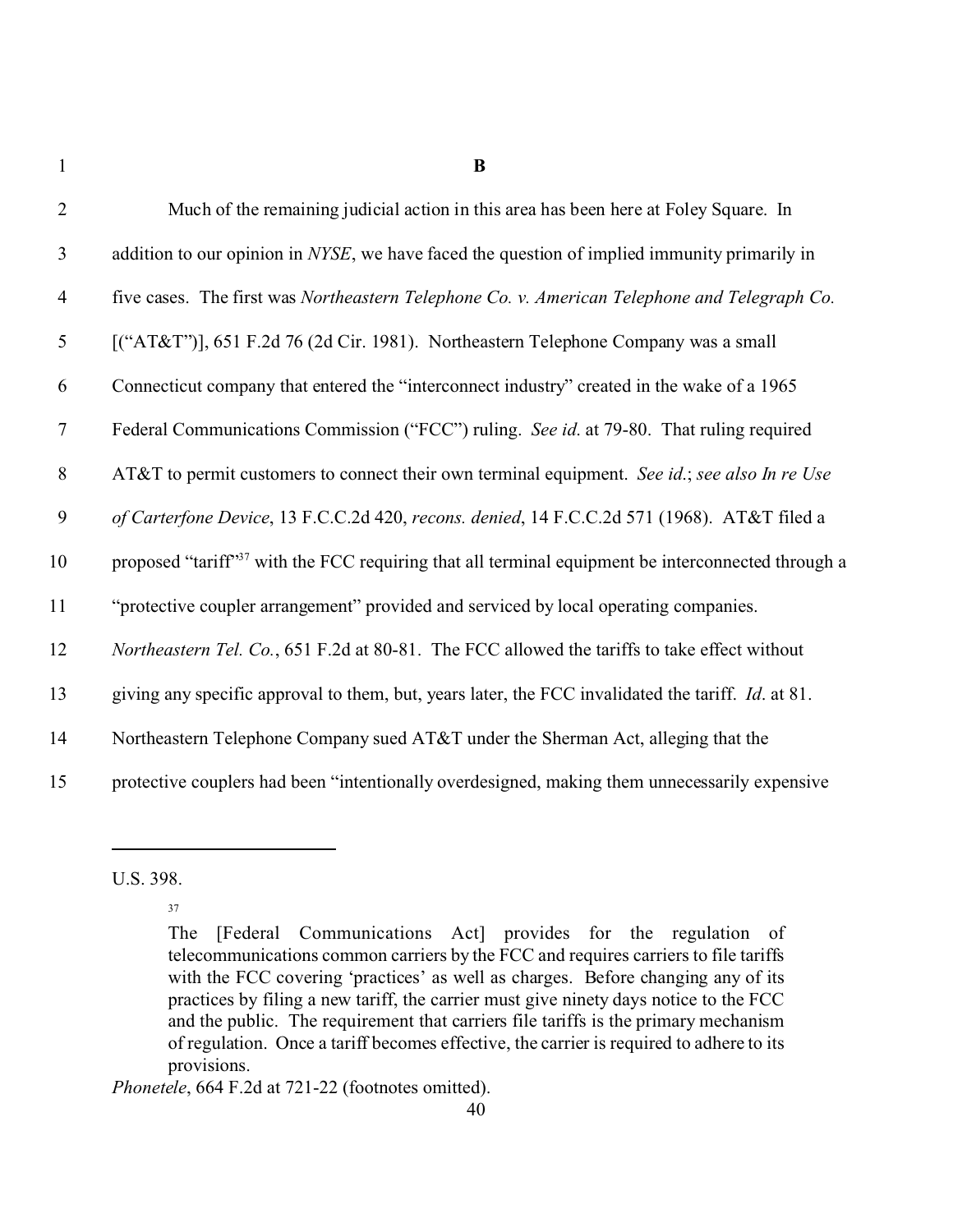and subject to break down." *Id*. AT&T claimed that, because the tariff was subject to review by the FCC, AT&T was immune from antitrust liability. *Id*. at 82. We rejected this defense. *Id*. Writing for the panel, Judge Kaufman recognized the "conflict between the Sherman Act's mandate of robust competition and the 'public interest' standard underlying governmental regulation of business activity." *Id*. That conflict triggered, but did not resolve, an implied immunity analysis. "The touchstone of this analysis," he emphasized, "is Congressional intent." *Id*. The Court made several important observations. First, the enabling act and its legislative history gave no indication of an intent to repeal. *Id*. at 83. Second, the Sherman Act did not "expressly authorize the FCC to approve protective coupler designs that unreasonably restrict competition" and thus was distinguishable from the provision of the Exchange Act considered in *Gordon* that was precisely targeted at fixing commission rates, an anticompetitive activity. *Id*. Expanding on this point, the Court stated, "While this observation is unsurprising, since protective couplers were unknown [at the time the enabling act was passed], it does rebut appellants' argument that immunity may be inferred on the basis of specific Congressional authorization." *Id*. Third, the Court reviewed the history of FCC regulation and emphasized that, although the agency clearly *could* have approved the couplers, the FCC had never granted its approval. *Id*. at 83-84. Therefore, we refused to immunize the tariff. We considered implied antitrust immunity again in *Strobl v. New York Mercantile Exchange*, 768 F.2d 22 (2d Cir. 1985). Joseph Strobl asserted antitrust claims against defendants alleged to have fixed the market for potato prices. *Id*. at 23, 26. Defendants argued that their

21 conduct, which violated the Commodity Exchange Act ("CEA"), was immune under that Act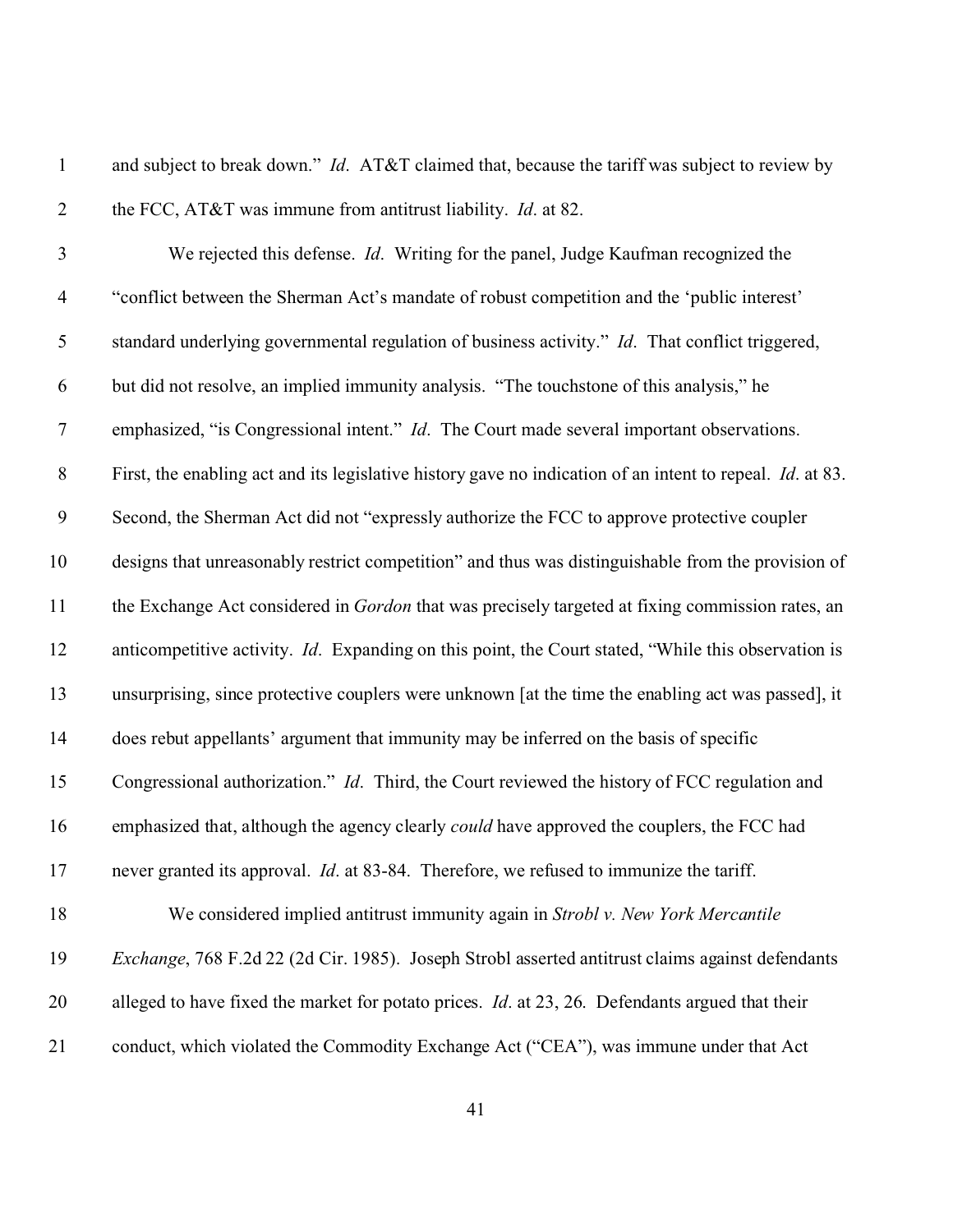| $\mathbf{1}$   | from antitrust liability. <i>Id.</i> at 29. We easily rejected this defense because, as we explained, there |
|----------------|-------------------------------------------------------------------------------------------------------------|
| $\overline{2}$ | was no conflict between the antitrust laws and the regulatory scheme erected by the CEA. Id. at             |
| $\mathfrak{Z}$ | 27. Moreover, the legislative history did not support an implied repeal. <i>Id.</i> at 28-29. The           |
| $\overline{4}$ | anticompetitive conduct alleged – price manipulation – was specifically forbidden by the CEA,               |
| $\mathfrak{S}$ | and it was impossible to say that the two regimes were "repugnant" to one another. <i>Id.</i> at 27-28.     |
| 6              | A more difficult question arose in Finnegan v. Campeau Corp., 915 F.2d 824 (2d Cir.                         |
| $\tau$         | 1990). There, Michael Finnegan, a shareholder of Federated Department Stores, Inc., sued R.H.               |
| $8\,$          | Macy & Co. ("Macy's") and Campeau Corp. under section 1 of the Sherman Act. Id. at 825-26.                  |
| 9              | He alleged that, after Federated Department Stores was "put into play" (i.e., "offered for sale to          |
| 10             | the highest bidder"), Macy's and Campeau began bidding for the company. <i>Id.</i> at 826. However,         |
| 11             | as the bids climbed, the two companies made a mutually beneficial agreement to end the bidding              |
| 12             | war, enter a single bid, and split the company upon purchase. Id. Although Finnegan claimed that            |
| 13             | section 1 of the Sherman Act barred the conduct, the defendants asserted antitrust immunity, id. at         |
| 14             | 828, citing section 14 of the Exchange Act, which had been amended by the Williams Act, Pub.                |
| 15             | Law No. 90-439, 82 Stat. 454 (1968) (codified as amended at 15 U.S.C. § 78n). Finnegan, 915                 |
| 16             | F.3d at 828.                                                                                                |
| 17             | We explained that the Williams Act was directed at the "twin aims" of, first, maintaining                   |
| 18             | neutrality between bidders and target companies and, second, protecting target shareholders by              |
| 19             | requiring that bidders make certain disclosures. <i>Id.</i> at 829. The Williams Act created disclosure     |

imposed on "person[s]," and the Act defined "person" to include any "group" acting with the

requirements by amending section 14(d) of the Exchange Act. *Id*. These requirements were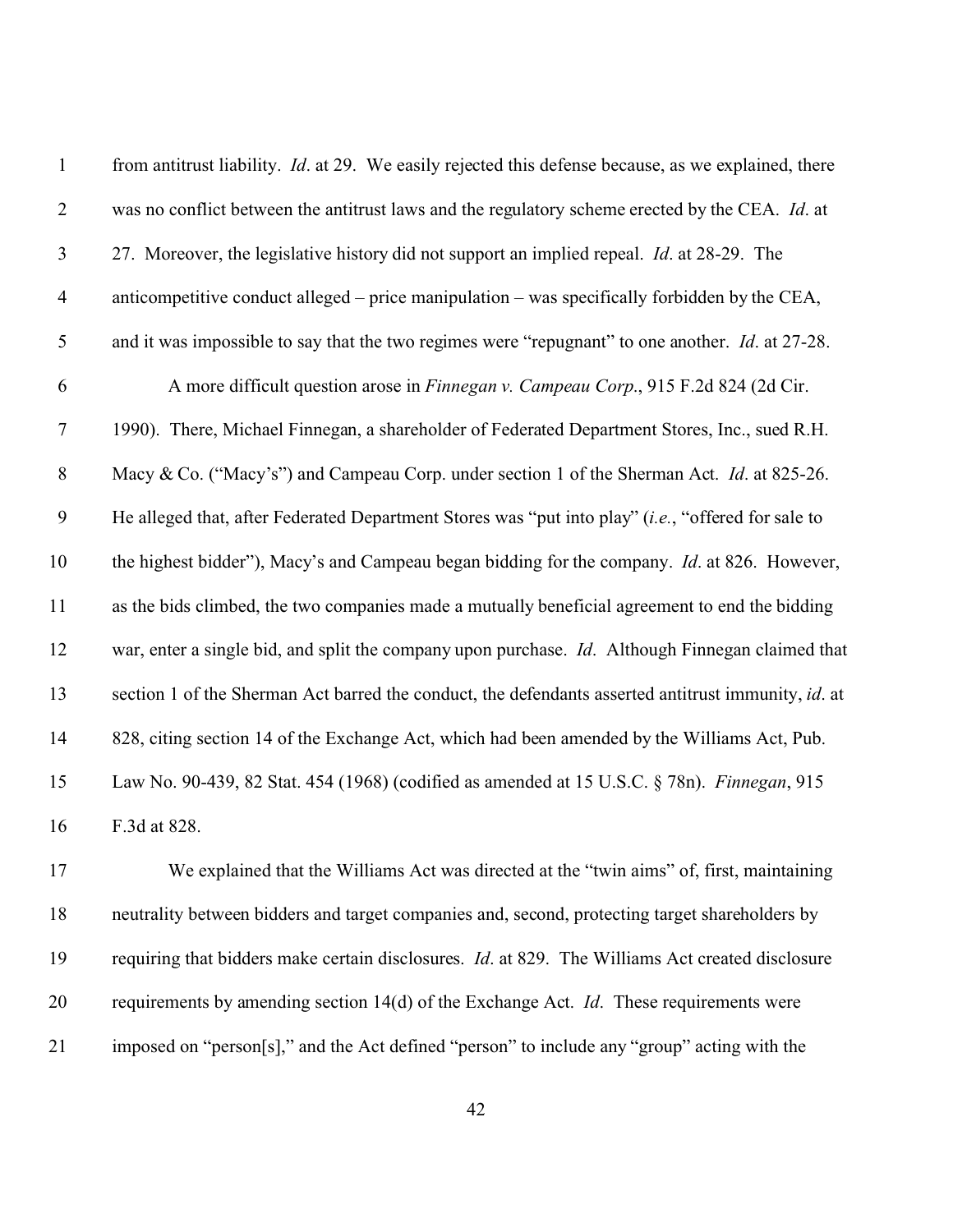| $\mathbf{1}$     | purpose of acquiring securities. Williams Act $\S 3$ , 82 Stat. 456 (amending Exchange Act              |
|------------------|---------------------------------------------------------------------------------------------------------|
| $\overline{2}$   | $\S 14(d)(1)-(2)$ (codified as amended at 15 U.S.C. $\S 78n(d)(1)-(2))$ ). The Williams Act also        |
| $\mathfrak{Z}$   | included an antifraud provision, allowing the SEC to regulate tender offers. See Finnegan, 915          |
| $\overline{4}$   | F.2d at 830; Williams Act § 3, 82 Stat. 457 (amending Exchange Act § 14(e) (codified as                 |
| 5                | amended at 15 U.S.C. $\S$ 78n(e))).                                                                     |
| 6                | We concluded that the Williams Act impliedly repealed the antitrust laws with regard to                 |
| $\boldsymbol{7}$ | the group bidding engaged in by Macy's and Campeau. <i>Id.</i> at 828. Three types of considerations    |
| $8\,$            | informed our holding. The first centered on the structure of the Williams Act. Concentrating on         |
| 9                | amended section 14(d) of the Exchange Act, we found that "the logical implication" of the Act's         |
| 10               | definition of person to include a group was that the Act "contemplate[d] agreements between             |
| 11               | bidders" – the very sort of agreement which, according to Finnegan's complaint, created antitrust       |
| 12               | problems. <i>Id.</i> at 829-30. Thus, we concluded, "[i]n order for $\S 14(d)$ to function as intended, |
| 13               | such agreements [could not] be subject to suit under the antitrust laws " Id. at 830. We then           |
| 14               | turned to legislative history. We found that permitting joint bids, as long as they were disclosed,     |
| 15               | comported with the Williams Act's posture of neutrality between bidders, shareholders, and target       |
| 16               | company management. <i>Id.</i> at 831-32. Finally, we looked at the regulatory history. Joint bids      |
| 17               | were a common practice, and the SEC had permitted such bids so long as they were disclosed. Id.         |
| 18               | at 830-31. In light of all these considerations, we stated that, although the Williams Act would        |
| 19               | "not foreclose all antitrust claims arising in the context of market manipulation," it had implicitly   |
| 20               | repealed the Sherman Act in Finnegan's case. Id. at 828.                                                |
| 21               | Our next case concerning antitrust immunity was Friedman v. Salomon/Smith Barney,                       |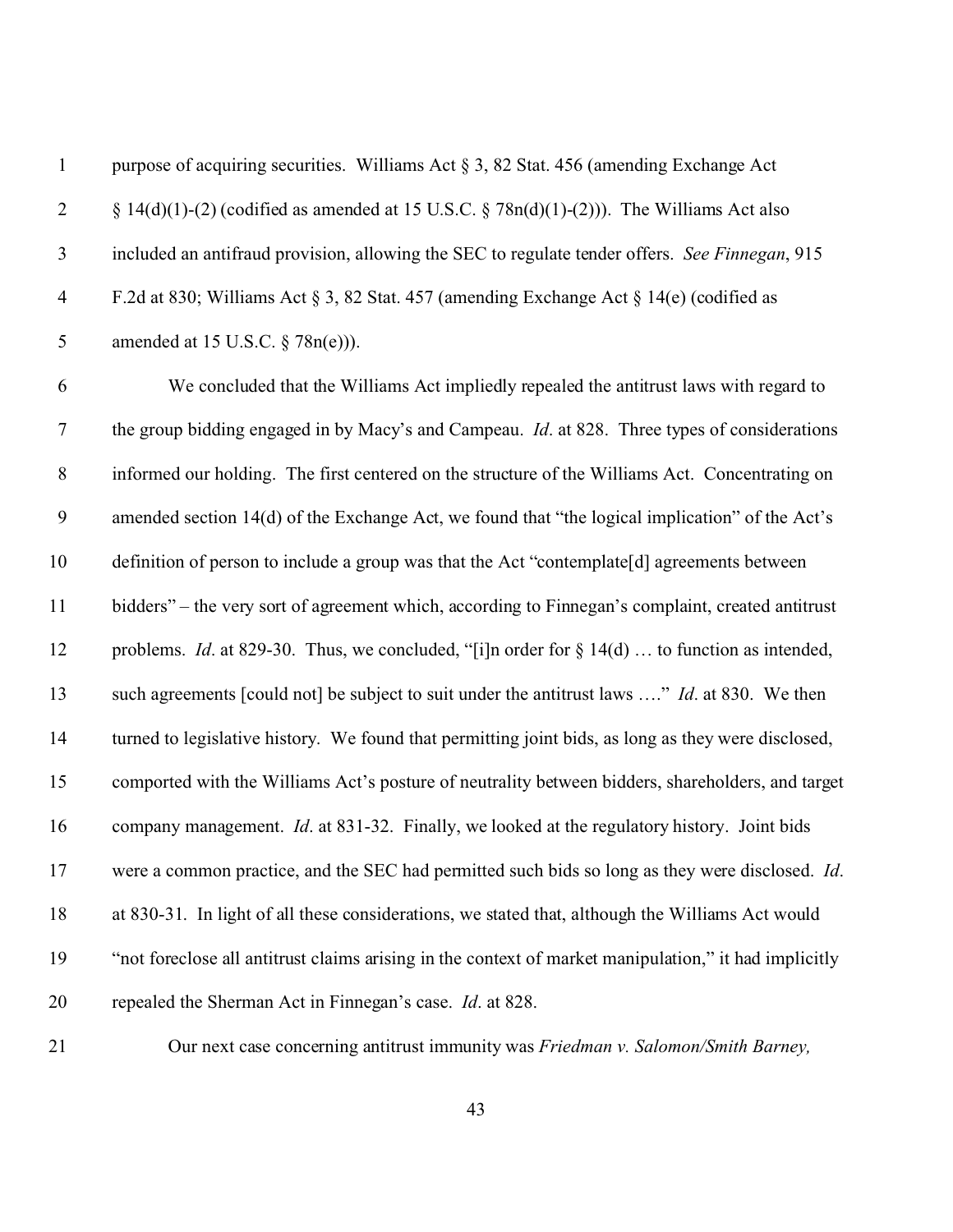| $\mathbf{1}$   | <i>Inc.</i> , 313 F.3d 796 (2d Cir. 2002). The class action plaintiffs in <i>Friedman</i> were retail investors |
|----------------|-----------------------------------------------------------------------------------------------------------------|
| $\overline{2}$ | who had purchased securities in public offerings and who contended that defendants had                          |
| $\mathfrak{Z}$ | conspired to discourage the "flipping" <sup>38</sup> of stocks in an alleged violation of section 1 of the      |
| $\overline{4}$ | Sherman Act. <i>Id.</i> at 797-98. Plaintiffs asserted that defendants discriminated against retail             |
| 5              | investors with a history of flipping but did not hold institutional investors to the same standard.             |
| 6              | <i>Id.</i> "Although [the] plaintiffs allege[d] that the conspiracy ha[d] given rise to a host of               |
| $\tau$         | improprieties, the only injury for which they [were] actually suing [wa]s the 'inflated' price they             |
| $\,8\,$        | paid when they purchased the shares at the offering price." Friedman v. Salomon/Smith Barney,                   |
| $\mathfrak{g}$ | Inc., No. 98 Civ. 5990(NRB), 2000 WL 1804719, at *3 (S.D.N.Y. Dec. 8, 2000) (citations                          |
| 10             | omitted). Defendants argued that the anti-flipping criteria – their implementation being a form of              |
| 11             | price stabilization permitted by the SEC – were impliedly immune. <i>Friedman</i> , 313 F.3d at 799.            |
| 12             | Importantly, section 9(a)(6) of the Exchange Act, 48 Stat. at 890 (codified at 15 U.S.C.                        |
| 13             | $\S$ 78i(a)(6)), provided the SEC with the express authority to regulate stabilization, permitting or           |
| 14             | prohibiting stabilizing practices at its discretion. Friedman, 313 F.3d at 802-03.                              |
| 15             | We agreed with the defendants that the Exchange Act had impliedly repealed section 1 of                         |
| 16             | the Sherman Act with regard to the alleged conduct. <i>Id.</i> at 803. As we noted, section $9(a)(6)$           |
| 17             | expressly provided for regulation of stabilization practices. <i>Id.</i> at 802. Moreover, the SEC had          |
| 18             | long recognized certain stabilization practices as legitimate, including anti-flipping restrictions,            |

<sup>&</sup>lt;sup>38</sup> Flipping is the practice of reselling securities shortly after purchasing them in an IPO, *Friedman*, 313 F.3d at 797, that is, "buying a 'hot issue' and then selling it within a short period of time into a rising market, earning a quick profit on the transactions," In re Account Mgmt. Corp., Exchange Act Release No. 36,314, 60 S.E.C. Docket 962, 1995 WL 579449, at \*2 n.3 (Sept. 29, 1995).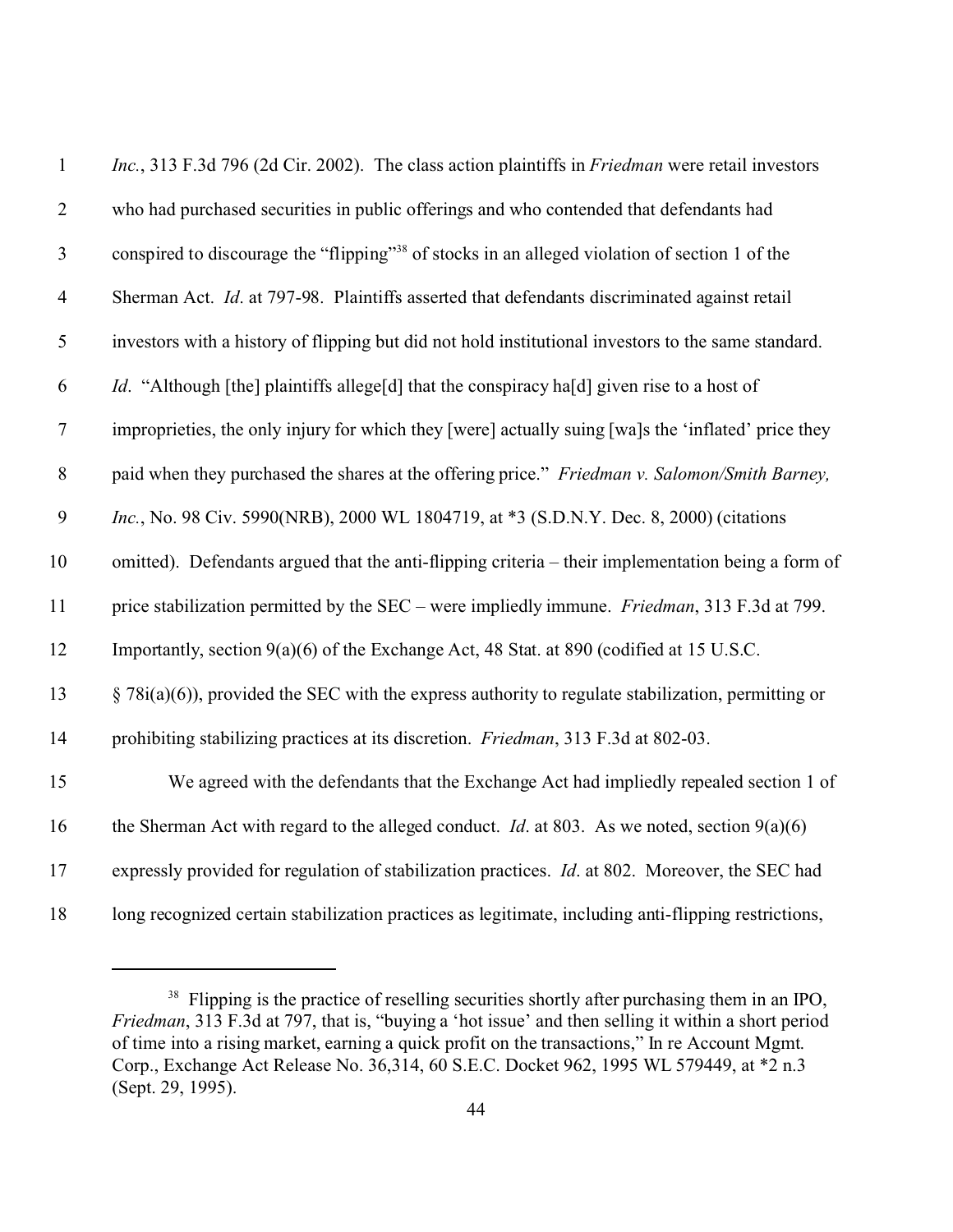| $\mathbf{1}$   | and the restrictions were still permissible under SEC regulations. <i>Id.</i> at 801-03. Although the    |
|----------------|----------------------------------------------------------------------------------------------------------|
| $\overline{2}$ | SEC had published a comprehensive review of its trading practice rules and posed certain                 |
| 3              | questions about flipping, it did not choose to prohibit the anti-flipping restrictions in question. Id.  |
| $\overline{4}$ | at 801-02. This reflected a regulatory approach stretching back to 1940 when an SEC release              |
| $\mathfrak s$  | indicated that anti-competitive stabilization practices would be lawful in the absence of                |
| 6              | Commission regulation. <i>Id.</i> at 802. In these circumstances, we found immunity implied in the       |
| $\tau$         | Exchange Act. <sup>39</sup> <i>Id.</i> at 803.                                                           |
| 8              | The most recent implied immunity case in this circuit is <i>In re Stock Exchanges Options</i>            |
| 9              | Trading Antitrust Litigation, 317 F.3d 134 (2d Cir. 2003). The plaintiffs in that case were              |
| 10             | purchasers of equity options who claimed that the defendants, various exchanges and exchange             |
| 11             | members, had unlawfully restrained trade in violation of section 1 of the Sherman Act by                 |
| 12             | conspiring to restrict the listing and trading of particular options, so as to limit each listing of the |
| 13             | option to a single stock exchange at a time. <i>Id.</i> at 138. In response, the defendants claimed      |
| 14             | immunity from the antitrust laws. <i>Id.</i> at 139.                                                     |
| 15             | We accepted the defendants' claim of immunity. <i>Id.</i> at 150. Our opinion highlighted the            |

 The *Friedman* court saw a direct analogy to *NASD*. *See id.* at 800 ("The facts in *NASD* are analogous to the case at bar …."). This reference was appropriate because the second half of *NASD* dealt with a situation in which, *inter alia*, private individuals were charged with a conspiracy to engage in activities immunized by statute and permitted by SEC regulations. *See NASD*, 422 U.S. at 733. *NASD* held that, although the SEC could not permit the agreements among competitors to impose restrictions on the secondary market, those agreements remained beyond the realm of antitrust law because their aim was actually encouraged by Commission policies. *Id*. at 733-35. *Friedman* is analogous. The SEC did not have the authority to authorize the horizontal agreements alleged in *Friedman*, but would, and did, permit the anticompetitive conduct that was the purpose of those agreements – the imposition of an anti-flipping stabilization scheme.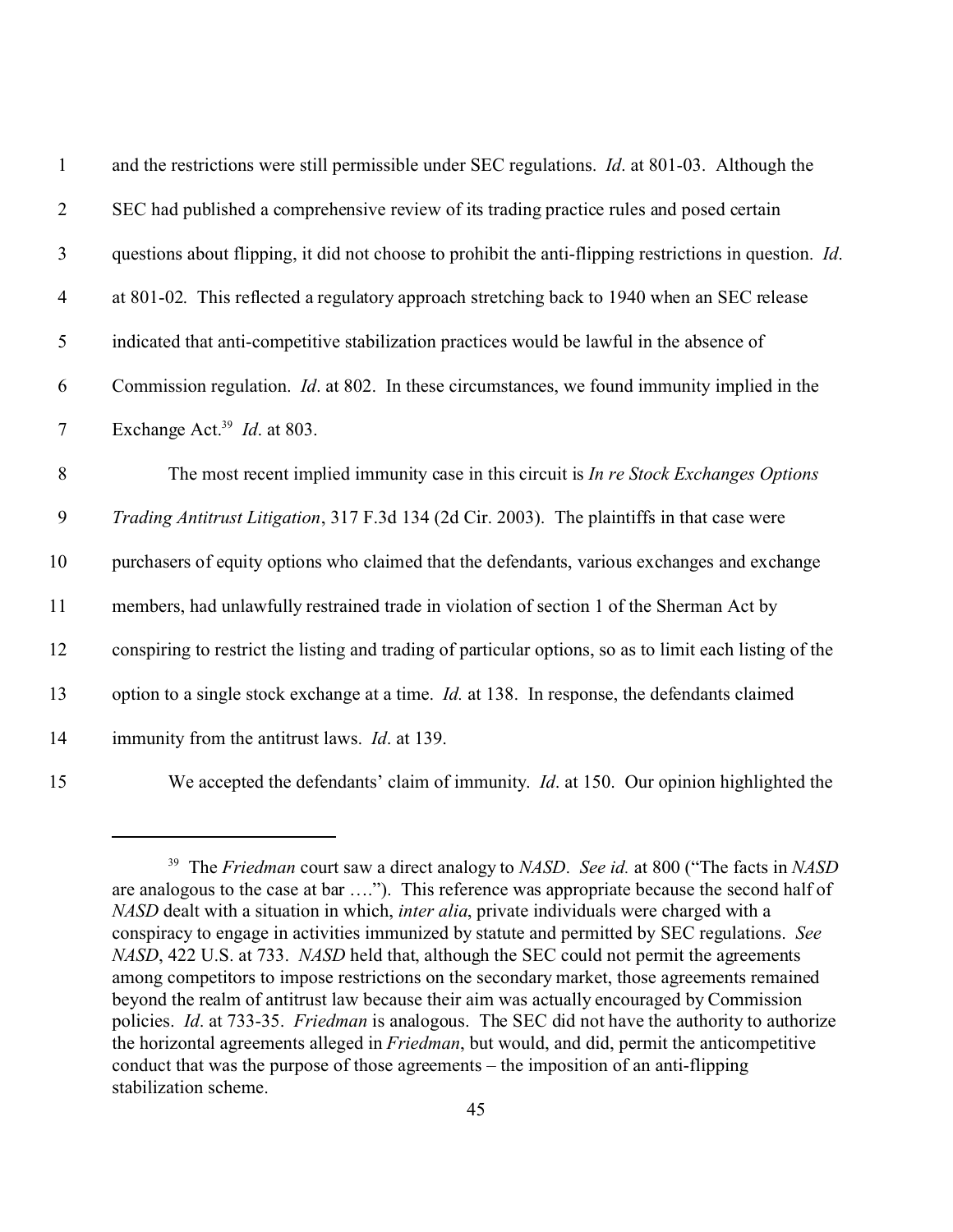| $\mathbf{1}$     | regulatory history and extensive interplay between the SEC and the exchanges with regard to the               |
|------------------|---------------------------------------------------------------------------------------------------------------|
| $\overline{2}$   | exclusivity of options listing. We noted that the SEC had "at times encouraged multiple listing               |
| 3                | and at times disapproved of that practice," id. at 150; see id. at 148 ("[T]he Commission has taken           |
| $\overline{4}$   | varied positions with respect to the appropriateness of multiplicity "), including, for a time,               |
| $\mathfrak s$    | approving exchange plans "for the single, or exclusive, listing of any new equity option," id. at             |
| 6                | 140. Cf. Gordon, 422 U.S. at 689 n.13 ("[T] his degree of scrutiny and approval by the SEC is not             |
| $\boldsymbol{7}$ | significantly different  than an affirmative order to the exchanges to follow fixed rates.").                 |
| $8\,$            | Presumably, just as the SEC had approved exchange rules calling for exclusive listings, it could              |
| 9                | also have compelled such rules. Compare 15 U.S.C. § 78s(b)(1) ("No proposed rule change shall                 |
| 10               | take effect unless approved by the Commission "), with 15 U.S.C. § 78s(c) ("The Commission,                   |
| 11               | by rule, may  add to  the rules of a self-regulatory organization "). The Court concluded                     |
| 12               | that antitrust principles directly conflicted with the SEC's encouragement and affirmative                    |
| 13               | approval of exchange plans for exclusive listings. <sup>40</sup> In re Stock Exchs. Options Trading Antitrust |
| 14               | Litig., 317 F.3d at 150.                                                                                      |
| 15               | The central question in the case was whether antitrust immunity was an available defense                      |
| 16               | when the SEC changed its position to no longer permit exclusive listings. Importantly, we                     |
| $17$             | recognized the principle – consistent with the idea that antitrust repeal depends on congressional            |
| 18               | intent – that it was entirely possible for a practice to be currently prohibited by the SEC even              |

 Our opinion also included a block quote from the *NASD* Court's discussion of a "pervasive" regulatory scheme. 317 F.3d at 147 (quoting *NASD*, 422 U.S. at 734-35). The characteristics of the SEC's review over the NASD that the Supreme Court termed "pervasive" in *NASD* were similar to characteristics of the exchanges at the time of *In re Stock Exchange Options Trading Antitrust Litigation*. *See Harding v. Am. Stock Exch.*, *Inc.*, 527 F.2d 1366, 1369 n.4 (5th Cir. 1976). We did not expressly note this similarity.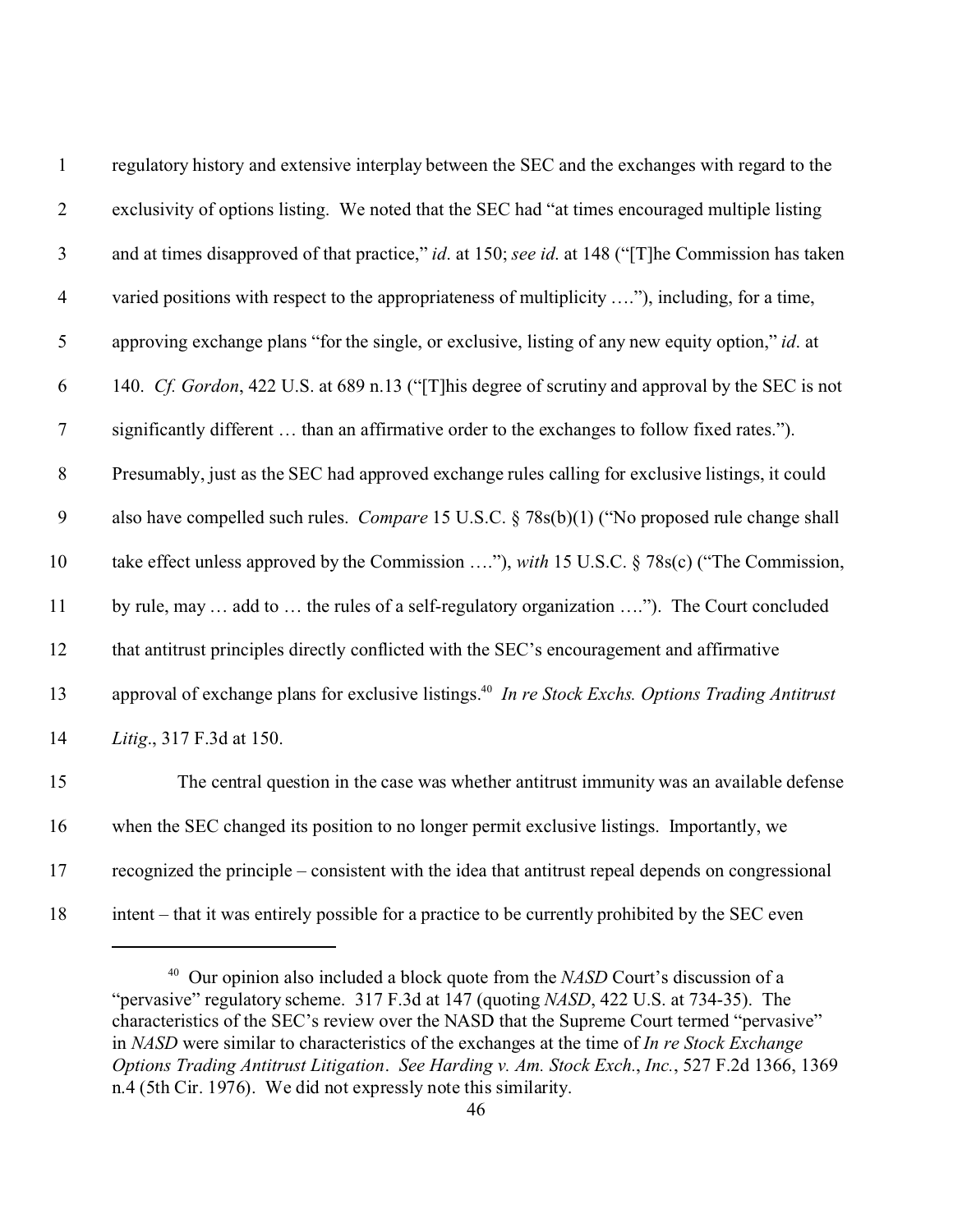| $\mathbf{1}$             | though Congress impliedly repealed the antitrust laws with regard to it. <i>Id.</i> at 149. An SEC   |
|--------------------------|------------------------------------------------------------------------------------------------------|
| $\overline{2}$           | decision to prohibit certain activities could not logically strip those activities of immunity; if   |
| $\mathfrak{Z}$           | Congress intended to repeal the antitrust laws with regard to exclusive options listings, the SEC's  |
| $\overline{\mathcal{A}}$ | eventual prohibition of that practice would not alter the original intent. <i>Id.</i> at 148-50.     |
| 5                        | $\mathbf C$                                                                                          |
| 6                        | The cases from the Supreme Court and this Court on implied antitrust immunity yield                  |
| $\tau$                   | several principles. As an initial matter, we can parse the operation of immunity into "two           |
| $8\,$                    | narrowly-defined situations." Id. at 147 (quoting Northeastern Tel. Co., 651 F.2d at 82). The first  |
| $\mathbf{9}$             | situation involves "pervasive regulation," while the second involves potential specific conflicts.   |
| 10                       | $\mathbf{1}$                                                                                         |
| 11                       | The first ground on which a court might find an implied repeal of the antitrust laws is "the         |
| 12                       | vague ground of pervasive regulation." Northeastern Tel. Co., 651 F.2d at 83; see Mid-Texas          |
| 13                       | Commc'ns Sys., Inc. v. Am. Tel. & Tel. Co., 615 F.2d 1372, 1378 n.4 (5th Cir. 1980). An implied      |
| 14                       | repeal of the antitrust laws in this situation may arise "when the regulatory scheme is so pervasive |
| 15                       | that Congress must be assumed to have forsworn the paradigm of competition." In re Stock Exchs.      |
| 16                       | Options Trading Antitrust Litig., 317 F.3d at 147 (quoting Northeastern Tel. Co., 651 F.2d at 82     |
| 17                       | (citing NASD, 422 U.S. at 730)). This category of repeal is limited by the "guiding principle that,  |
| 18                       | where possible, 'the proper approach  is an analysis which reconciles the operation of both          |
| 19                       | statutory schemes with one another rather than holding one completely ousted." Nat'l                 |
| 20                       | Gerimedical Hosp. & Gerontology Ctr., 452 U.S. at 392 (quoting Silver, 373 U.S. at 357               |
| 21                       | (alteration in original)).                                                                           |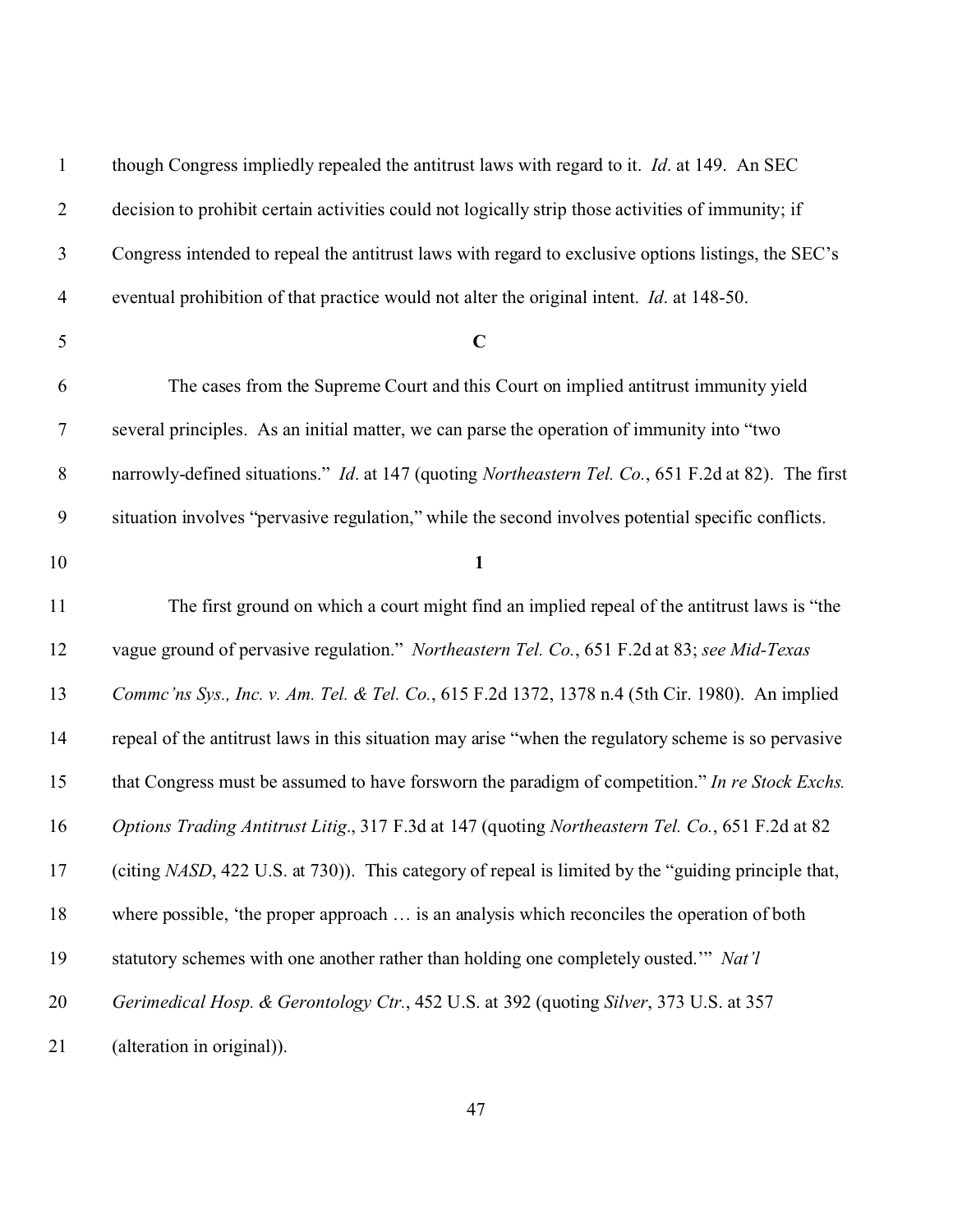| $\mathbf{1}$             | Few cases have found an implied repeal on this "vague ground." Northeastern Tel. Co.,                 |
|--------------------------|-------------------------------------------------------------------------------------------------------|
| $\overline{2}$           | 651 F.2d at 83. The primary illustration of possible pervasive regulation is the situation where the  |
| $\mathfrak{Z}$           | activities of an SRO, extensively regulated by the SEC, are challenged as anticompetitive. See        |
| $\overline{\mathcal{A}}$ | NASD, 422 U.S. at 730-33; see also Austin Mun. Sec., Inc. v. Nat'l Assoc. of Sec. Dealers, Inc.,      |
| 5                        | 757 F.2d 676, 694-95 (5th Cir. 1985); cf. In re Stock Exchs. Options Trading Antitrust Litig., 317    |
| 6                        | F.3d at 148-49.                                                                                       |
| $\tau$                   | But "pervasive regulation" may also be derivative. For instance, in NASD the Supreme                  |
| $8\,$                    | Court concluded that horizontal agreements among competing NASD members to encourage                  |
| $\mathbf{9}$             | vertical restraints in the mutual fund secondary market were entitled to implied immunity because     |
| 10                       | the vertical restraints imposed by these horizontal agreements – which did not have the purpose or    |
| 11                       | effect of restraining competition among funds – had been consistently approved by the SEC. See        |
| 12                       | NASD, 422 U.S. at 733. As then-Judge Kennedy explained, the Supreme Court had "reasoned the           |
| 13                       | concerted activity acquired a kind of derivative immunity by virtue of its relation to the immune     |
| 14                       | restraints implemented by the concerted action." Phonetele, 664 F.2d at 729 (footnote omitted).       |
| 15                       | The purpose of the challenged conspiracy actually coincided with the aims of the SEC, NASD,           |
| 16                       | 422 U.S. at 733, and after the Court determined that the underlying restraints on the secondary       |
| 17                       | market were immune it could then conclude that conduct enforcing those restraints was also            |
| 18                       | immune, <i>id</i> . To ascertain whether the underlying vertical restraints were immune, however, the |
| 19                       | NASD Court had to employ the more common immunity analysis described below. See id.; cf.              |
| 20                       | Friedman, 313 F.3d at 797-98, 803.                                                                    |
|                          |                                                                                                       |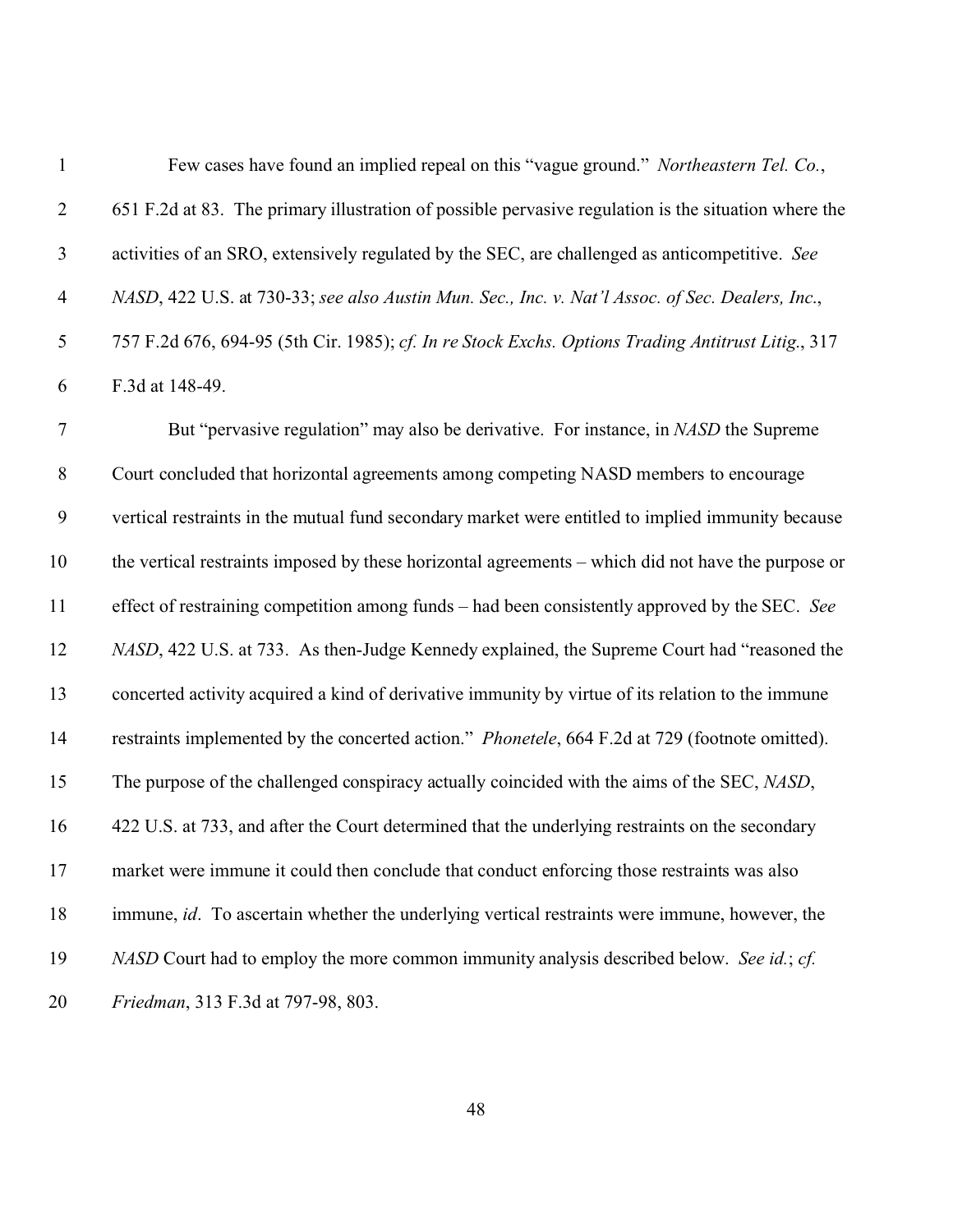| $\overline{2}$ | The context in which implied immunity most often operates is best seen as one of potential              |
|----------------|---------------------------------------------------------------------------------------------------------|
| 3              | specific conflict. It has been defined broadly as "when an agency, acting pursuant to a specific        |
| $\overline{4}$ | Congressional directive, actively regulates the particular conduct." In re Stock Exchs. Options         |
| 5              | Trading Antitrust Litig., 317 F.3d at 147 (quoting Northeastern Tel. Co., 651 F.2d at 82 (citing        |
| 6              | Gordon, 422 U.S. at 685-86, 688-89)). The most prominent examples of this type of immunity              |
| $\overline{7}$ | include the situation in <i>Gordon</i> and the immunity applied under section $22(f)$ of the Investment |
| $8\,$          | Company Act to the vertical restraints considered in NASD. All of our cases finding immunity            |
| 9              | have focused on a potential specific conflict of this nature. See, e.g., id. at 150; Friedman, 313      |
| 10             | F.3d at 802-03; Finnegan, 915 F.2d at 828-32; cf. Strobl, 768 F.2d at 29; Northeastern Tel. Co.,        |
| 11             | 651 F.2d at 83-84.                                                                                      |
| 12             | As suggested by our label – potential specific conflict – precedents have established that a            |
| 13             | potential conflict between the antitrust laws prohibiting a specific activity on the one hand and a     |
| 14             | regulatory regime compelling or permitting that activity on the other is a necessary component of       |
| 15             | implied immunity of this sort. Conflict will often arise because a regulatory regime operates by        |
| 16             | standards distinct from those of the antitrust laws. See, e.g., In re Stock Exchs. Options Antitrust    |
| 17             | Litig., 317 F.3d at 148; Friedman, 313 F.3d at 800 (noting that the Exchange Act allows "a little       |
| 18             | price manipulation' to further goals such as efficiently raising capital through new issues");          |
| 19             | Finnegan, 915 F.2d at 829. But an agency's power to review, if coupled with an <i>obligation to</i>     |
| 20             | prohibit particular anticompetitive conduct, will not create conflict. See Strobl, 768 F.2d at 27-      |
| 21             | 28; see also Gordon, 422 U.S. at 692 (Stewart, J., concurring); 1A AREEDA & HOVENKAMP,                  |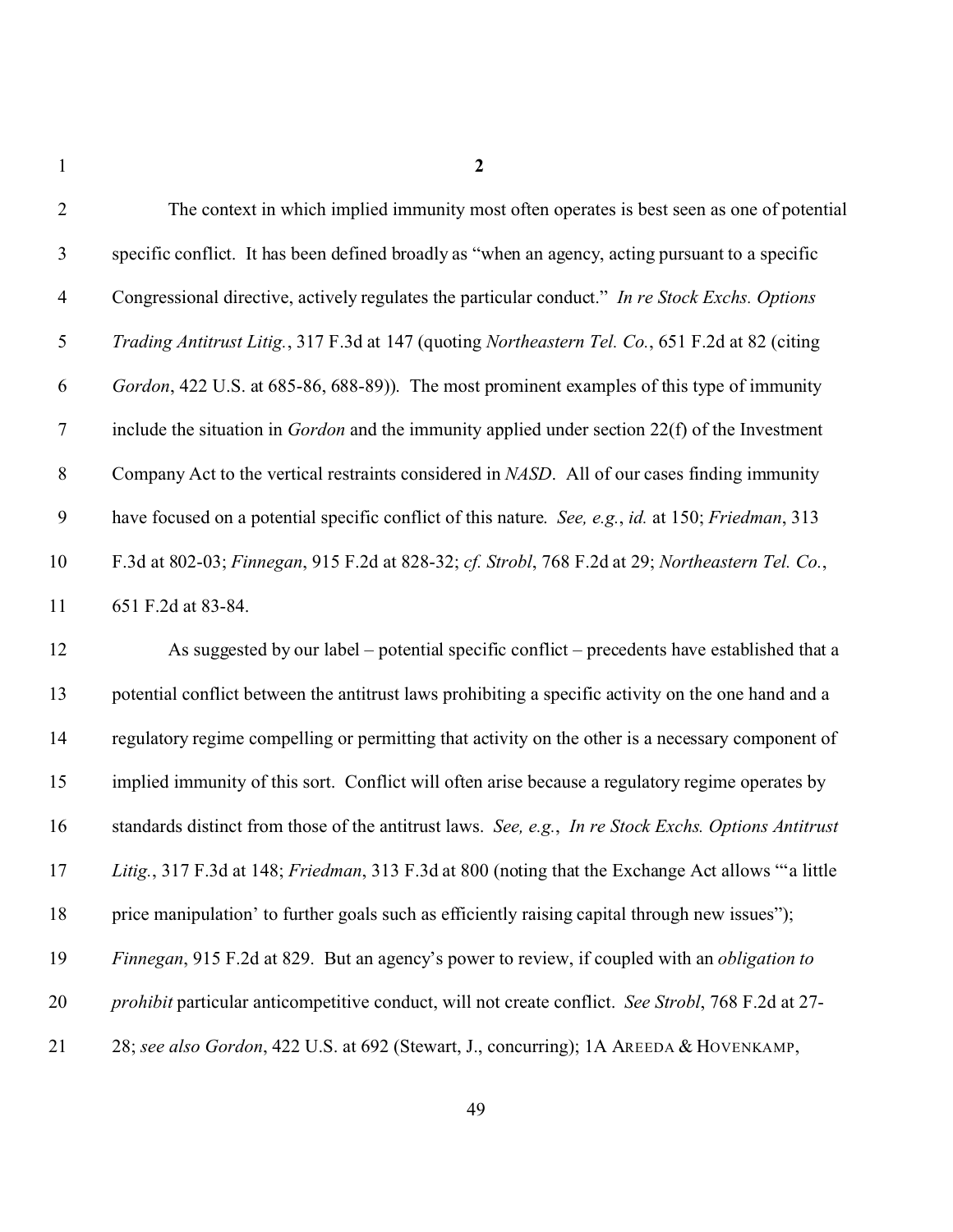| $\mathbf{1}$   | supra, at 58 ("Ordinarily, the mere power to prevent anticompetitive conduct will not immunize                     |
|----------------|--------------------------------------------------------------------------------------------------------------------|
| 2              | that conduct from the antitrust laws."). Rather, a conflict may arise when the agency has the                      |
| $\mathfrak{Z}$ | <i>discretion to permit</i> <sup>41</sup> the activity by accepting or endorsing it as conforming with statutes or |
| $\overline{4}$ | regulations particularly within the agency's sweep. See Strobl, 768 F.2d at 27-28. Our decision in                 |
| 5              | In re Stock Exchanges Options Trading Antitrust Litigation establishes that it does not matter                     |
| 6              | whether the agency currently permits the activity; conflict is possible so long as there is                        |
| $\tau$         | "potential" for the agency to permit it under its regulatory regime. See In re Stock Exchs. Options                |
| 8              | Trading Antitrust Litig., 317 F.3d at 149; see also Friedman, 313 F.3d at 799.                                     |
| 9              | Conflict, however, is simply the essential starting point, and cases regarding potential                           |
| 10             | specific conflicts have remained wedded to the idea that the touchstone of our analysis is, quite                  |

<sup>&</sup>lt;sup>41</sup> From a purely textual standpoint, within the word "permit" lurks the danger of assuming away the entire immunity analysis. The word has two possible meanings, one purely descriptive and the other functional, stating a legal conclusion. As a descriptor, permit denotes an agency's act of express or silent approval of some course of conduct. This descriptive use is generally consistent with this Court's and the Supreme Court's use of the verb in precedent. *See, e.g.*, *NASD*, 422 U.S. at 729 (noting the SEC's authority "to permit these and similar restrictive agreements"); *Gordon*, 422 U.S. at 674 ("the SEC permitted amendment to allow competitive rates"); *In re Stock Exchs. Options Trading Antitrust Litig*., 317 F.3d at 140 (describing SEC's consideration of whether "to permit" multiple options listings); *Friedman*, 313 F.3d at 799 ("[T]he SEC has exercised its statutory authority in permitting – through the deliberate absence of regulation – defendants' conduct ….").

But the word "permit" – or its sister verbs "authorize" and "allow" – could also be understood as an equivalent to the verb "immunize": to permit the conduct *despite* the antitrust laws. In this sense it states a legal conclusion – that the SEC immunizes the conduct. We disclaim that usage of the verb here, and we do so to prevent readers from attributing a legal conclusion to a mere recitation of fact. Our use of the word "permit" is thus limited to describing what actions an agency authorizes under its regulatory regime, not, as the ultimate issue may be, under the antitrust laws. Whatever the merits of an immunity doctrine in which agency permission is the endpoint of analysis – and precedent does not support that doctrine, *see Otter Tail Power*, 410 U.S. at 371-76; *Philadelphia Nat'l Bank*, 374 U.S. at 321-33; *Northeastern Tel. Co.*, 651 F.2d at 83-84 – we see no merit in harvesting legal principle from the empty wisdom of verbal imprecision.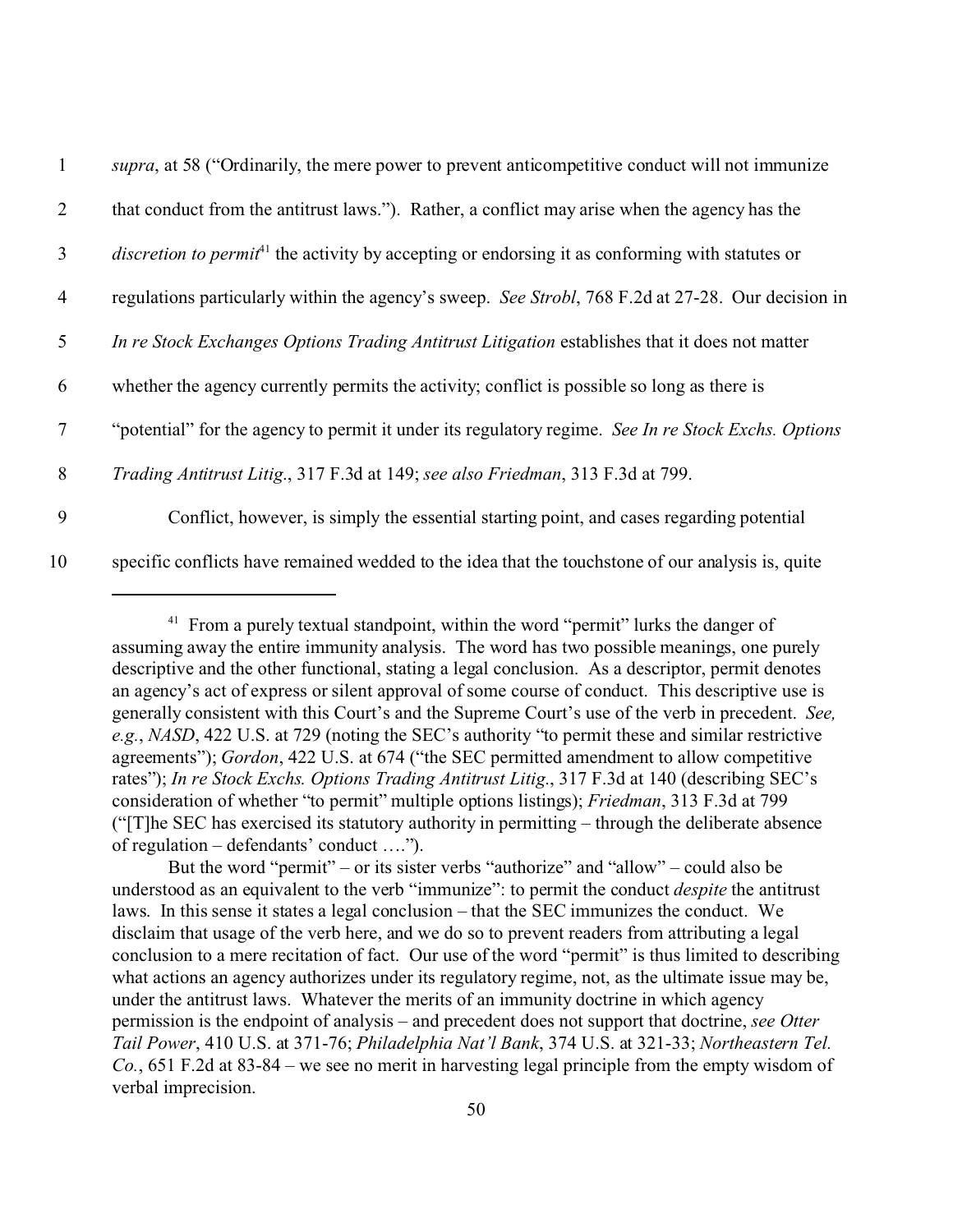| $\mathbf{1}$   | necessarily, inquiry into whether there is any evidence of an implicit congressional intent to repeal       |
|----------------|-------------------------------------------------------------------------------------------------------------|
| $\overline{2}$ | the antitrust laws. See Northeastern Tel. Co., 651 F.2d at 82. In discerning that intent, courts            |
| $\mathfrak{Z}$ | examining potential specific conflicts have repeatedly turned to the four insights of the Gordon            |
| $\overline{4}$ | opinion. As noted above, the first is that legislative history or statutory structure may demonstrate       |
| $\mathfrak{S}$ | that Congress contemplated repealing the antitrust laws with regard to specific anticompetitive             |
| 6              | conduct. See Gordon, 422 U.S. at 681-82; see also NASD, 422 U.S. at 705-11, 722-27. Thus, in                |
| $\tau$         | <i>Friedman</i> , where we found implied immunity for stabilization practices, we noted that Congress       |
| $8\,$          | was aware of similar practices when it passed the Exchange Act in 1934. <sup>42</sup> Friedman, 313 F.3d at |
| 9              | 801; Friedman v. Salomon/Smith Barney, Inc., No. 98 Civ. 5990(NRB), 2000 WL 1804719, at *6,                 |
| 10             | *11 (S.D.N.Y. Dec. 8, 2000); see also Finnegan, 915 F.2d at 829-30; Phonetele, 664 F.2d at 729-             |
| 11             | 30.                                                                                                         |
| 12             | The second insight is that a regulatory structure empowering an agency to compel action                     |
| 13             | prohibited by the antitrust laws may imply that the antitrust laws are repealed with regard to that         |
| 14             | particular action. See Gordon, 422 U.S. at 689-90; see also NASD, 422 U.S. at 735; In re Stock              |
| 15             | Exchs. Options Trading Antitrust Litig., 317 F.3d at 150; Harding v. Am. Stock Exch., 527 F.2d              |
| 16             | 1366, 1369-70 (5th Cir. 1976); cf. Otter Tail Power Co., 410 U.S. at 374 ("When these                       |
| 17             | relationships are governed in the first instance by business judgment and not regulatory coercion,          |
| 18             | courts must be hesitant to conclude that Congress intended to override the fundamental national             |
| 19             | policies embodied in the antitrust laws."). "In other words, implied immunity exists where                  |

<sup>&</sup>lt;sup>42</sup> The *Friedman* Court also noted that, soon after the passage of the Exchange Act, the SEC indicated its understanding that "anti-competitive practices were lawful in the absence of SEC regulation." 313 F.3d at 802. We stated that, at that early date, "[t]he agency was aware of the antitrust implications of stabilization practices and the potential for direct conflict." *Id*.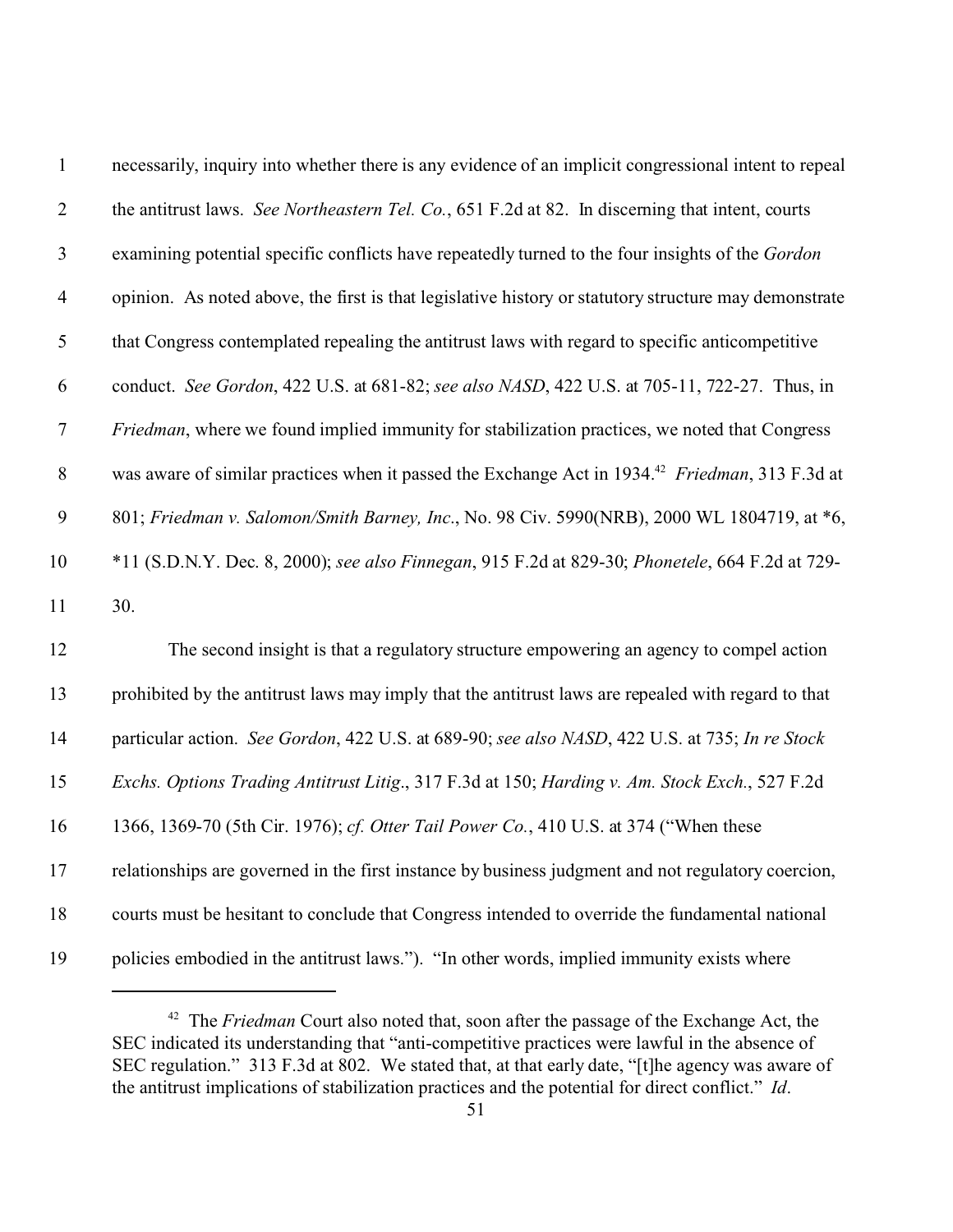| $\mathbf 1$      | allowing parallel proceedings on antitrust and SEC tracks would subject defendants to conflicting        |
|------------------|----------------------------------------------------------------------------------------------------------|
| $\mathbf{2}$     | mandates." <sup>43</sup> Friedman, 313 F.3d at 801. This insight sometimes overlaps with the doctrine of |
| $\mathfrak{Z}$   | "conduct-based instrumentality immunity," which provides that actions compelled by a                     |
| $\overline{4}$   | government agency's directives and policies are immune from the antitrust laws. See                      |
| 5                | Name.Space, Inc. v. Network Solutions, Inc., 202 F.3d 573, 580-84 (2d Cir. 2000).                        |
| 6                | The third recurring insight is that immunity may be appropriate if applying the antitrust                |
| $\boldsymbol{7}$ | laws would moot a statutory provision and rob the SEC of some grant of discretion. See Gordon,           |
| 8                | 422 U.S. at 689-90; see also Finnegan, 915 F.2d at 830. Compare Gordon, 422 U.S. at 689-90,              |
| 9                | with Northeastern Tel. Co., 651 F.2d at 83. This principle builds upon two modest assumptions            |
| 10               | about Congress: (1) that Congress was familiar with federal law, particularly the antitrust laws;        |
| 11               | and (2) that Congress would not write legislation without any effect. In other words, we do not          |
| 12               | "assume that Congress was so muddled that it gave with the right hand of securities regulation           |
| 13               | that which it then took away with the left hand of antitrust law." Finnegan, 915 F.2d at 826.            |
| 14               | Finally, our cases have consistently looked to a regulatory history permitting, at some                  |
| 15               | point, the challenged anticompetitive conduct. See, e.g., In re Stock Exchs. Options Trading             |
| 16               | Antitrust Litig., 317 F.3d at 139-42; Friedman, 313 F.3d at 800, 802-03; Finnegan, 915 F.2d at           |
| 17               | 831; Northeastern Tel. Co., 651 F.2d at 83-84. The Gordon Court cited historical SEC review of           |

 The Ninth Circuit has made the same insight. *See Phonetele*, 664 F.2d at 733 ("[W]here conduct is compelled by the regulatory agency, not implying antitrust immunity would be unfair to the regulated entity and would frustrate agency policies."); *cf.* 1A AREEDA & HOVENKAMP, *supra*, at 35 ("[C]onduct that is specifically *compelled* by the agency acting within its jurisdiction is generally immune.").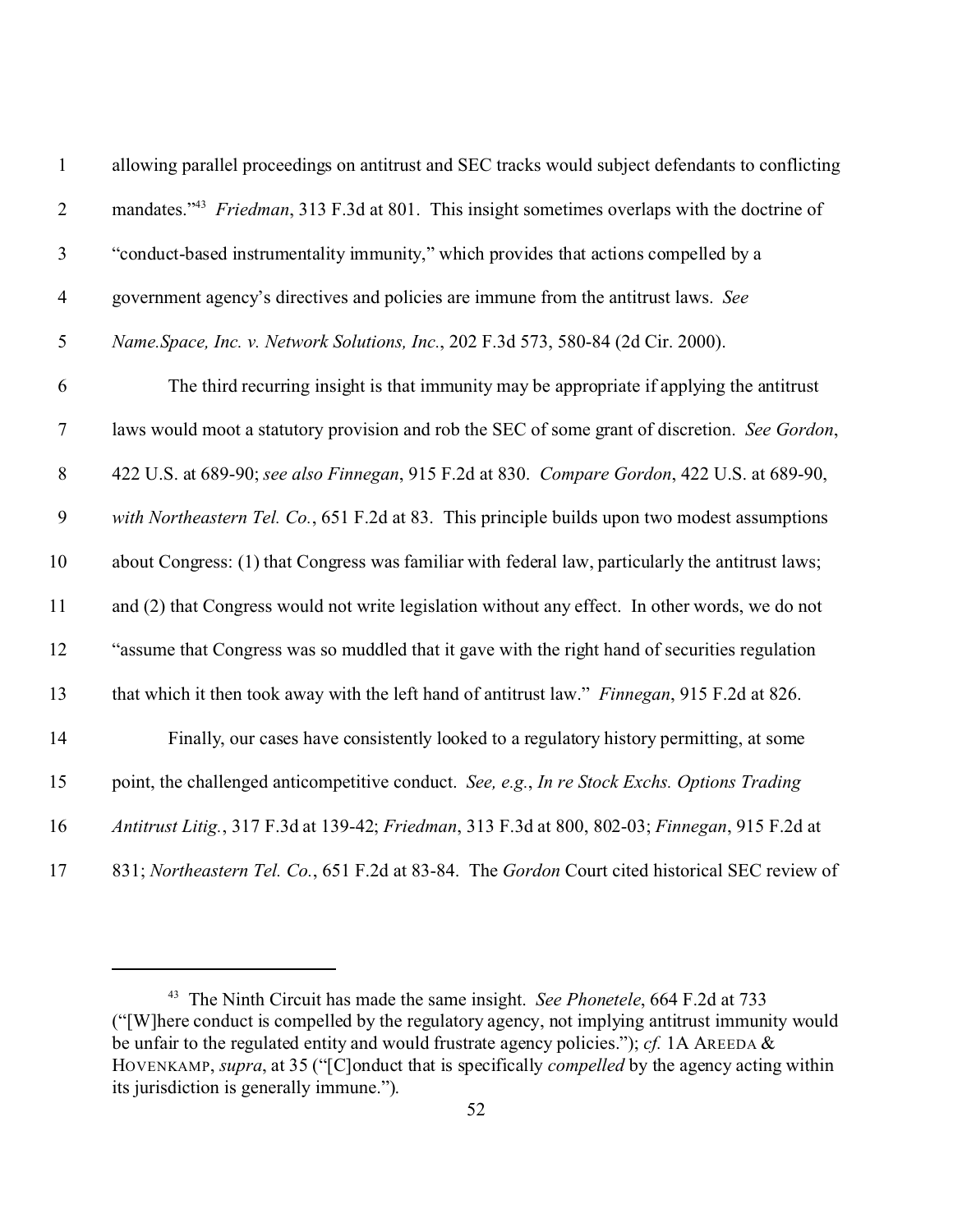| $\mathbf{1}$    | fixed commission rates as evidence of continued congressional acquiescence, <sup>44</sup> see Gordon, 422 |
|-----------------|-----------------------------------------------------------------------------------------------------------|
| $\overline{2}$  | U.S. at 690-91, and a pattern of Commission approval of anticompetitive conduct supports the              |
| $\mathfrak{Z}$  | premise that Congress contemplated agency permission of the particular conduct. <sup>45</sup> The         |
| $\overline{4}$  | acquiescence argument is strengthened where the anticompetitive behavior is commonly accepted.            |
| $5\overline{)}$ | See, e.g., NASD, 422 U.S. at 727-28; Finnegan, 915 F.2d at 830. Without fully explaining our              |
| 6               | underlying rationale, we have nonetheless consistently stressed that "implied immunity analysis           |
| $7\phantom{.0}$ | requires a fairly fact-specific inquiry into the nature and extent of regulatory action that allegedly    |
| 8               | conflicts with antitrust law." Friedman, 313 F.3d at 799; see id. at 801-02 (reviewing regulatory         |
| 9               | history); see also Phonetele, 664 F.2d at 729 (stating that immunity "depend[s] particularly on the       |

<sup>44</sup> This was a guiding principle for the Supreme Court majority in *Bob Jones University v. United States*, 461 U.S. 574 (1983). There, the Court held that the "[f]ailure of Congress to modify [a series of] IRS ruling[s] …, of which Congress was, by its own studies and by public discourse, constantly reminded, and Congress' awareness of the [IRS policy] when enacting other and related legislation make out an unusually strong case of legislative acquiescence in and ratification by implication of the [IRS] rulings." *Id*. at 599. The Court cautioned that "[n]onaction by Congress is not often a useful guide," *id*. at 600, but explained that in some circumstances it is "hardly conceivable that Congress … was not abundantly aware of what was going on," *id*. at 600-01. *See id*. at 607 (Powell, J., concurring). *But see id*. at 612 (Rehnquist, J., dissenting) ("[R]egardless of our view on the propriety of Congress' failure to legislate we are not constitutionally empowered to act for them.").

<sup>&</sup>lt;sup>45</sup> Although neither logically compelled nor universally true, it is probably fair to say that Congress is more likely to have contemplated repealing the antitrust laws with regard to anticompetitive conduct that at some point has been permitted by the SEC than conduct that has never been permitted. This inference flows from the fact that the concerns of an expert agency created by Congress are likely to share many of the concerns of the Congress that created it. *Cf*. *NASD*, 422 U.S. at 728.

It has also been suggested that "it would hardly be irrational for Congress to make antitrust immunity," at least in some circumstances, "depend on whether an agency actively supervised the challenged conduct," 1A AREEDA & HOVENKAMP, *supra*, at 43; *cf*. *Gordon*, 422 U.S. at 691-62 (Douglas, J., concurring) (arguing that immunity is only appropriate where "the SEC is actively and aggressively exercising its powers of review and approval"), but that is yet a more subtle implication.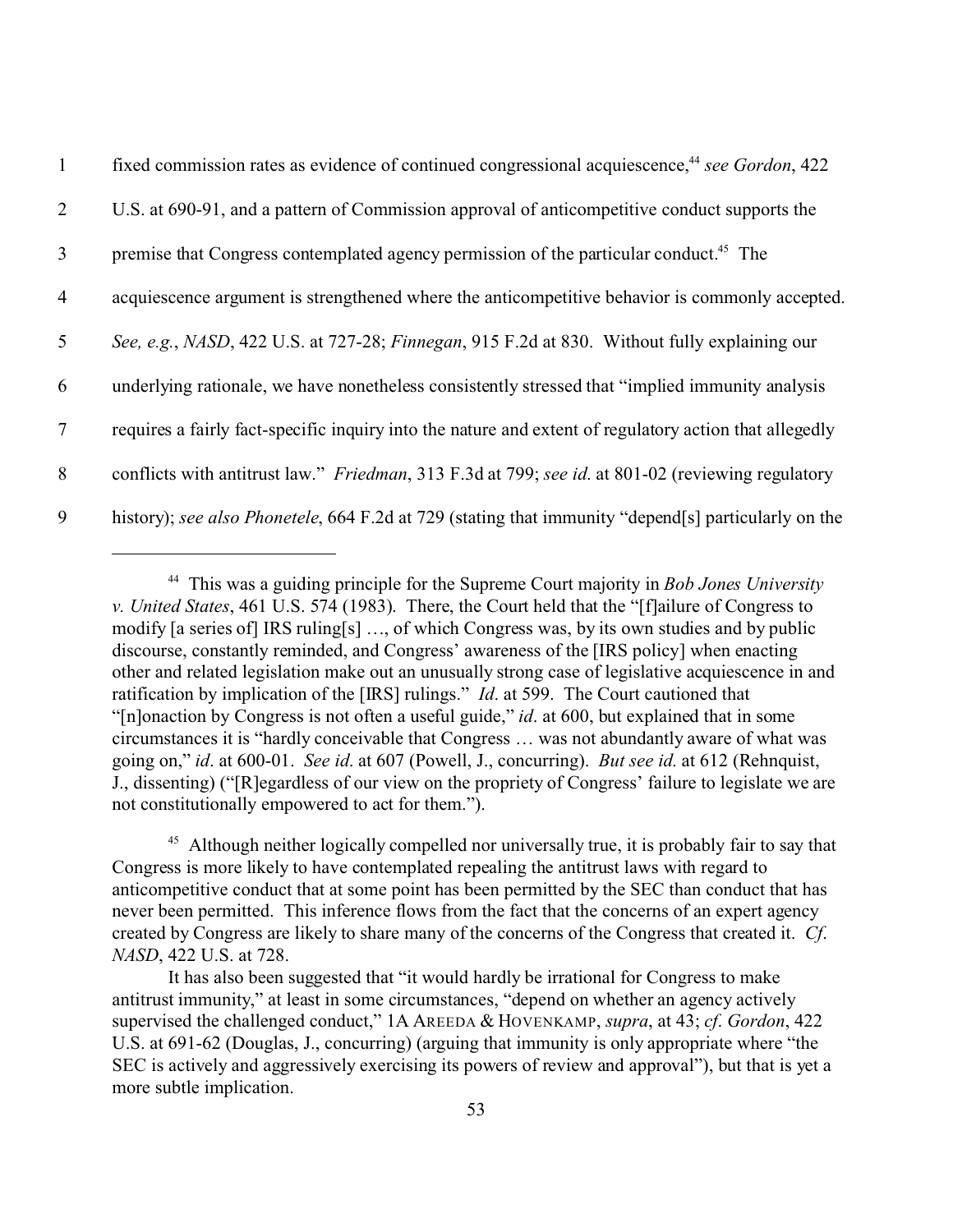specific regulatory history preceding a given lawsuit").

| $\mathbf{2}$   | At the close of this arduous review of the law, it is important to recall that an implied                    |
|----------------|--------------------------------------------------------------------------------------------------------------|
| $\mathfrak{Z}$ | immunity analysis always begins with the notion that repeal by implication is disfavored. See                |
| $\overline{4}$ | Silver, 373 U.S. at 357. Nonetheless, implied repeal may arise in the face of a clear repugnancy             |
| 5              | between antitrust and regulatory provisions but, importantly, only to the extent necessary to make           |
| 6              | the regulatory provisions work. <i>Id.</i> at 357. Thus, in the absence of the rare regulatory scheme        |
| $\tau$         | pervasive enough to indicate that Congress forswore the paradigm of competition, see NASD, 422               |
| $8\,$          | U.S. at 730-33, immunity can arise only when there is a potential specific conflict between the              |
| 9              | antitrust laws and a regulatory regime, see Northeastern Tel. Co., 651 F.2d at 82; see also Strobl,          |
| 10             | 768 F.2d at 27-28. In resolving that conflict, we will apply immunity if we determine that                   |
| 11             | Congress contemplated the specific conflict and intended for the antitrust laws to be repealed.              |
| 12             | That determination is informed by considering (1) congressional intent as reflected in legislative           |
| 13             | history and a statute's structure; (2) the possibility for conflicting mandates; (3) the possibility that    |
| 14             | application of the antitrust laws would moot a regulatory provision; (4) the history of agency               |
| 15             | regulation of the anticompetitive conduct; and (5) any other evidence indicating that the statute            |
| 16             | implies a repeal. <sup>46</sup> The mere power to "permit" an act as not violating a regulatory mandate does |
| 17             | not alone immunize that act. See Otter Tail Power, 410 U.S. at 371-76; Philadelphia Nat'l Bank,              |
| 18             | 374 U.S. at 321-33; Northeastern Tel. Co., 651 F.2d at 83-84.                                                |

 This list is merely an expansion on the one we provided in *Northeastern Telephone Co*. In that case, Judge Kaufman explained, "Whenever claims of implied immunity are raised, they must be evaluated in terms of the particular regulatory provision involved, its legislative history, and the administrative authority exercised pursuant to it." 651 F.2d at 83. The only gloss we add to this statement is a fleshing out of "the particular regulatory provision involved" – what we have deemed the second and third insights of *Gordon*.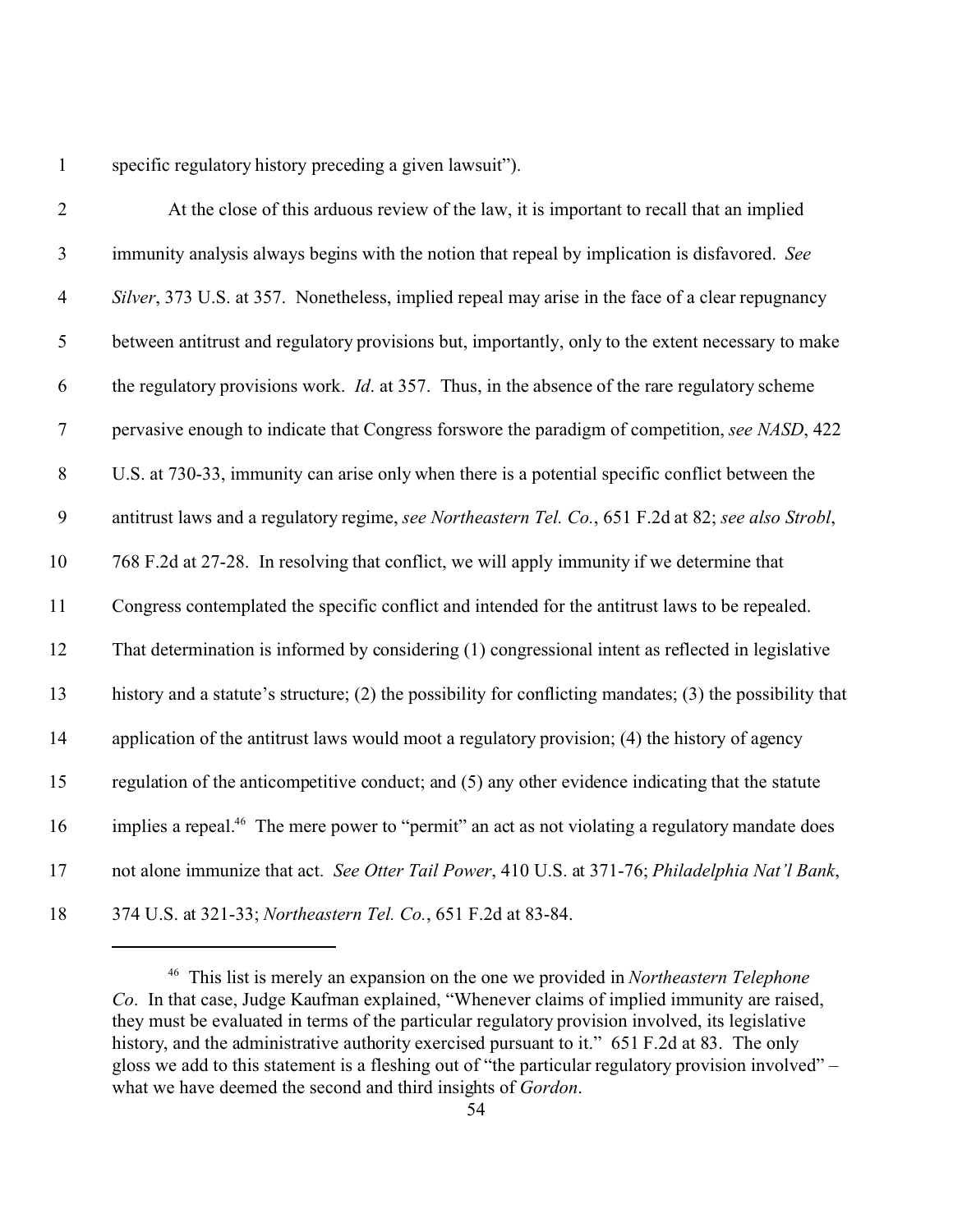**D**

| $\overline{2}$ | One additional note is in order. Silver teaches that the securities statutes may alter the            |
|----------------|-------------------------------------------------------------------------------------------------------|
| $\mathfrak{Z}$ | antitrust analysis in an antitrust defendant's favor even when those statutes imply no repeal of the  |
| $\overline{4}$ | antitrust laws. After the Silver Court denied the NYSE the defense of implied immunity, see 373       |
| $\sqrt{5}$     | U.S. at 360-61, it did not apply the traditional per se rules of antitrust law, see id. at 347        |
| 6              | (explaining that NYSE's actions would normally "constitute a <i>per se</i> violation of $\S$ 1 of the |
| $\tau$         | Sherman Act"); id. at 360-61. Applying "the rule of reason," the Court opined that "particular        |
| $8\,$          | instances of exchange self-regulation which fall within the scope and purposes of the Securities      |
| $\mathbf{9}$   | Exchange Act may be regarded as justified in answer to the assertion of an antitrust claim," and      |
| 10             | asked whether the conduct before it was so justified. Id. at 360-61, 364; see Merrill Lynch,          |
| 11             | Pierce, Fenner & Smith, Inc. v. Ware, 414 U.S. 117, 126 (1973). We applied the same analysis to       |
| 12             | subsequent cases related to exchange regulation, asking whether anticompetitive exchange rules        |
| 13             | were nonetheless "germane" to the purposes of the securities laws and therefore permissible under     |
| 14             | the antitrust laws. See Jacobi v. Bache & Co., 520 F.2d 1231, 1237-40 (2d Cir. 1975) (Friendly,       |
| 15             | J.); see also Drayer v. Krasner, 572 F.2d 348, 356-58 (2d Cir. 1978) (Friendly, J.).                  |
| 16             | Thus, "[j]ust as regulatory context may in [some] cases serve as a basis for implied                  |
| 17             | immunity, it may also be a consideration" in the application of antitrust law. Verizon Commc'ns,      |
| 18             | 540 U.S. at 412 (citation omitted); see Jack Faucett Assoc., Inc. v. Am. Tel. & Tel. Co., 744 F.2d    |
| 19             | 118, 127 (D.C. Cir. 1984); S. Pac. Commc'ns Co. v. Am. Tel. & Tel. Co., 740 F.2d 980, 999,            |
| 20             | 1009-10 (D.C. Cir. 1984); MCI Commc'ns Corp. v. Am. Tel. & Tel. Co., 708 F.2d 1081, 1138 (7th         |
| 21             | Cir. 1983); Phonetele, 664 F.2d at 735, 737-38, 740-43; cf. Litton Sys., Inc. v. Am. Tel. & Tel. Co., |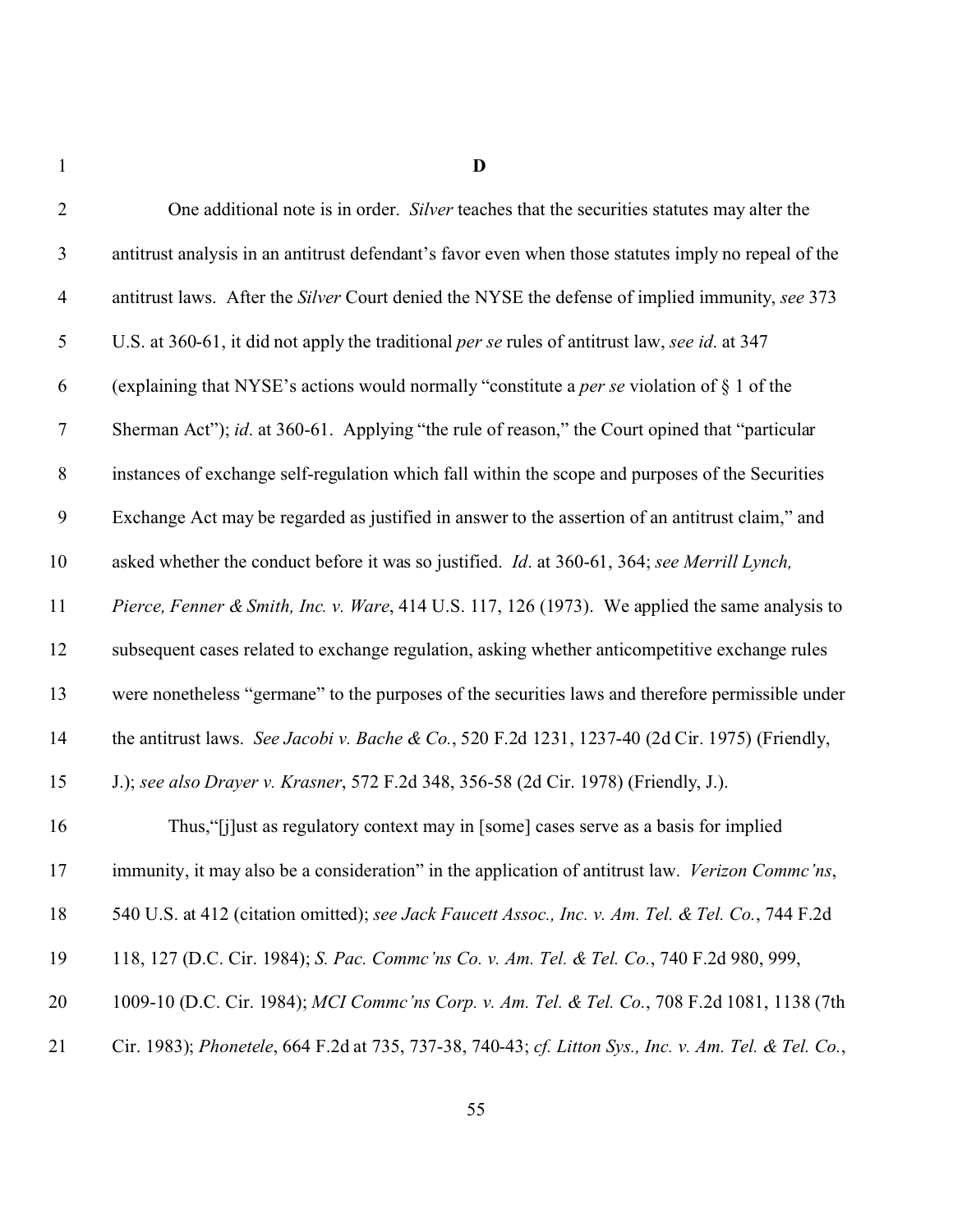| $\mathbf{1}$               | 700 F.2d 785, 819 (2d Cir. 1983); Mid-Texas Commc'ns Sys., Inc. v. Am. Tel. & Tel. Co., 615                                                                                                                                                                                                                                                                                                          |
|----------------------------|------------------------------------------------------------------------------------------------------------------------------------------------------------------------------------------------------------------------------------------------------------------------------------------------------------------------------------------------------------------------------------------------------|
| $\overline{2}$             | F.2d 1372, 1378-81, 1389-91 (5th Cir. 1980). Then-Circuit Judge Kennedy recognized in                                                                                                                                                                                                                                                                                                                |
| $\mathfrak{Z}$             | <i>Phonetele</i> that, "[w] hile a given regulatory scheme may not amount to the degree of necessity                                                                                                                                                                                                                                                                                                 |
| $\overline{4}$             | required to confer implied immunity on all activities of a regulated entity, some degree of                                                                                                                                                                                                                                                                                                          |
| 5                          | necessity may be established as a matter of fact in individual cases." 664 F.2d at 737. The                                                                                                                                                                                                                                                                                                          |
| 6                          | Phonetele decision also stated, "If a defendant can establish that  it had a reasonable basis to                                                                                                                                                                                                                                                                                                     |
| $\boldsymbol{7}$           | conclude that its actions were necessitated by concrete factual imperatives recognized as                                                                                                                                                                                                                                                                                                            |
| $8\,$                      | legitimate by the regulatory authority, then its actions did not violate the antitrust laws." Id. at                                                                                                                                                                                                                                                                                                 |
| 9                          | 737-38; see id. at 740-41 & n.63 (discussing Silver and Jacobi); Jack Faucett Assoc., 744 F.2d at                                                                                                                                                                                                                                                                                                    |
| 10                         | 127; S. Pac. Commc'ns Co., 740 F.2d at 1009.                                                                                                                                                                                                                                                                                                                                                         |
| 11                         | We need not expound on the extent to which any of these or analogous principles would                                                                                                                                                                                                                                                                                                                |
| 12                         | here preclude or qualify antitrust liability in the absence of implied immunity; the issue is not                                                                                                                                                                                                                                                                                                    |
| 13                         | before us. But we highlight the principle endorsed elsewhere that, as a general matter, "the                                                                                                                                                                                                                                                                                                         |
| 14                         | antitrust laws are not so inflexible as to deny consideration of governmental regulation," Mid-                                                                                                                                                                                                                                                                                                      |
| 15                         | Texas Commc'ns Sys., 615 F.2d at 1385, and that, as a leading treatise has put it:                                                                                                                                                                                                                                                                                                                   |
| 16<br>17<br>18<br>19<br>20 | [A] ntitrust courts can and do consider the particular circumstances of an industry and<br>therefore adjust their usual rules to the existence, extent, and nature of regulation.<br>Just as the administrative agency must consider the competitive premises of the<br>antitrust laws, the antitrust court must consider the peculiarities of an industry as<br>recognized in a regulatory statute. |
| 21<br>22                   | 1A AREEDA & HOVENKAMP, supra, at 12. These authorities "are not saying either that the                                                                                                                                                                                                                                                                                                               |
| 23                         | antitrust laws do not apply in the particular regulatory context, or that they somehow apply less                                                                                                                                                                                                                                                                                                    |
| 24                         | stringently [t]here than elsewhere. Rather, [they] are saying that, in light of regulatory rules,                                                                                                                                                                                                                                                                                                    |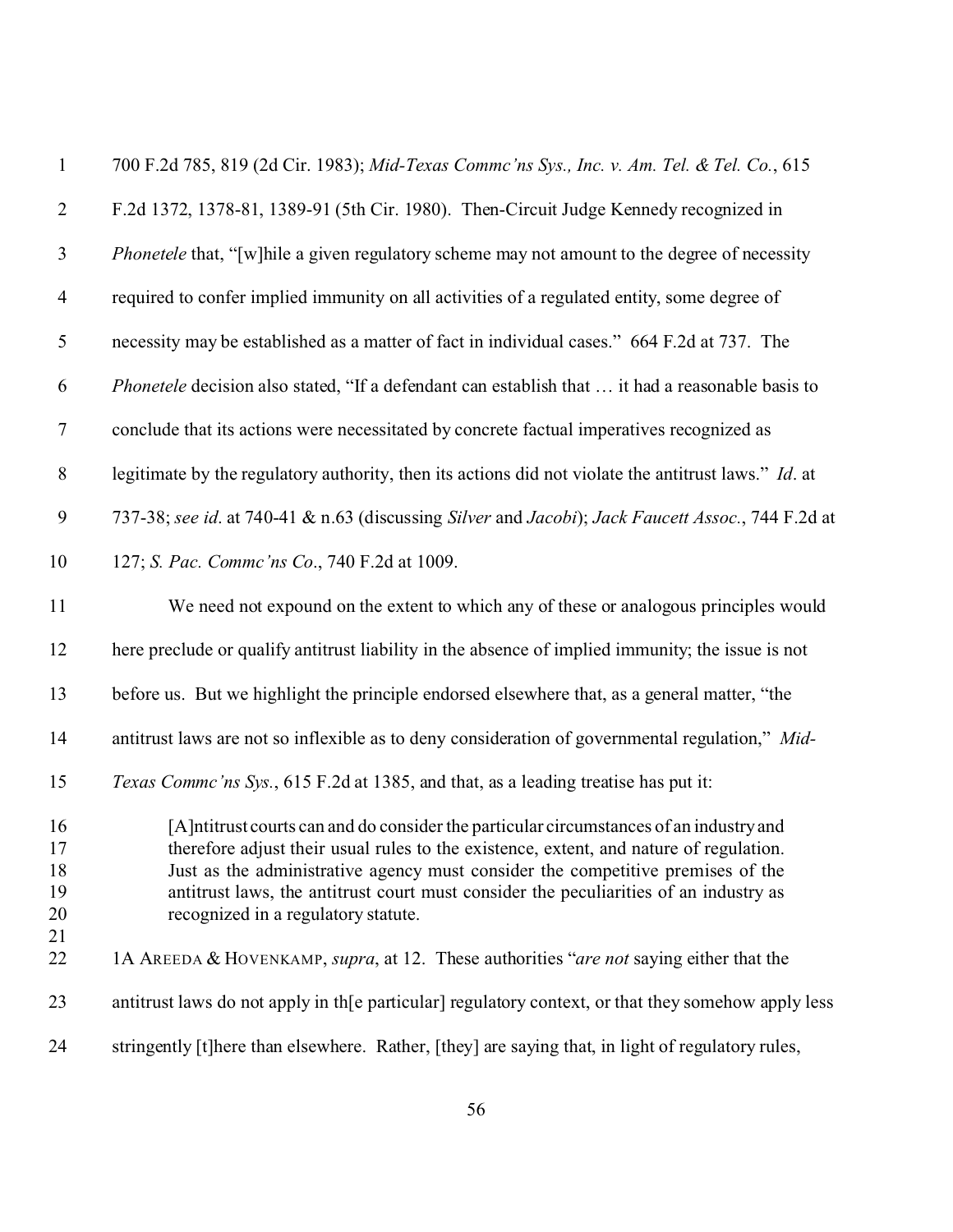| $\mathbf{1}$   | constraints, and practices," certain behavior classically deemed anticompetitive might not violate     |
|----------------|--------------------------------------------------------------------------------------------------------|
| $\overline{2}$ | the antitrust laws. Town of Concord v. Boston Edison Co., 915 F.2d 17, 22 (1st Cir. 1990)              |
| $\mathfrak{Z}$ | (Breyer, C.J.); see Mid-Texas Commc'ns Sys., 615 F.2d at 1389-90; Drayer v. Krasner, 572 F.2d          |
| $\overline{4}$ | at 356-58; Jacobi, 520 F.2d at 1237-40. Thus, it is possible that where a regulatory regime is "an     |
| $\mathfrak{S}$ | effective steward of the antitrust function," the federal courts – in their considered application of  |
| 6              | the principles of antitrust law, rather than through an ousting of that law by statutory implication – |
| $\overline{7}$ | may decline to intervene in private conduct because the benefits of intervention could be slight       |
| $8\phantom{1}$ | against a realistic assessment of costs. Verizon Commc'ns, 540 U.S. at 413-14.                         |
| 9              | We make this note because the flexibility reflected in cases like Silver, Phonetele, and               |
| 10             | Verizon Communications lowers the stakes of any implied immunity evaluation. Tension may               |
| 11             | often develop between traditional antitrust analysis and the operation of a regulatory regime, even    |
| 12             | where the statute creating the regime carries no implication of a repeal of the antitrust laws. See,   |
| 13             | e.g., id. at 411-15; Silver, 373 U.S. at 360-61; Mid-Texas Commc'ns Sys., Inc., 615 F.2d at 1378-      |
| 14             | 81, 1389-91. But a complete ousting of the antitrust laws is not the only means of resolving that      |
| 15             | tension. As one treatise has commented, although the doctrine of implied immunity is "not broad        |
| 16             | enough to eliminate every potential conflict between antitrust and regulatory policies," 1A            |
| 17             | AREEDA & HOVENKAMP, supra, at 98, "the antitrust laws are flexible enough to take into account         |
| 18             | the peculiarities of a regulated industry," id. at 7. See Verizon Commc'ns, 540 U.S. at 411-12. In     |
| 19             | light of the flexibility of the antitrust laws, it is possible to maintain the focus of an implied     |
| 20             | immunity analysis on the question at issue: whether, and to what extent, a statute implies repeal      |
| 21             | of the antitrust laws.                                                                                 |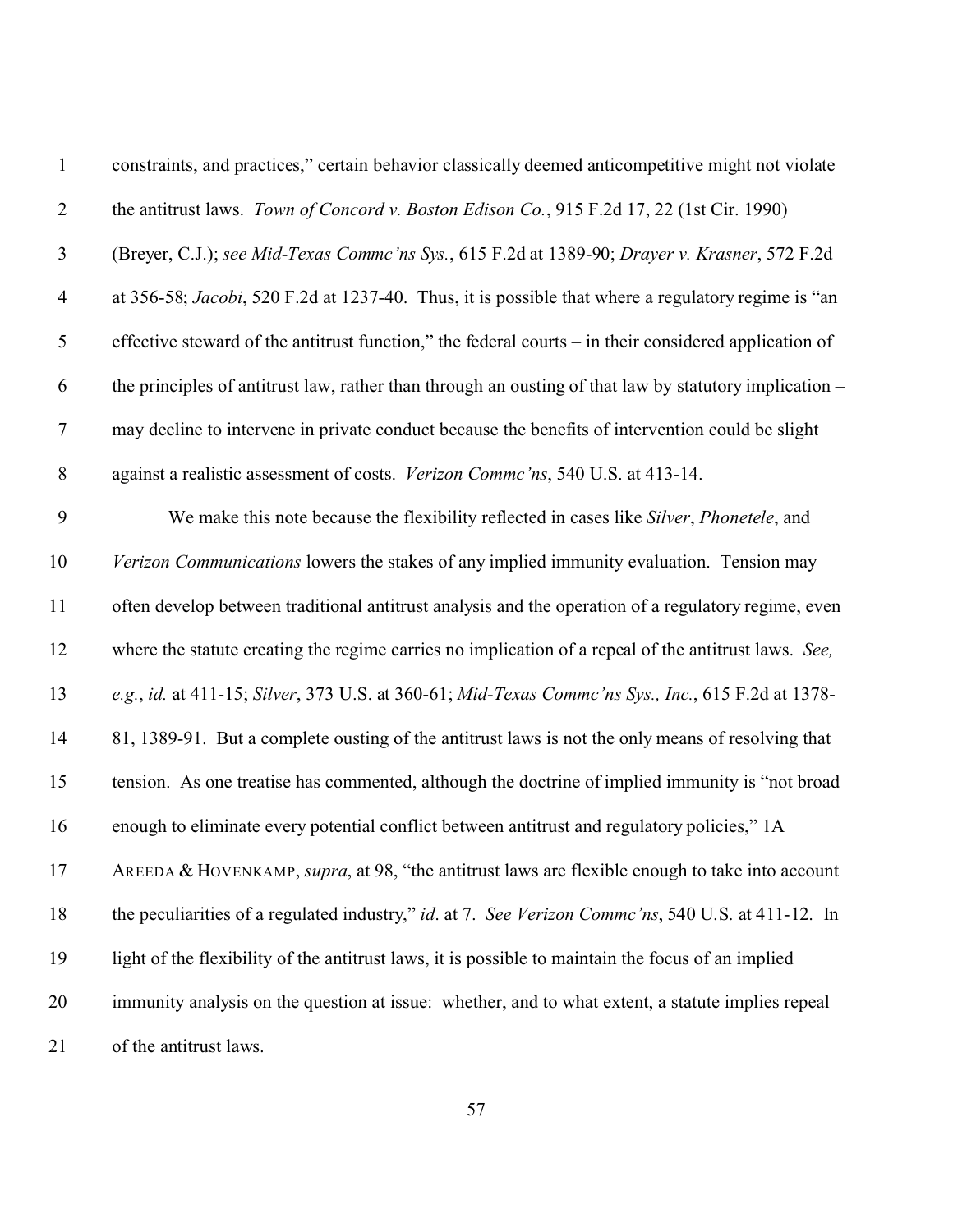| $\overline{2}$ | Against this backdrop of implied antitrust immunity jurisprudence, defendants advance                         |
|----------------|---------------------------------------------------------------------------------------------------------------|
| $\mathfrak{Z}$ | two theories of implied immunity. First, they argue that immunity should be implied because the               |
| $\overline{4}$ | SEC has jurisdiction over the alleged conduct, the SEC has actively exercised its authority to                |
| 5              | regulate the misconduct, and application of the antitrust laws would interfere with the                       |
| 6              | Commission's ability to administer and refine the regulatory scheme. Second, they contend that                |
| $\overline{7}$ | the SEC's regulatory authority over the challenged conduct is sufficiently pervasive to oust the              |
| 8              | antitrust laws. <sup>47</sup> Plaintiffs dispute both theories. Plaintiffs' primary claim is that immunity is |
| 9              | improper because there is no potential conflict with the securities laws. According to them,                  |
| 10             | defendants cannot establish that the alleged conduct could ever be authorized under those laws.               |
| 11             | $\mathbf{A}$                                                                                                  |
| 12             | We begin with defendants' argument that a potential specific conflict necessitates                            |

13 immunity.

 $47$  Defendants also argue that immunity is appropriate with regard to the allegations arising in the consolidated complaint because the complaint details a host of conduct recognized as legitimate by the SEC – in particular, the use of syndicates and the book-building process. According to defendants, "If implied immunity were denied, plaintiffs would be free to attempt to establish their allegations of an unlawful conspiracy based on inferences from conduct that the SEC views as essential to capital formation." Defendants, however, cite no legal support for their argument, which essentially posits that implied immunity should apply whenever the evidentiary basis for an antitrust claim includes legitimate activity. Defendants ask us to conclude that, where the securities laws do not imply the repeal of the antitrust laws with regard to particular illegitimate anticompetitive conduct, the conduct nonetheless might gain immunity based on the mode of proof. We see no basis for grounding the immunity analysis in evidentiary considerations; the immunity question, after all, is whether "Congress has made a judgment that [certain] restrictions on competition" should be free from antitrust regulation. *NASD*, 422 U.S. at 729. The answer to that question will not vary with different evidentiary strategies. We thus reject defendants' argument. In so doing, we leave to the district court the task of ensuring that defendants do not suffer prejudice from any evidence of their legitimate activities.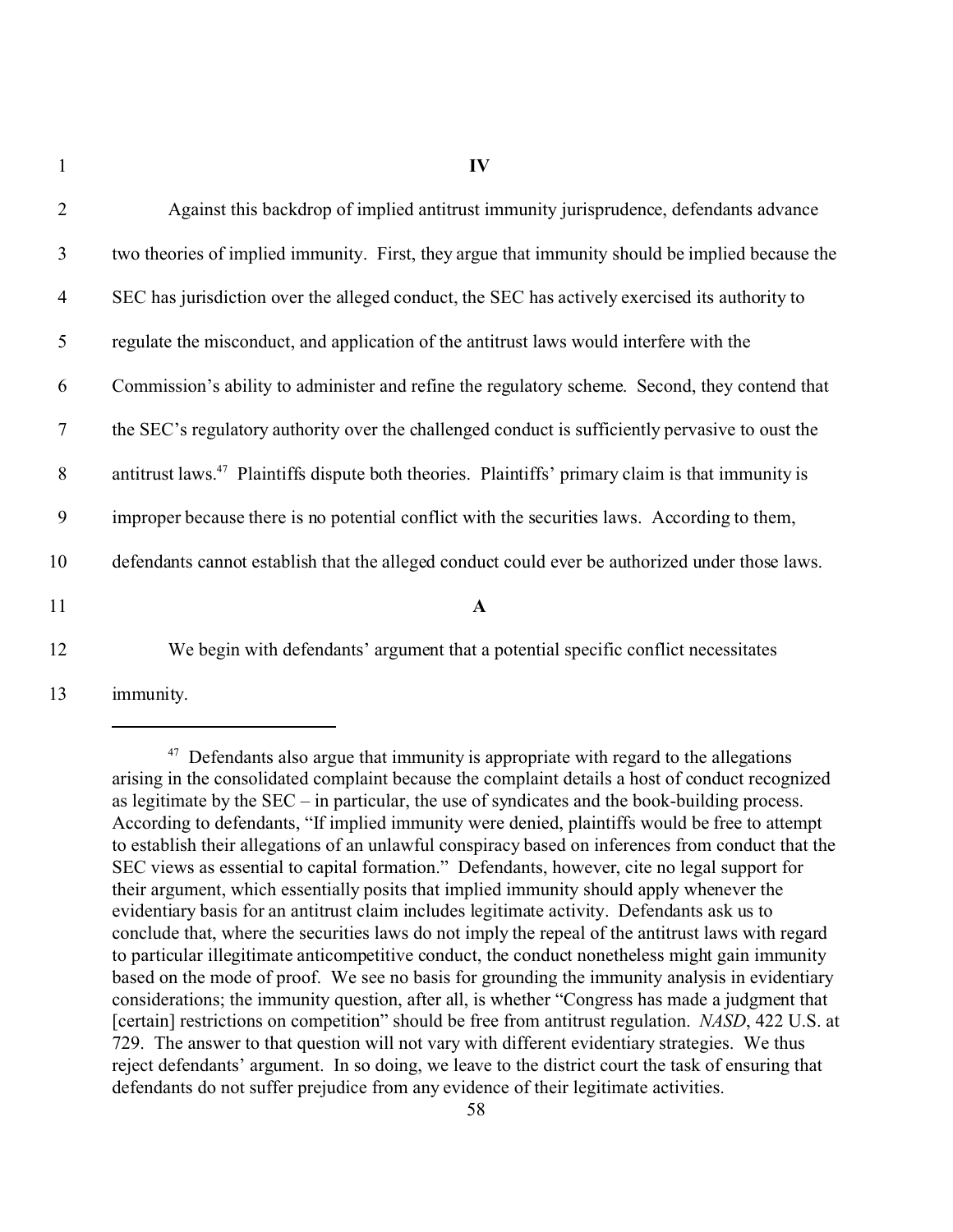| $\overline{2}$   | At the threshold, we are presented with a question of appellate practice. The issue of an                |
|------------------|----------------------------------------------------------------------------------------------------------|
| $\mathfrak{Z}$   | implied immunity of this sort was the focal point of the briefing and argument in these cases, but       |
| $\overline{4}$   | plaintiffs have presented primarily an interpretation of the case law extending antitrust immunity       |
| 5                | over a broader set of conduct than we find supported by logic and precedent. Specifically, they          |
| 6                | suggest that immunity applies to whatever conduct the SEC could permit under its regulatory              |
| $\boldsymbol{7}$ | regime and therefore that immunity is inappropriate here because the SEC lacks the power to              |
| $8\,$            | approve the alleged tie-in arrangements and conspiracies. Thus, they would have us resolve the           |
| $\boldsymbol{9}$ | question of the exact scope of the SEC's authority. We do not find it necessary to do so.                |
| 10               | Although we would agree with plaintiffs that the SEC must have authority to permit conduct               |
| 11               | before immunity of this sort attaches to it, we do not agree that, in the common case, the authority     |
| 12               | to permit, alone, will establish that a statute has impliedly repealed the antitrust laws. Hence, we     |
| 13               | would turn to a legal framework <i>more</i> favorable to plaintiffs than the doctrine they have pressed. |
| 14               | Our initial concern is whether it is proper to look past plaintiffs' apparent concession as to the       |
| 15               | operative doctrinal framework and in turn whether to apply the proper principles of law. It is.          |
| 16               | First, this Court unquestionably has the power to do so. It is well-established that "once an            |
| 17               | issue or claim is properly before a court, the court is not limited to the particular legal theories     |
| 18               | advanced by the parties, but rather retains the independent power to identify and apply the proper       |
| 19               | construction of governing law." <i>Kamen v. Kemper Fin. Servs., Inc.</i> , 500 U.S. 90, 99 (1991); see   |
| 20               | United States Nat'l Bank of Oregon v. Indep. Ins. Agents of Am., Inc., 508 U.S. 439, 447 (1993).         |
| 21               | Accordingly, a concession on a question of law will not bind us. See United States v. Tortorello,        |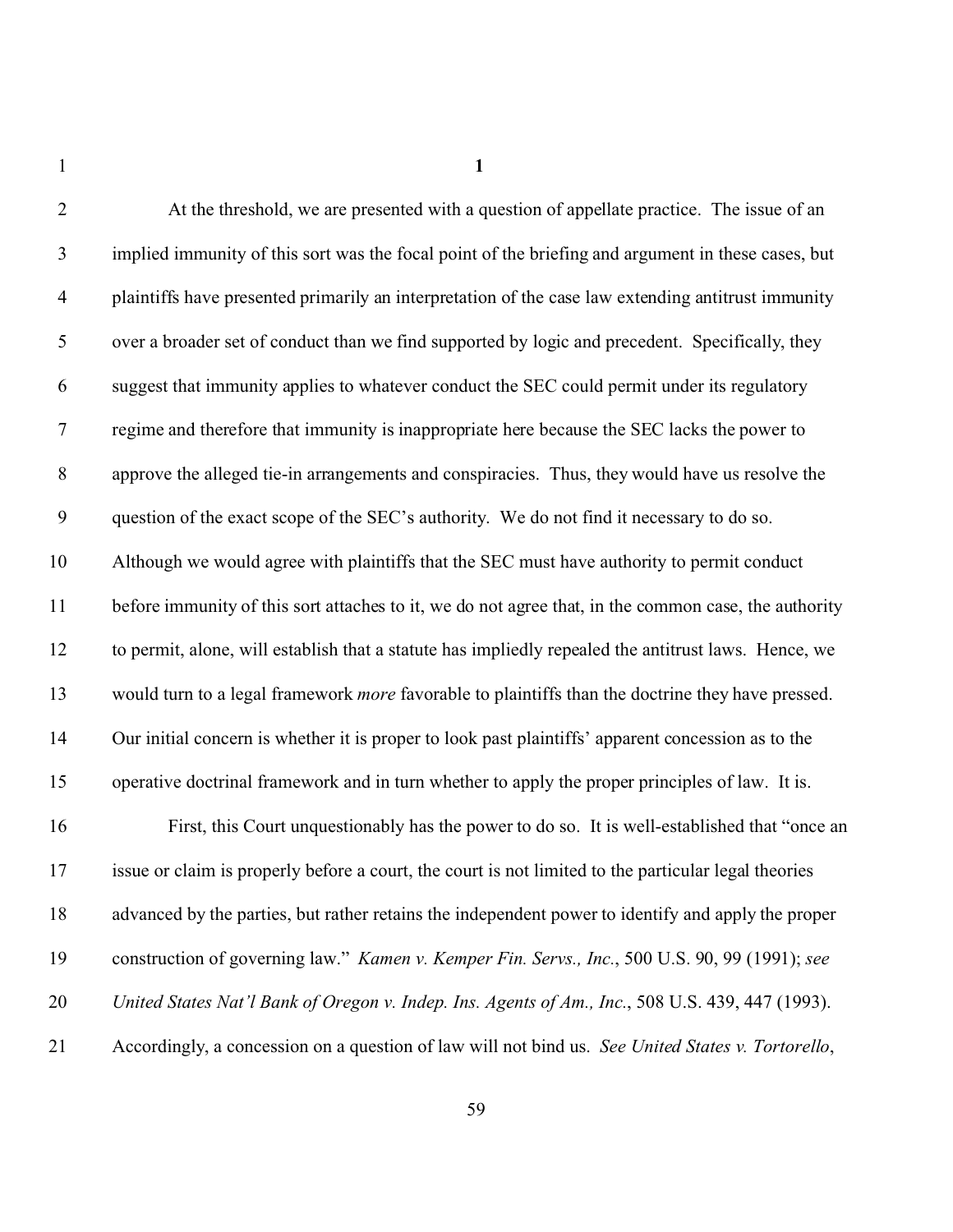533 F.2d 809, 812 (2d Cir. 1976); *see also Squires v. Town of Islip*, 697 F.2d 66, 69 n.5 (2d Cir. 1982).

| $\mathfrak{Z}$ | Second, ignoring plaintiffs' arguable concession is particularly apt here. To apply the               |
|----------------|-------------------------------------------------------------------------------------------------------|
| $\overline{4}$ | immunity doctrine properly would not introduce a separate legal issue, see, e.g., Virgilio v. City of |
| $\mathfrak{S}$ | New York, 407 F.3d 105, 116 (2d Cir. 2005); Indep. Ins. Agents of Am., Inc. v. Clarke, 955 F.2d       |
| 6              | 731, 733-34, 741-42 (D.C. Cir. 1992), rev'd on other grounds, United States Nat'l Bank of             |
| $\tau$         | Oregon, 508 U.S. 439, or even require that we turn to separate precedent. Moreover, resolving         |
| $8\,$          | the immunity question in the manner the parties propose would require that we delineate what          |
| 9              | may be the periphery of the SEC's powers, a task we hesitate to undertake. And, by resolving the      |
| 10             | question of immunity posed by the parties in our own manner, we could in no way be said to be         |
| 11             | transforming ourselves into a "self-directed board[] of legal inquiry and research," but, rather,     |
| 12             | would quite clearly act "as arbiters of legal questions presented and argued by the parties before    |
| 13             | [us]." Carducci v. Regan, 714 F.2d 171, 177 (D.C. Cir. 1983) (Scalia, J.).                            |
| 14             | We simply find that the arguments on both sides proceed from fundamental, if                          |
| 15             | understandable, misinterpretations of applicable precedents. In these circumstances, we refuse to     |
| 16             | apply the parties' false premises and to engage in the delicate task of setting the contours of SEC   |
| 17             | power. For us, it would be inappropriate to allow implied immunity $-$ a quite complicated issue      |
| 18             | with few guiding precedents in this Circuit $-$ to "vary from case to case depending on               |
| 19             | concessions." Snider v. Melindez, 199 F.3d 108, 114 (2d Cir. 1999); see Mojias v. Johnson, 351        |
| 20             | F.3d 606, 609 (2d Cir. 2003). Thus, we approach the question of immunities arising from               |
| 21             | potential specific conflicts with the framework established by precedent, not from that arguably      |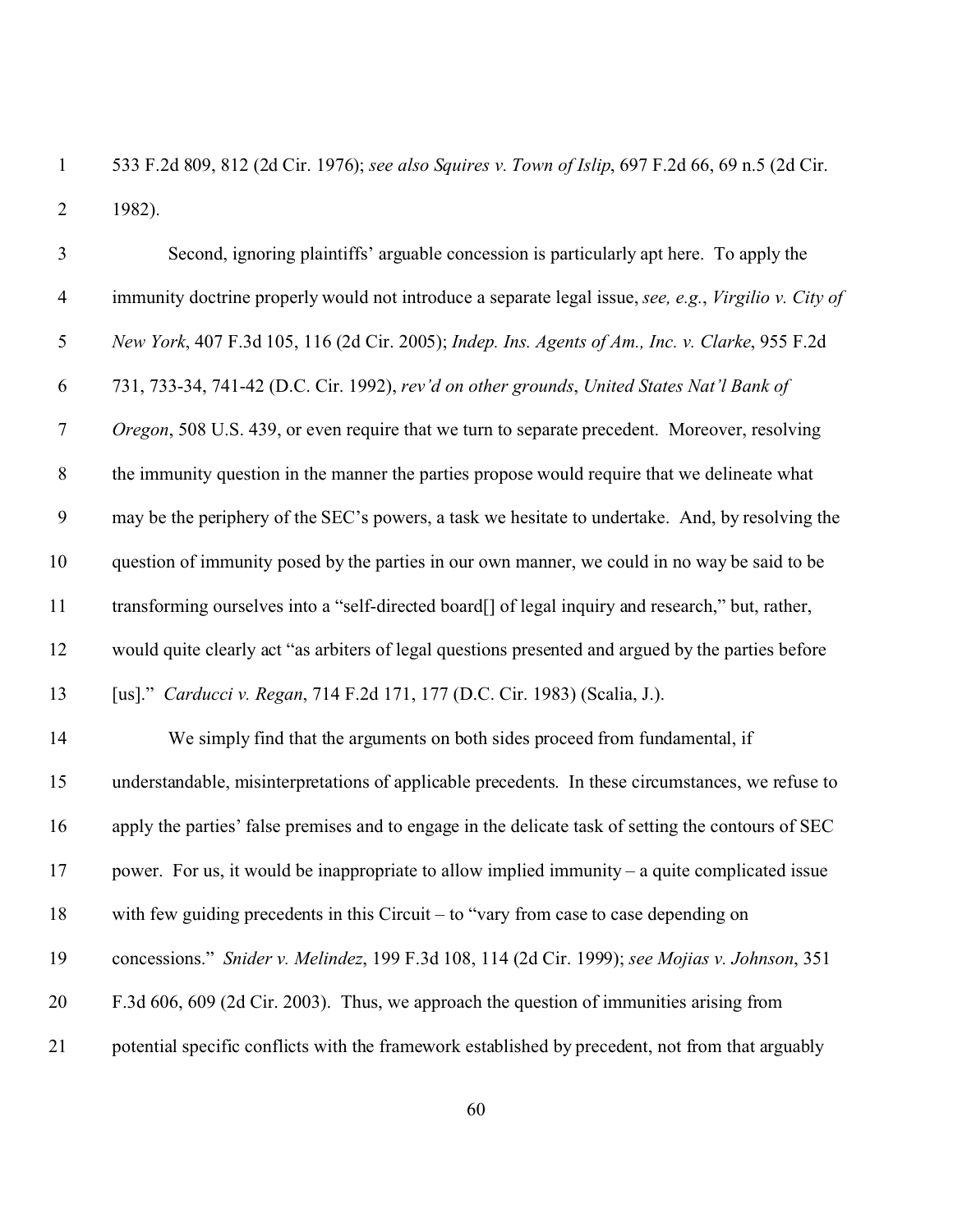stipulated to by the parties.

| $\mathfrak{Z}$ | The parties' dispute, as has been suggested, centers on the scope of SEC power.                          |
|----------------|----------------------------------------------------------------------------------------------------------|
| $\overline{4}$ | Defendants forcefully argue, and the district court's opinion masterfully demonstrates, that the         |
| 5              | SEC has unquestionable jurisdiction over the tie-in agreements underlying plaintiffs' complaints.        |
| 6              | See IPO Antitrust Litig., 287 F. Supp. 2d at 506-23. Plaintiffs, however, assert that the SEC is         |
| $\overline{7}$ | unable to permit the alleged manipulation under the securities laws. Defendants vigorously               |
| $8\phantom{1}$ | challenge that assertion. This presents a much more difficult question, and the SEC proceeds with        |
| 9              | caution. Instead of joining defendants to say that the Commission could permit the charged               |
| 10             | conduct, it offers a qualified double negative – that, in its view, "[c]urrent precedent does <i>not</i> |
| 11             | foreclose [its] ability in response to future developments to authorize conduct by underwriters that     |
| 12             | could be characterized as a tie-in or laddering." Letter from Amicus Curiae SEC, at 3 (emphasis          |
| 13             | added).                                                                                                  |
| 14             | We need not resolve the bounds of SEC authority. Even if a specific potential conflict                   |
| 15             | could be established, the crux of the implied immunity claim would remain: demonstration that            |
| 16             | Congress clearly intended a repeal of the antitrust laws. See Nat'l Gerimedical Hosp. &                  |
| 17             | Gerontology Ctr., 452 U.S. at 389; see also Otter Tail Power, 410 U.S. at 374-75; Philadelphia           |
| 18             | Nat'l Bank, 374 U.S. at 351-52; see also Northeastern Tel. Co., 651 F.2d at 82; cf. Gordon, 422          |
| 19             | U.S. at 688, 691. Here, there is no evidence of that intent.                                             |
| 20             | First, there is no legislative history indicating that Congress intended to immunize anti-               |
| 21             | competitive tie-in arrangements. That fact alone is not determinative, but it does rebut any             |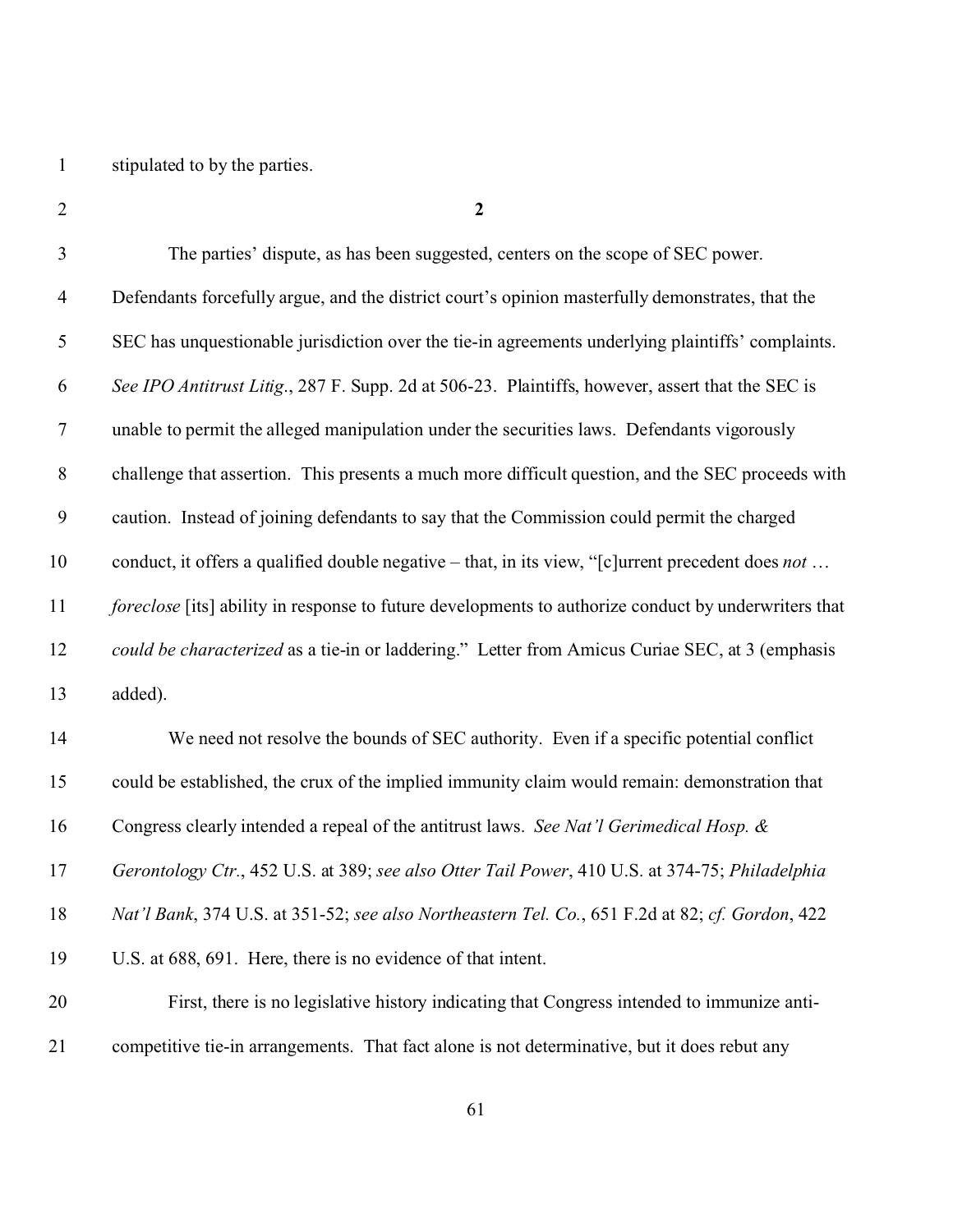| $\mathbf{1}$   | argument that immunity could be inferred from a specific congressional authorization. Cf.              |
|----------------|--------------------------------------------------------------------------------------------------------|
| $\overline{2}$ | Northeastern Tel. Co., 651 F.2d at 82. In both of the Supreme Court's cases finding implied            |
| 3              | immunity in the securities context, Congress had contemplated immunizing the specific                  |
| $\overline{4}$ | anticompetitive activity from the antitrust laws. In Gordon, Congress was aware of fixed rates and     |
| 5              | granted the SEC power to regulate them, see 422 U.S. at 685, and in NASD, the legislative history      |
| 6              | revealed that Congress had authorized the SEC to regulate restrictions imposed on trading in the       |
| $\overline{7}$ | secondary market for mutual funds in order to combat abuses caused by free competition, see 422        |
| $8\,$          | U.S. at 733. There is no similar legislative history in the case before us.                            |
| 9              | Second, this is not a case, like Gordon or In re Stock Exchanges Options Trading Antitrust             |
| 10             | Litigation, where the securities regime creates the potential for irreconcilable mandates. Quite       |
| 11             | simply, neither defendants nor the SEC contend that the Commission could compel the                    |
| 12             | anticompetitive conduct the antitrust laws would prohibit. Whereas the Commission might have           |
| 13             | the power to impose fixed commission rates, see Gordon, 422 U.S. at 689-90, or to limit securities     |
| 14             | options listings to particular exchanges, see In re Stock Exchs. Antitrust Litig., 317 F.3d at 148-50, |
| 15             | defendants wisely do not insist upon the Commission's power to force tie-in conspiracies or to         |
| 16             | force underwriters to offer tie-in agreements linked to IPO allocations.                               |
| 17             | Third, defendants fail to identify a single provision, sentence, phrase, or word within the            |
| 18             | securities laws that would be "render[ed] nugatory" by application of the antitrust laws. See          |
| 19             | Gordon, 422 U.S. at 689-90. As this Court noted in Gordon, "the 1934 Act explicitly provide[d]         |
| 20             | for the <i>fixing</i> of reasonable rates of commission." 498 F.2d at 1307 (quotation marks omitted).  |
| 21             | Application of the antitrust laws would have conflicted with that particularized grant of power to     |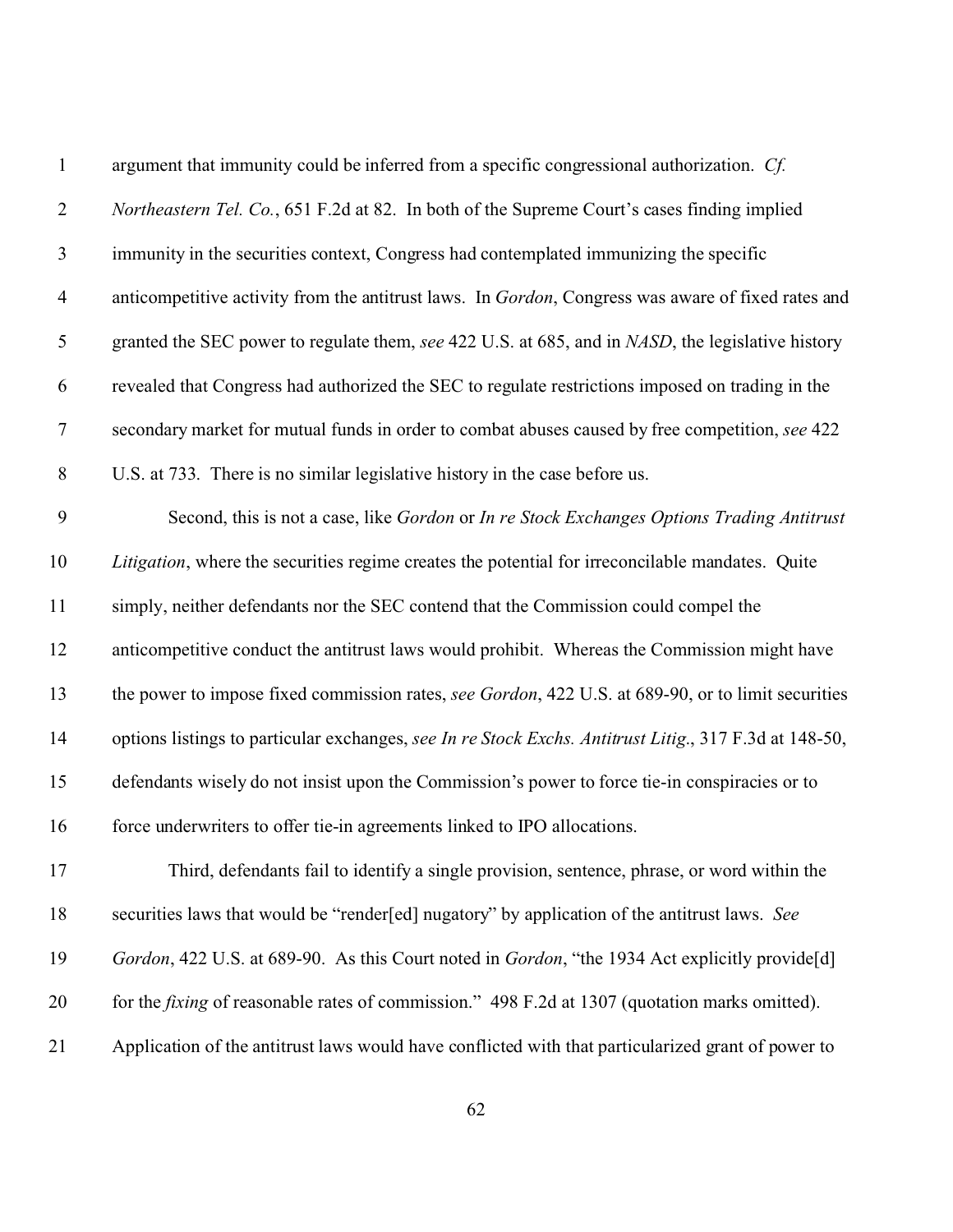| $\mathbf{1}$     | the Commission. Likewise, in <i>Finnegan</i> we found that using the antitrust laws to forbid joint        |
|------------------|------------------------------------------------------------------------------------------------------------|
| $\mathbf{2}$     | bidding would conflict with the Williams Act's instruction that the SEC regulate "group" bids.             |
| $\mathfrak{Z}$   | 915 F.2d at 829-30. Here, by contrast, defendants acknowledge that the laws bringing tie-in                |
| $\overline{4}$   | agreements under the SEC's jurisdiction "concern general, undefined subjects like fraud,                   |
| $\mathfrak{S}$   | deception, misrepresentation, and manipulation." <sup>48</sup> Defendants simply cannot identify any power |
| 6                | or provision of the securities laws that will be mooted or even significantly curtailed by applying        |
| $\tau$           | the antitrust laws to the conduct alleged in plaintiffs' complaints.                                       |
| $8\,$            | Finally, in every case in the securities context in which this Court or the Supreme Court has              |
| $\boldsymbol{9}$ | ever found implied antitrust immunity, the courts have done so in the wake of SEC authorization –          |
| 10               | whether past or present $-$ of the specific anticompetitive behavior. Here, however, it is undisputed      |
| 11               | that "the Commission has never authorized tying and laddering  [or] even considered doing so."             |
| 12               | Letter from Amicus Curiae Department of Justice, at 2. Defendants argue that the SEC might be              |
| 13               | able to define "stabilization" under section $9(a)(2)$ of the Exchange Act to include these                |
| 14               | arrangements, but the Commission has never done so; rather, it has consistently limited the                |
| 15               | definition of "stabilization" to stabilizing activities that maintain securities prices or retard their    |
| 16               | decline, not manipulations that raise prices. See Stabilizing to Facilitate a Distribution, Proposed       |
| 17               | Rulemaking, Securities Act Release No. 6880, Exchange Act Release No. 23,732 (Jan. 3, 1991),               |
| 18               | 56 Fed. Reg. 814, 814-15 (Jan. 9, 1991) ("Stabilization consists of [conduct]  with a view to              |
| 19               | maintaining the price, or retarding the decline in price, of the security for the purpose of inducing      |
| 20               | the purchase by other persons of the offered security."); 1940 Statement, 11 Fed. Reg. at 10,973           |
|                  |                                                                                                            |

 The SEC prohibits tie-in arrangements under those general provisions. *See supra* note 10.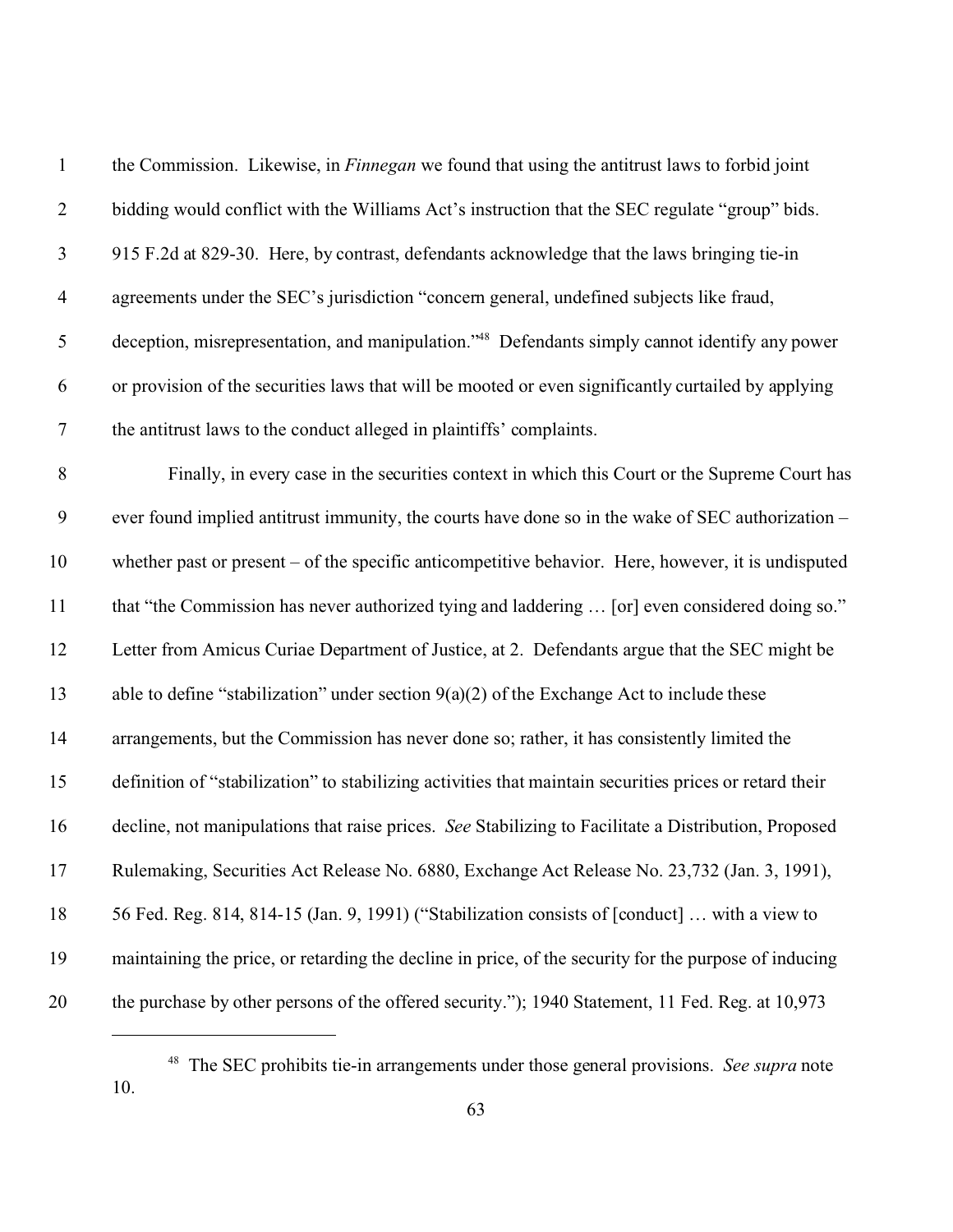| $\mathbf{1}$     | ("Stabilization] is, of course, a <i>negative</i> type of manipulation since it seeks to retard and not to |
|------------------|------------------------------------------------------------------------------------------------------------|
| $\overline{2}$   | create affirmative market movements."); id. at 10,976. See generally Friedman, 313 F.3d at 801-            |
| $\mathfrak{Z}$   | 03. Moreover, the SEC "has long considered tying the award of allocations of offered shares to             |
| $\overline{4}$   | additional consideration to be fraudulent and manipulative, and such practices have always been            |
| 5                | actionable under Section 17(a) of the Securities Act and Section 10(b) and Rule 10b-5 of the               |
| 6                | Exchange Act." 2004 Proposed Amendments, 69 Fed. Reg. at 75,783; see id. at 75,784 n.104.                  |
| $\boldsymbol{7}$ | The Commission submitted to this Court that "it is difficult to envision the circumstances in              |
| $8\,$            | which" conduct similar to that alleged in the complaint might be permitted. Letter from Amicus             |
| $\boldsymbol{9}$ | Curiae SEC, at 3. Indeed, when asked by this Court whether application of the antitrust laws could         |
| 10               | "impede the SEC's ability to regulate or exempt from regulation any underwriters, securities, or           |
| 11               | transactions," the SEC noted only that "other cases could involve conduct presenting closer                |
| 12               | questions." <i>Id.</i> at 4. The conduct alleged in this case, clearly, is not permitted under SEC         |
| 13               | regulations.                                                                                               |
| 14               | We find no other indication of congressional intent to repeal the antitrust laws and                       |
| 15               | immunize IPO tie-in agreements. Accordingly, we reject defendants' argument that implied                   |
| 16               | antitrust immunity arises from a potential specific conflict between the antitrust laws and the            |
| 17               | securities laws.                                                                                           |
| 18               | B                                                                                                          |
| 19               | Defendants also press a "pervasiveness" claim as a route to implied immunity. The district                 |
| 20               | court characterized the SEC's authority over the anticompetitive conduct alleged in the complaint          |
| 21               | as "pervasive" but declined to hold that implied immunity was proper "under the NASD scenario."            |
|                  |                                                                                                            |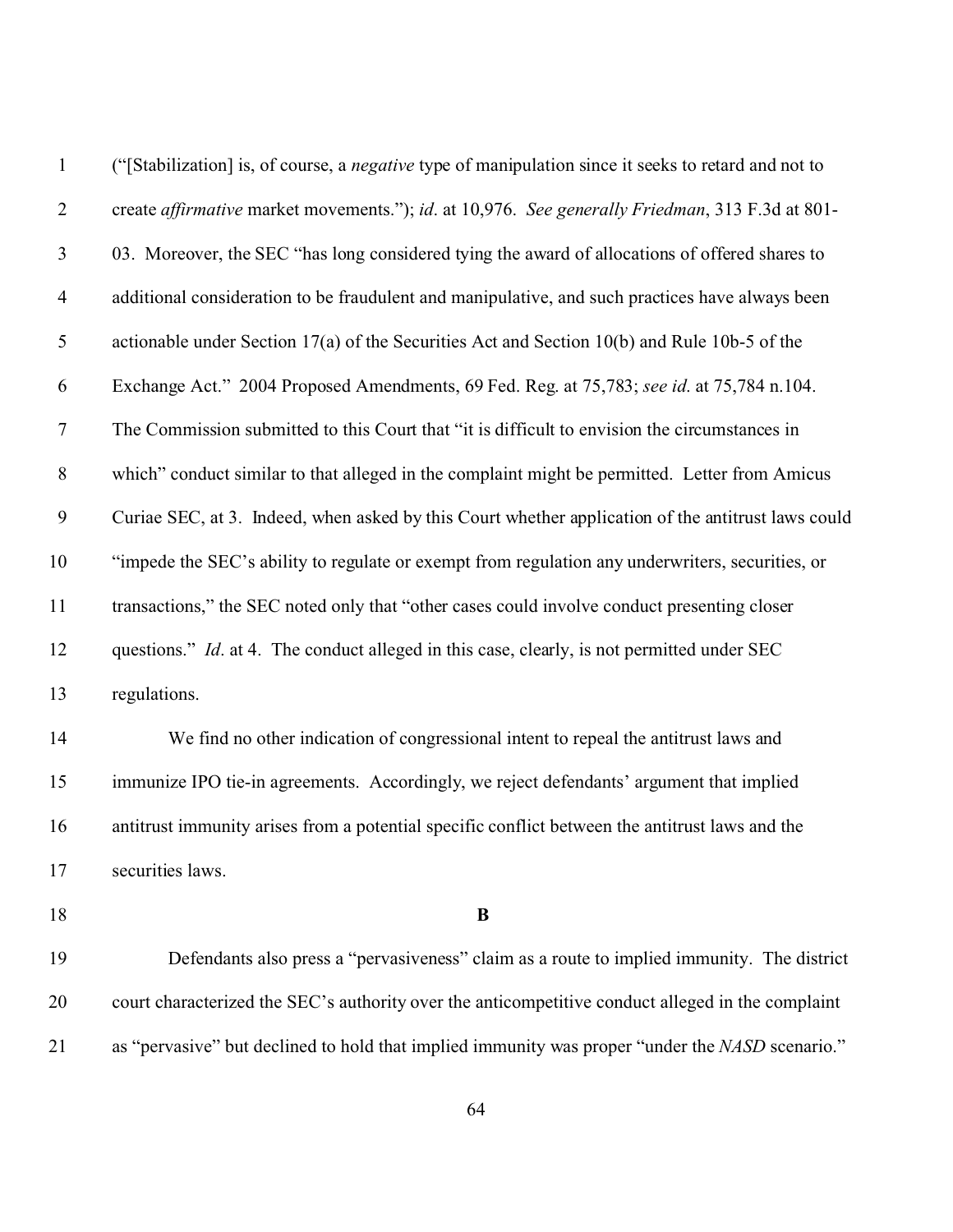| $\mathbf{1}$   | <i>IPO Antitrust Litig.</i> , 287 F. Supp. 2d at 506. Defendants urge us to transform that characterization |
|----------------|-------------------------------------------------------------------------------------------------------------|
| $\overline{2}$ | by the district court into our holding. In essence, they contend that immunity is proper here for the       |
| $\mathfrak{Z}$ | same reasons as in NASD. They assert that the SEC has the authority, capacity, and willingness to           |
| $\overline{4}$ | eliminate the misconduct, and that the SEC would weigh competitive concerns in doing so.                    |
| $\mathfrak s$  | Defendants misread NASD. As we have explained, the Court's "pervasiveness" holding in                       |
| 6              | <i>NASD</i> included two immunity considerations: one arising directly from the particular "pervasive"      |
| $\overline{7}$ | regulatory relationship between the SEC and the NASD, NASD, 422 U.S. at 732-33, and the other               |
| $8\,$          | arising derivatively from the "fatal," "close relationship" between the alleged conspiracy and              |
| 9              | conduct the Court had already concluded was not only impliedly immune but actively encouraged               |
| 10             | by the SEC, id. at 733. Pervasive immunity of the second, derivative sort is impossible here, as the        |
| 11             | securities statutes do not specifically immunize the underlying tie-in arrangements. The only               |
| 12             | consideration, therefore, is whether the regulations here are "pervasive" like the SEC's regulations        |
| 13             | of the NASD were held to be in NASD.                                                                        |
| 14             | Furthermore, defendants' attempt to analogize their relationship with the SEC to that at                    |
| 15             | play in NASD falls far short. While it is true that both cases present extensive SEC regulation over        |
| 16             | the alleged misconduct, there is a significant distinction between who is being regulated and why.          |
| 17             | The NASD Court noted that the delegation of "pervasive supervisory authority" to the SEC                    |
| 18             | suggested that Congress intended to lift the ban of the Sherman Act for <i>association activities</i>       |
| 19             | approved by the SEC. See NASD, 422 U.S. at 733 (citing Socony-Vacuum Oil Co., 310 U.S. at 227               |
| 20             | n.60). The NASD is a self-regulatory organization enjoying a special status that defendants cannot          |
| 21             | claim.                                                                                                      |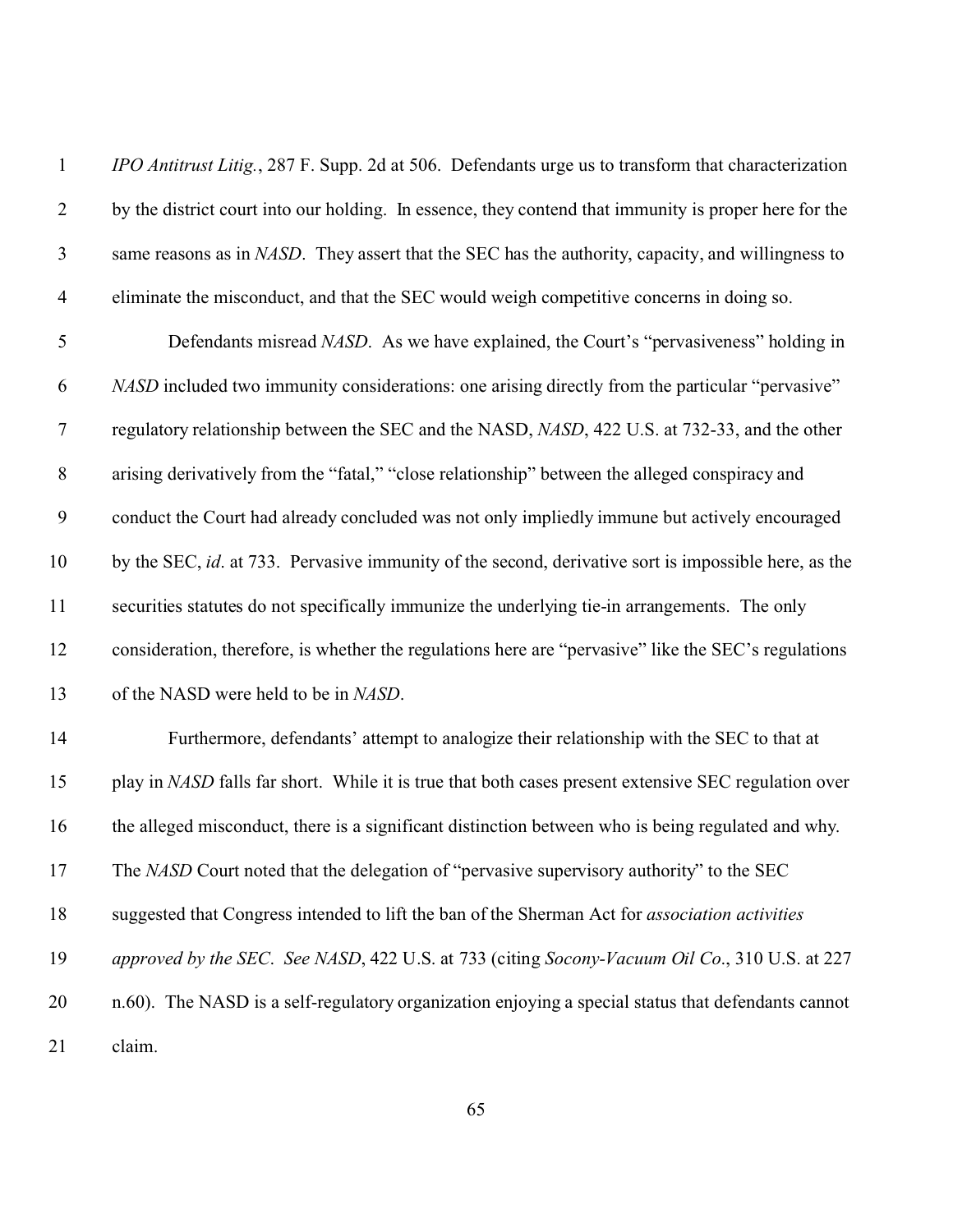| $\mathbf{1}$                     | Indeed, the NASD and the SEC share a relationship that is quite different from SEC                                                                                                                                                                                                                                                                                                                    |
|----------------------------------|-------------------------------------------------------------------------------------------------------------------------------------------------------------------------------------------------------------------------------------------------------------------------------------------------------------------------------------------------------------------------------------------------------|
| $\overline{2}$                   | regulation of private business activities. The NASD itself serves as a semi-private regulator over                                                                                                                                                                                                                                                                                                    |
| $\mathfrak{Z}$                   | the complex and unique securities industry but does so under the ever-watchful and omnipresent                                                                                                                                                                                                                                                                                                        |
| $\overline{4}$                   | eye of the SEC. The SEC's authority over the NASD allows the Commission to review, approve,                                                                                                                                                                                                                                                                                                           |
| 5                                | and order changes in the organization's rules. <i>Id.</i> at 732-33. Pervasiveness in this context in                                                                                                                                                                                                                                                                                                 |
| 6                                | NASD revealed that the decisions of the regulated (i.e., the NASD) could be seen as the acts of the                                                                                                                                                                                                                                                                                                   |
| $\tau$                           | regulator. Defendants have no such relationship with the SEC. While their conduct may be                                                                                                                                                                                                                                                                                                              |
| $8\,$                            | subject to regulation and control by the SEC in great detail, that does not mean that the SEC                                                                                                                                                                                                                                                                                                         |
| 9                                | approved those acts as it did in NASD.                                                                                                                                                                                                                                                                                                                                                                |
| 10                               | At its core, defendants' pervasiveness argument is really that the law of antitrust must yield                                                                                                                                                                                                                                                                                                        |
| 11                               | to the complexities of securities regulation in light of the SEC's substantial powers to regulate                                                                                                                                                                                                                                                                                                     |
| 12                               | underwriter misconduct. The district court implicitly adopted this position, stating:                                                                                                                                                                                                                                                                                                                 |
| 13<br>14<br>15<br>16<br>17<br>18 | [T] he SEC, through application of its broad regulatory authority over the spectrum<br>of conduct related to securities offerings, is empowered to regulate the conduct<br>alleged by  [p]laintiffs. It is this sweeping power to regulate that spawns the<br>potential conflict with the antitrust laws that, under Friedman and Stock Exchanges<br>Options, requires a finding of implied immunity. |
| 19                               | IPO Antitrust Litig., 287 F. Supp. 2d at 506. But the teaching of NASD is not that sweeping                                                                                                                                                                                                                                                                                                           |
| 20                               | regulatory powers over private conduct render a regulatory scheme so "pervasive" as to immunize                                                                                                                                                                                                                                                                                                       |
| 21                               | that conduct. If so, the vertical agreements charged in NASD would have been immunized under                                                                                                                                                                                                                                                                                                          |
| 22                               | the rubric of pervasiveness as well. They were not. Instead, apart from the derivative immunity                                                                                                                                                                                                                                                                                                       |
| 23                               | extended to private conduct pursued in accord with SEC policies, the Court limited pervasiveness                                                                                                                                                                                                                                                                                                      |
| 24                               | to "association activities approved by the SEC." NASD, 422 U.S. at 733. Extensive regulation                                                                                                                                                                                                                                                                                                          |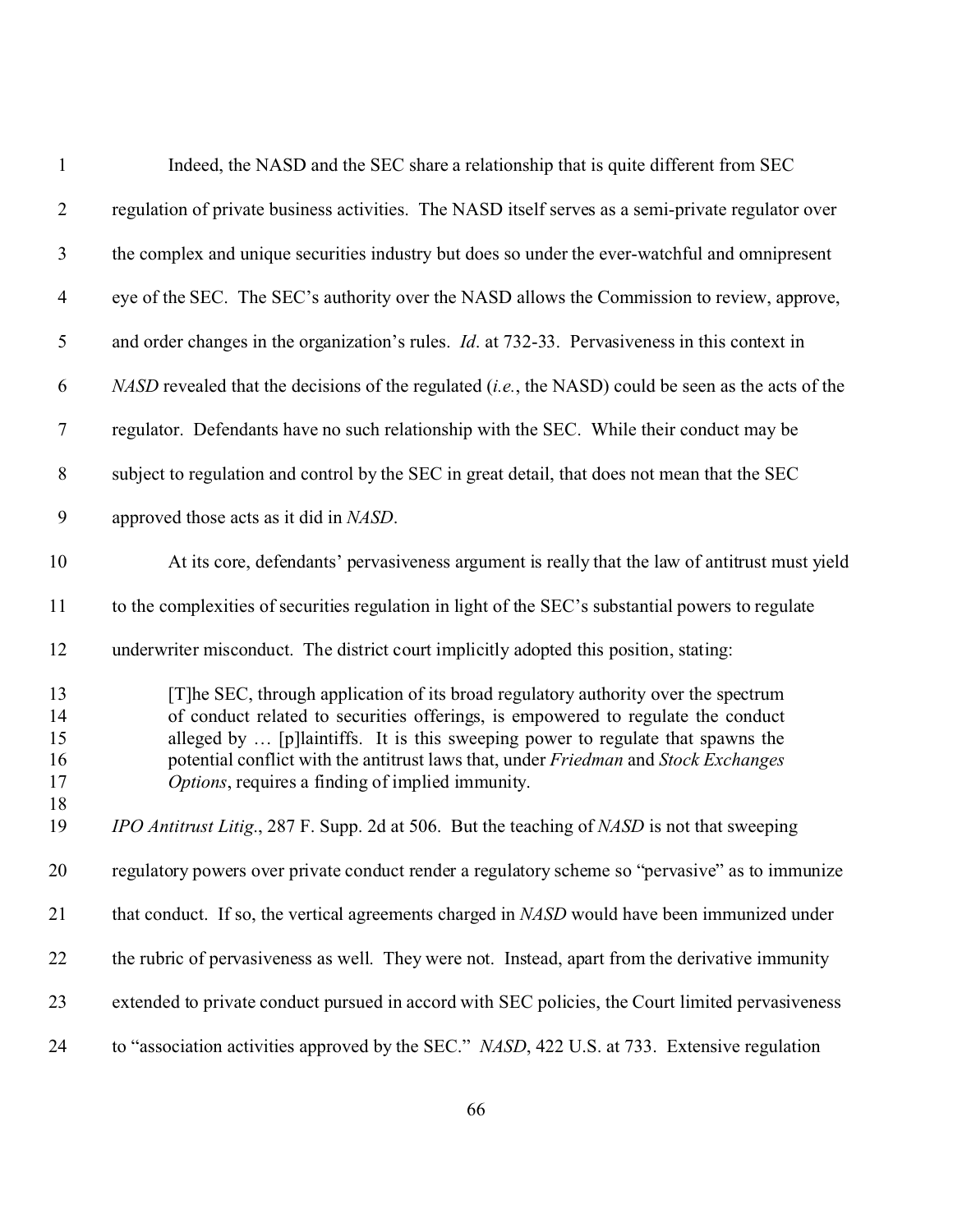| $\mathbf{1}$   | over the private conduct alleged here simply highlights the danger that anticompetitive conduct     |
|----------------|-----------------------------------------------------------------------------------------------------|
| $\overline{2}$ | poses to the securities markets. Cf. Philadelphia Nat'l Bank, 374 U.S. at 352 ("The fact that the   |
| 3              | banking agencies maintain a close surveillance of the industry with a view toward preventing        |
| $\overline{4}$ | unsound practices that might impair liquidity or lead to insolvency does not make federal banking   |
| 5              | regulation all-pervasive, although it does minimize the hazards of intense competition."). We will  |
| 6              | not halt operation of the antitrust laws on the rationale that the misconduct equally threatens the |
| $\tau$         | markets for trading securities.                                                                     |
| $8\,$          | $\mathbf C$                                                                                         |
| 9              | The claim of implied immunity in this case is, in many ways, unlike any we have seen.               |
| 10             | Tie-in agreements are recognized as means of dangerous manipulation, and there is no indication     |
| 11             | that Congress contemplated repealing the antitrust laws to protect them. Thus, defendants insist    |
| 12             | that the SEC could exercise powers - powers the agency refuses to recognize - to immunize           |
| 13             | conduct that neither Congress nor the agency has ever contemplated permitting.                      |
| 14             | There may be reasons why Congress might choose to immunize such conduct. The SEC                    |
| 15             | and defendants have vigilantly reminded us that the securities markets in toto might be better      |
| 16             | entrusted to an expert agency than to the federal courts. While we might agree, we do not have the  |
| 17             | responsibility for making national policy. Congress knows how to immunize regulated conduct         |
| 18             | from the antitrust laws. To date, it has not done so here either expressly or impliedly. Construing |
| 19             | the statutes as written, we find no repeal.                                                         |
| 20             | $\boldsymbol{\mathrm{V}}$                                                                           |
|                |                                                                                                     |

One issue remains. The district court determined that "reason and common sense compel